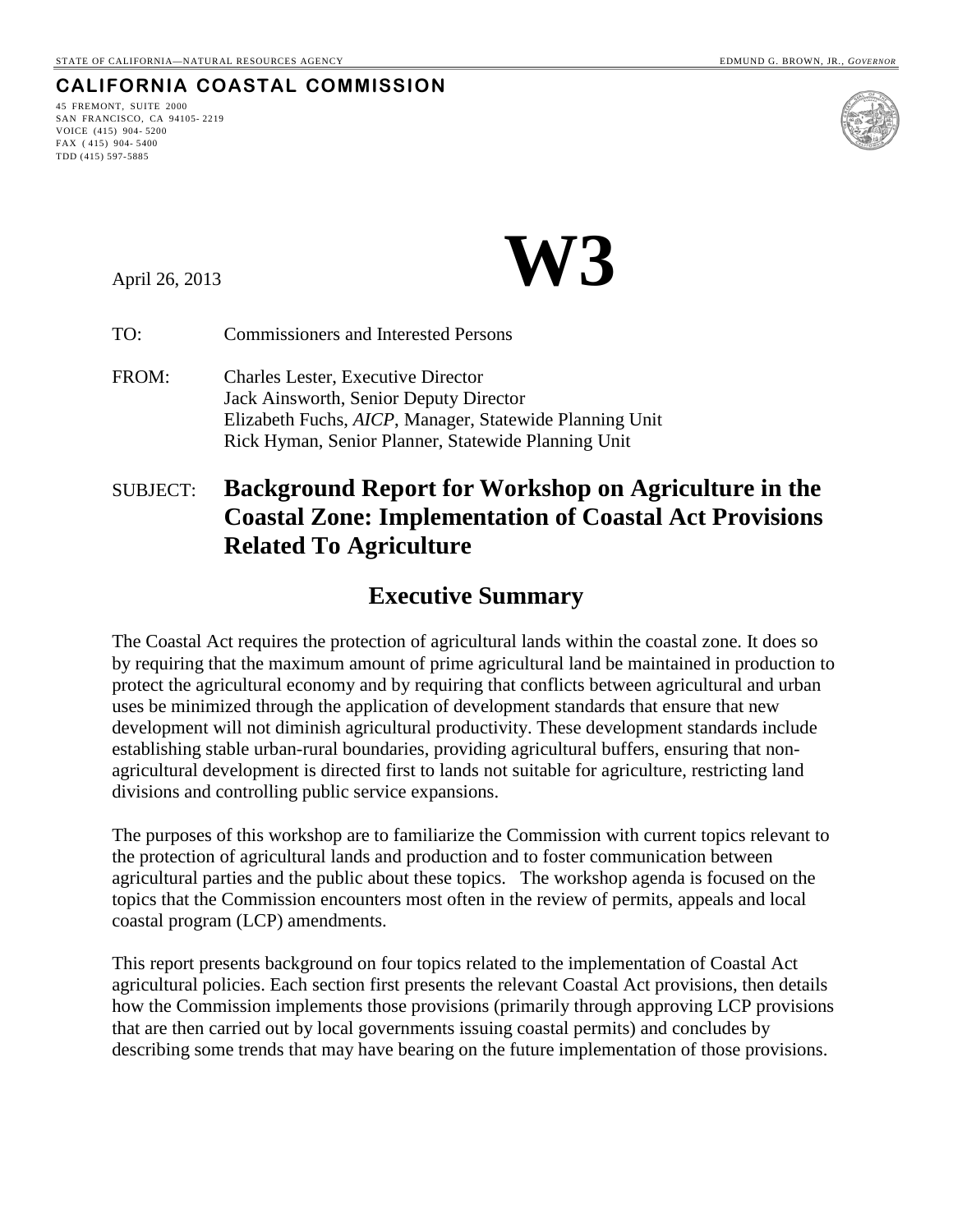The first topic is agricultural land preservation. Commission implementation of the Coastal Act over four decades reveals that significant sprawl of new urban development into agricultural lands in the coastal zone of counties has not occurred; urban-rural boundaries have remained stable. Sizable agricultural conversions primarily have been limited to areas located around the periphery of urban areas.

The second topic covers Commission actions taken on proposed new developments on agricultural land. These decisions address whether agricultural productivity will be maintained and whether the proposed development will be a permissible conversion of agricultural land for a non-agricultural use. In order to ensure that productivity is maintained and that an impermissible conversion of agricultural land does not occur, LCPs and Commission actions employ a variety of development standards. These development standards can include modifying project design and siting, clustering development, buffering agriculture, and implementing legal restrictions and other modifications to protect the agricultural land and use over the long term.

The third topic involves regulatory requirements. The Coastal Act contains a definition of development that includes agricultural structures and facilities. Some agricultural operations, such as those that expand into wetlands or riparian corridors, also fall under this definition. Development, as defined by the Coastal Act, must be authorized through coastal permits, unless the development falls under an exemption or a categorical exclusion. The Commission has approved several exclusions from permit requirements for certain types of agricultural development in specified geographic areas. For proposed agricultural development requiring coastal permits, local governments with certified LCPs are in most cases the issuing entities. Local coastal permit procedures must follow minimum noticing and hearing requirements, but otherwise permitting can occur pursuant to local practices consistent with the certified LCP. Where appropriate, these permit procedures can allow for development to be authorized without a project specific public hearing by waiver, administrative permit, or by approval as minor development.

The final topic addresses the Coastal Act's mandate to protect other coastal resources, such as public accessways, sensitive habitats and scenic views. Any development must be consistent with these Coastal Act policies or certified LCP provisions implementing them. Some LCPs have provisions specifically addressing the interplay between agricultural and other resource protection to guide how the various Coastal Act mandates are carried out.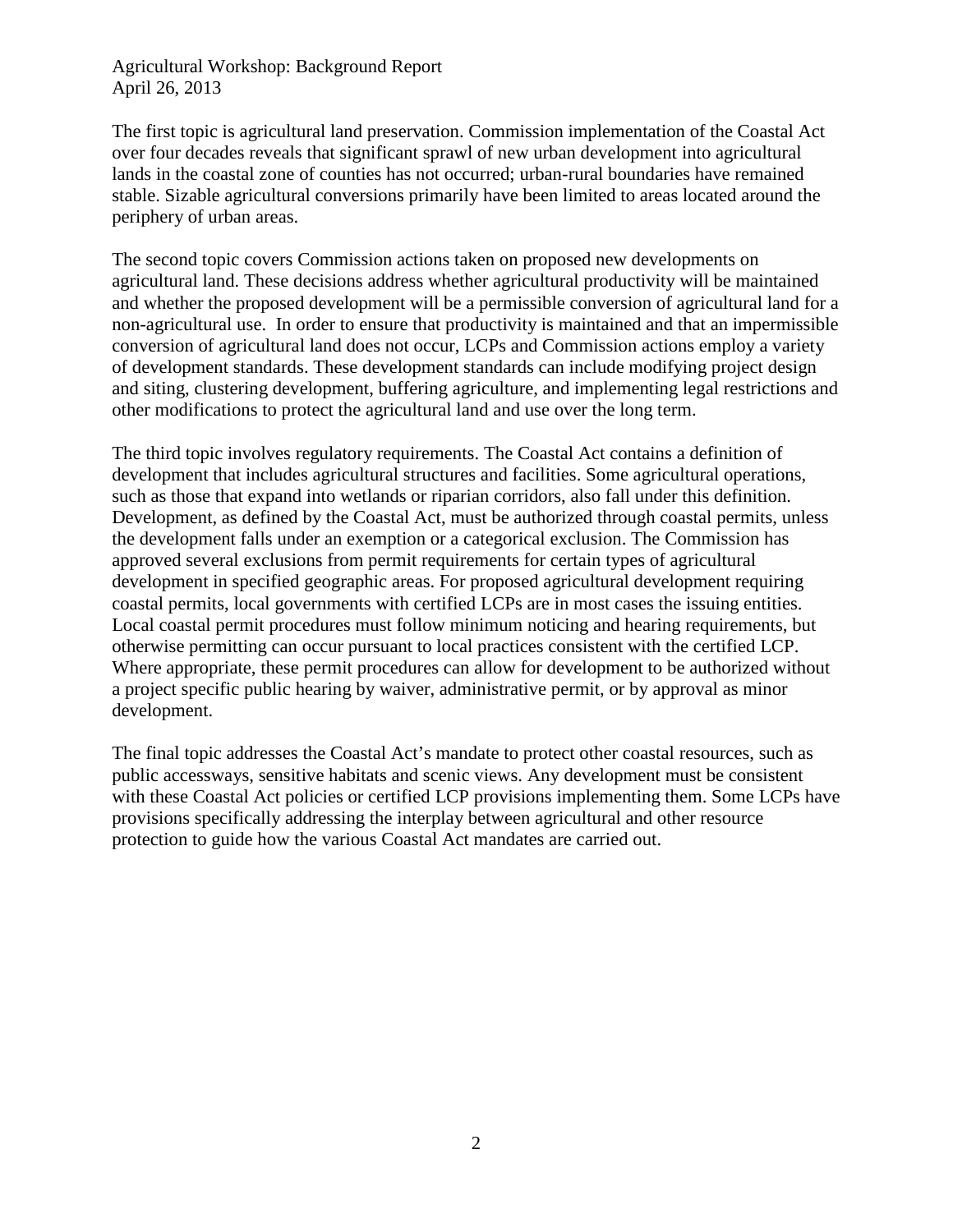# **CONTENTS**

|                                                                          | .31 |
|--------------------------------------------------------------------------|-----|
| ATTACHMENT A: COASTAL ACT POLICIES ON AGRICULTURE AND RELATED GOVERNMENT |     |
|                                                                          |     |
| ATTACHMENT B: WORKSHOP AGENDA: AGRICULTURE IN THE COASTAL ZONE  36       |     |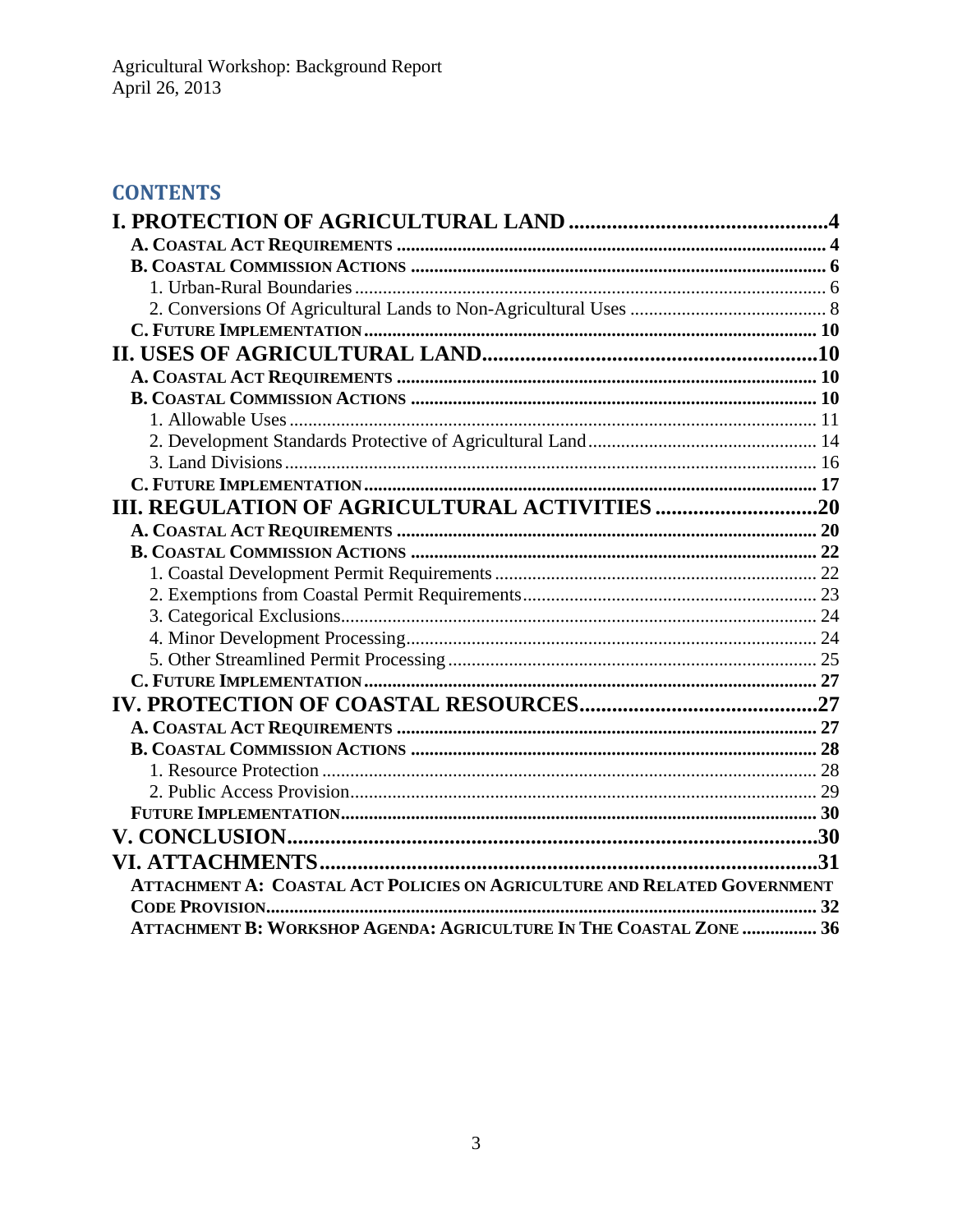## <span id="page-3-0"></span>**I. PROTECTION OF AGRICULTURAL LAND**

## <span id="page-3-1"></span>**A. COASTAL ACT REQUIREMENTS**

 $\overline{a}$ 

Coastal Act policies<sup>[1](#page-3-2)</sup> require that the maximum amount of prime agricultural land be maintained in agricultural production. Coastal Act Section 30241 provides:

*The maximum amount of prime agricultural land shall be maintained in agricultural production to assure the protection of the areas' agricultural economy, and conflicts shall be minimized between agricultural and urban land uses through all of the following:*

*(a) By establishing stable boundaries separating urban and rural areas, including, where necessary, clearly defined buffer areas to minimize conflicts between agricultural and urban land uses.*

*(b) By limiting conversions of agricultural lands around the periphery of urban areas to the lands where the viability of existing agricultural use is already severely limited by conflicts with urban uses or where the conversion of the lands would complete a logical and viable neighborhood and contribute to the establishment of a stable limit to urban development.*

*(c) By permitting the conversion of agricultural land surrounded by urban uses where the conversion of the land would be consistent with Section 30250.*

*(d) By developing available lands not suited for agriculture prior to the conversion of agricultural lands.*

*(e) By assuring that public service and facility expansions and nonagricultural development do not impair agricultural viability, either through increased assessment costs or degraded air and water quality.*

*(f) By assuring that all divisions of prime agricultural lands, except those conversions approved pursuant to subdivision (b), and all development adjacent to prime agricultural lands shall not diminish the productivity of such prime agricultural lands.*

Other lands suitable for agricultural use and productivity of soils and timberlands are to be protected as well, with certain exceptions. Section 30242 of the Coastal Act provides:

*All other lands suitable for agricultural use shall not be converted to nonagricultural uses unless (1) continued or renewed agricultural use is not feasible, or (2) such conversion would preserve prime agricultural land or concentrate development consistent with Section 30250. Any such permitted conversion shall be compatible with continued agricultural use on surrounding lands*.

These requirements are implemented in order to protect an area's agricultural economy and concentrate development in and around existing developed areas. A memo to the Commission

<span id="page-3-2"></span> $1$  The Coastal Act policies that address protection of agricultural lands include Definitions (Sections 30100.2, 30113, 30106) and Agricultural related Policies (Sections 30222, 30241, 30241.5, 30242, 30243, and 30250) as well as other public access and resource protection policies that apply to projects on agricultural lands (please see Attachment A for text of some key policies).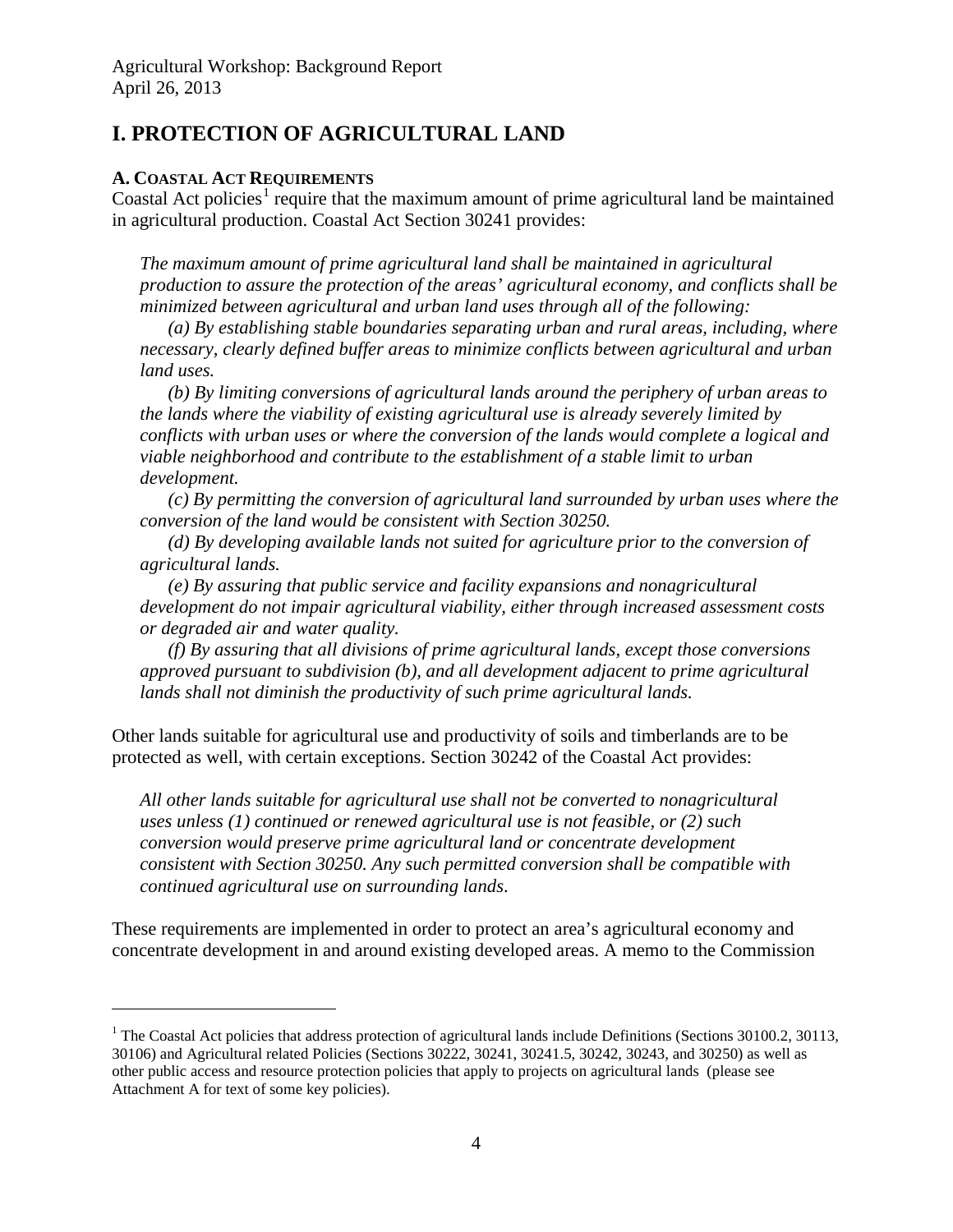emphasized these points, noting that operations on non-prime land enlarge and strengthen the market area for agricultural services and assure their availability for all uses.

*In addition non-prime lands often physically buffer the more valuable prime lands from conflicts with other uses. Thus protection of non-prime agricultural lands also serves to protect agricultural production on prime lands. Conversion and fragmentation of any agricultural land not only diminishes opportunities for economies of scale, but also increases the exposure of the remaining farm operations to conflicts with nearby urban users over such matters as noise, odor, pesticide use, smoke, and animals.*

*Under the Coastal Act, then, protecting prime agricultural land is not only an objective in itself, but is also the means of achieving the larger objective of protecting the agricultural economy. It is not, however, the only means to be used. The subparts of Section 30241 state several other standards which are to be applied to protect the agricultural economy and to further the other overriding objective of minimizing urban-agricultural conflicts. In terms of their sense as well as their wording, these standards –with one exception [subpart f] – apply to prime and non-prime lands alike. [2](#page-4-0)*

Conflicts between agricultural and urban uses are to be minimized by establishing stable urban/rural boundaries, buffers (where necessary) between uses and ensuring that adjacent development does not diminish agricultural productivity.

Conversions of agricultural lands to non-agricultural uses are only allowed under limited circumstances, such as when they are surrounded by urban uses. Conversions of agricultural lands around the periphery of urban areas may occur only where the viability of agricultural is severely limited or where conversion would complete a logical and viable neighborhood and contribute to a stable urban limit. Conversions of other lands suitable for agricultural use are allowed only when continued or renewed agricultural use is infeasible, when they would preserve prime land or where they would concentrate development.

Finally, Coastal Act section 30250, cited in sections 30241 and 30242, also works to protect rural agricultural lands by directing that new development be located in existing developed areas and that land divisions outside of urban areas, other than for agricultural leases, not result in parcel sizes that can compromise agricultural viability:

*(a) New residential, commercial, or industrial development, except as otherwise provided in this division, shall be located within, contiguous with, or in close proximity to, existing developed areas able to accommodate it or, where such areas are not able to accommodate it, in other areas with adequate public services and where it will not have significant adverse effects, either individually or cumulatively, on coastal resources. In addition, land divisions, other than leases for agricultural uses, outside existing developed areas shall be permitted* 

<span id="page-4-0"></span><sup>&</sup>lt;sup>2</sup> "Interpretation of Coastal Act Agricultural Policies in Relation to Proposed Conversion of Agricultural Lands Through Amendment of Mendocino County Land Use Plan," May 1, 1987.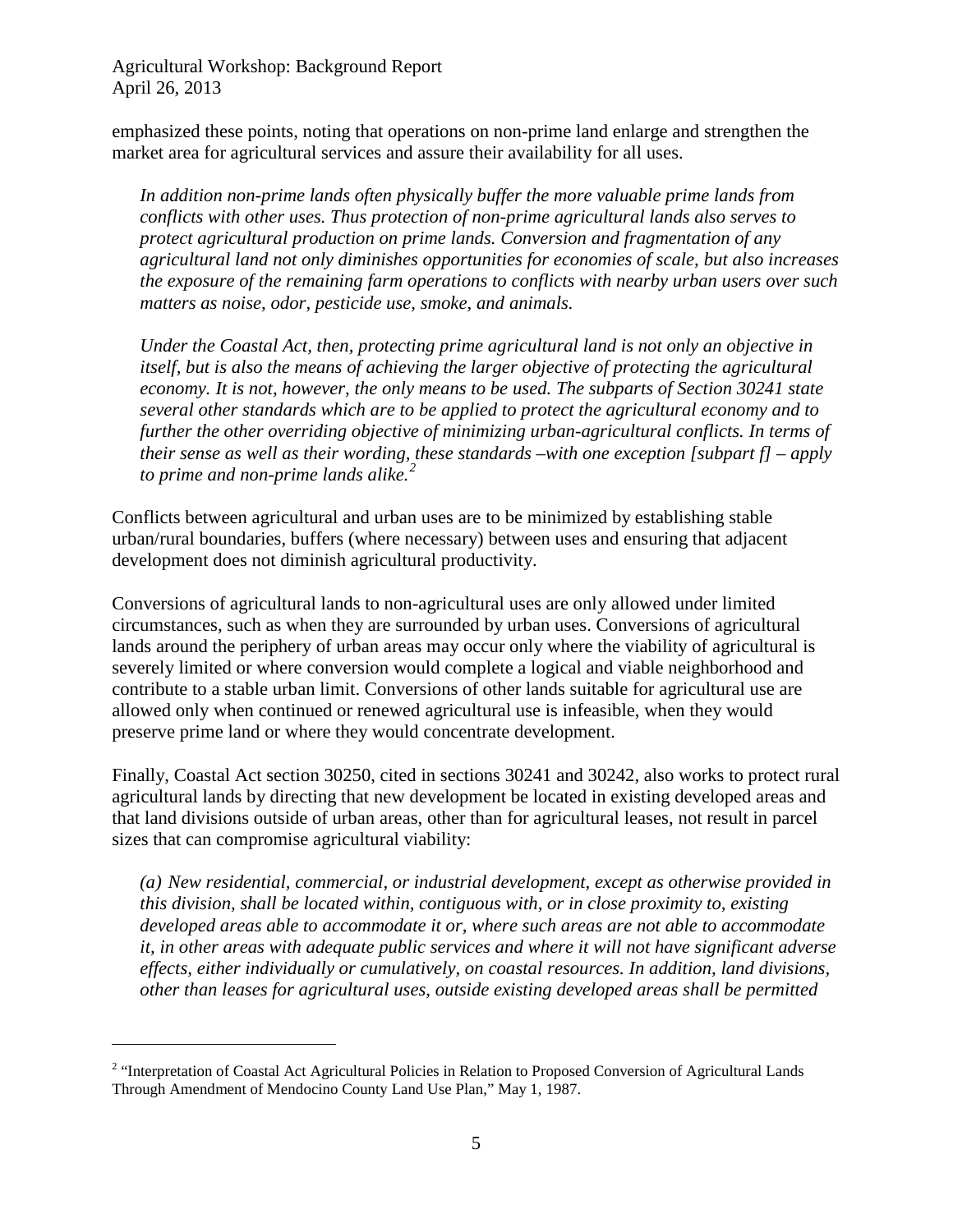*only where 50 percent of the usable parcels in the area have been developed and the created parcels would be no smaller than the average size of surrounding parcels. (b) Where feasible, new hazardous industrial development shall be located away from existing developed areas.*

*(c) Visitor-serving facilities that cannot feasibly be located in existing developed areas shall be located in existing isolated developments or at selected points of attraction for visitors.*

## <span id="page-5-0"></span>**B. COASTAL COMMISSION ACTIONS**

The California Coastal Commission has a strong record of protecting agriculture both through certification of LCPs and through coastal development permit decisions. It appears there has been little urban expansion into unincorporated agricultural land area since passage of the Coastal Act, based on Commission staff review of available aerial photographs and coastal permit decisions, and an academic report.<sup>[3](#page-5-2)</sup> Coastal Act policies have been applied to protect coastal agricultural lands primarily through certification of LCPs that confine urban growth and include limitations on conversions of agricultural land to non-agricultural uses.

## <span id="page-5-1"></span>**1. URBAN-RURAL BOUNDARIES**

 $\overline{a}$ 

Much of the coastal zone from Mendocino through Ventura Counties (with the exception of interspersed cities like San Francisco and rugged recreational lands like most of Big Sur) is agricultural land that is now protected pursuant to the Coastal Act. And, most of this agricultural land is grasslands used for grazing.<sup>[4](#page-5-3)</sup> There are also substantial areas of agricultural land in the northernmost Del Norte County, around Humboldt Bay and the lower reaches of the Eel River in Humboldt County and in southernmost San Diego County. Statistics are not available that segregate out agricultural lands in the coastal zone, but the value of agricultural production in all coastal counties combined for 2010 was \$11,351,655,000. [5](#page-5-4) By far the top coastal county crop in terms of dollar value is berries with a value of \$2,304,982,000, followed by lettuce

<span id="page-5-2"></span><sup>3</sup> Gail Osherenko, Jeff Onsted Keith, Clarke Noëlle Boucquey, Kristin N. Hart. *Retaining California's Coastal Agricultural Land Through Economic Incentives, Regulation, and Purchase,* at [http://ocpc.msi.ucsb.edu/pdfs/CalRep/hi-res/CalRep\\_all.pdf](http://ocpc.msi.ucsb.edu/pdfs/CalRep/hi-res/CalRep_all.pdf) .

It was beyond the scope of preparing this brief report to quantify agricultural acreage lost or gained in the coastal zone. California Department of Conservation. *Important Farmland Data Availability*, at: [http://redirect.conservation.ca.gov/dlrp/fmmp/product\\_page.asp](http://redirect.conservation.ca.gov/dlrp/fmmp/product_page.asp) does show that, nine out of ten surveyed coastal counties have less agricultural land now than existed about 25 years ago.<sup>3</sup> However, the data do not distinguish land in the coastal zone, do encompass operational changes (e.g., temporary fallowing of land, not necessarily permanent conversions) and may reflect methodological differences in different years. But it does underscore the need for the strong protection policies contained in the Coastal Act to ensure that coastal agricultural lands remain protected.

<span id="page-5-3"></span><sup>&</sup>lt;sup>4</sup> In 1975 over 3.5 million acres of land in coastal counties was in agricultural use; over 90% in grazing. California Coastal Zone Conservation Commissions. *California Coastal Plan*, 1975, p. 55. Aggregate figures for just the coastal zone agricultural lands were not and are still not available. As an example, however, 77% of San Luis Obispo County's 160,916-acre coastal zone is zoned for agriculture per email communication from John Kelly to Charles Lester, June 5, 2009. And, of the approximate 88,000 acres in the San Mateo County coastal zone, nearly 70% (approximately 61,000 acres) is zoned *Planned Agricultural District* (PAD). This land is either in active agricultural use or has the potential for such use.

<span id="page-5-4"></span><sup>5</sup> California Department of Food and Agriculture. *California Agricultural Statistics Review 2011-2012*, p. 14, at [http://www.cdfa.ca.gov/Statistics/PDFs/ResourceDirectory\\_2011-2012.pdf](http://www.cdfa.ca.gov/Statistics/PDFs/ResourceDirectory_2011-2012.pdf)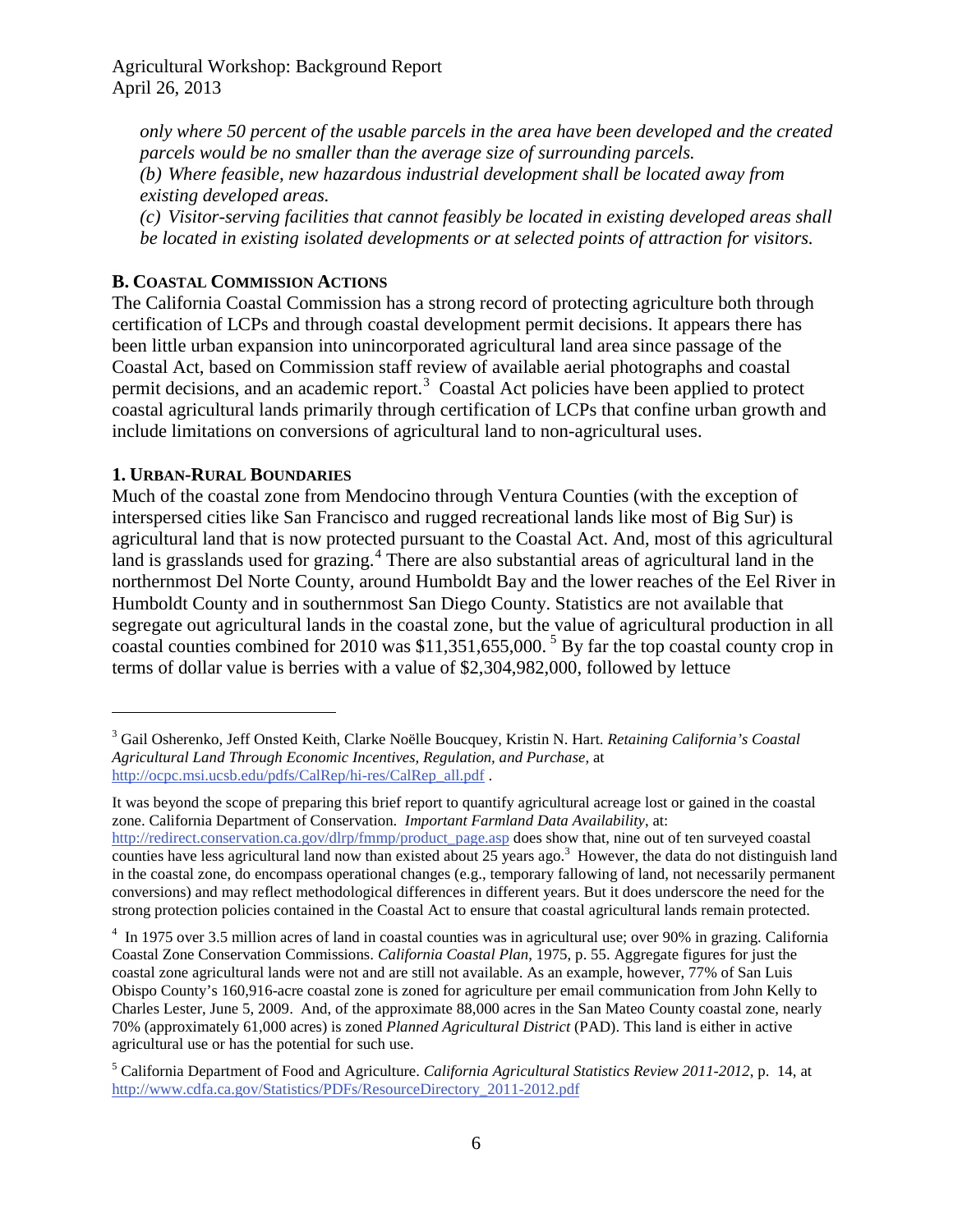$\overline{a}$ 

(\$1,314,949,000), nursery products (\$1,191,589,000) and wine grapes (\$ 912,782,000). Some locally significant crops include artichokes and Brussels sprouts in San Mateo and Santa Cruz Counties, berries and lettuce in the Pajaro Valley, flowers and avocados in the Carpinteria Valley and flowers and strawberries in northern San Diego County.

Agricultural lands were mapped during LCP preparation, and land use designations and zoning ordinances for rural areas encompassing the agricultural lands were adopted and approved by the Commission.<sup>[6](#page-6-0)</sup> Most county agricultural land was placed under such protective designations. In the Humboldt Bay LCP segment of Humboldt County's coastal zone, for example, "[a]pproximately 10,600 acres within the planning area are planned for agricultural use, which includes all land currently in agricultural production except for" three areas no longer feasible for agricultural production.<sup>[7](#page-6-1)</sup> Most important agricultural land, including that defined as "prime," is under a very protective agricultural designation. For example, in Santa Cruz County "Commercial Agricultural" is applied over mapped agricultural resource lands; in Marin County a "Coastal Agricultural Production Zone" is applied over prime farmland, farmland of statewide importance, farmland of local importance and grazing lands; and, in North Monterey County "Agricultural Preservation" is applied over prime and productive soils and other land in cultivation of less than 10% slope.<sup>[8](#page-6-2)</sup> Other areas of existing or potential agricultural lands are for the most part under other agricultural designations (and/or rural designations allowing agriculture) that allow for a greater range of uses; e.g., "Non-commercial Agriculture" in Santa Cruz County and "Agricultural Conservation" in North Monterey County.

Correspondingly, urban land use designations were placed over developed areas and approved by the Commission. In most county LCPs, such as Santa Cruz and North Monterey, defined urban

<span id="page-6-0"></span><sup>&</sup>lt;sup>6</sup> The Coastal Act does not contain a definition for "agriculture." The Guidelines for developing General Plans define agriculture as:

*Use of land for the production of food and fiber, including the growing of crops and/or the grazing of animals on natural prime or improved pasture State of California General Plan Guidelines* 2003, p. 256, at: [http://opr.ca.gov/docs/General\\_Plan\\_Guidelines\\_2003.pdf.](http://opr.ca.gov/docs/General_Plan_Guidelines_2003.pdf) Note: Coastal Act Section 30100.2 defines aquaculture as a form of agriculture.

<span id="page-6-1"></span><sup>7</sup> *Humboldt County General Plan Vol. 2 Humboldt Bay Area Plan of the Humboldt County Local Coastal Program*, 3.24.A Ch. 3 page 32. The three areas omitted were:

*<sup>1.</sup> Arcata fringe (north of Samoa Blvd.): This area is surrounded on three sides by development, and due to its small size and interference from adjacent land uses is no longer feasible for agricultural production. 2. Indianola: Several parcels at the north end of the area planned for rural residential development also contain agricultural bottomland that will be protected by conservation easements. Concentration of development on the upland areas of these easements will serve to protect agricultural uses on the bottomlands. 3. Spruce Point: Several small parcels in this area are currently in agricultural use, although these uses are severely restricted by the wet nature of these parcels. This area has been proposed for a Resource-Dependent designation so that a unified wetland restoration plan can be prepared that would consolidate upland areas for development purposes.*

<span id="page-6-2"></span> $8$  The policy says that "emphasis is placed on including large contiguous areas in this designation." As a result there are scattered prime soils in North Monterey County not included under Agricultural Preservation. So, too, in Del Norte County prime soils on parcels less than 20 acres are not under Agricultural Prime designation. These smaller, scattered parcels are under other rural designations that do allow agricultural uses.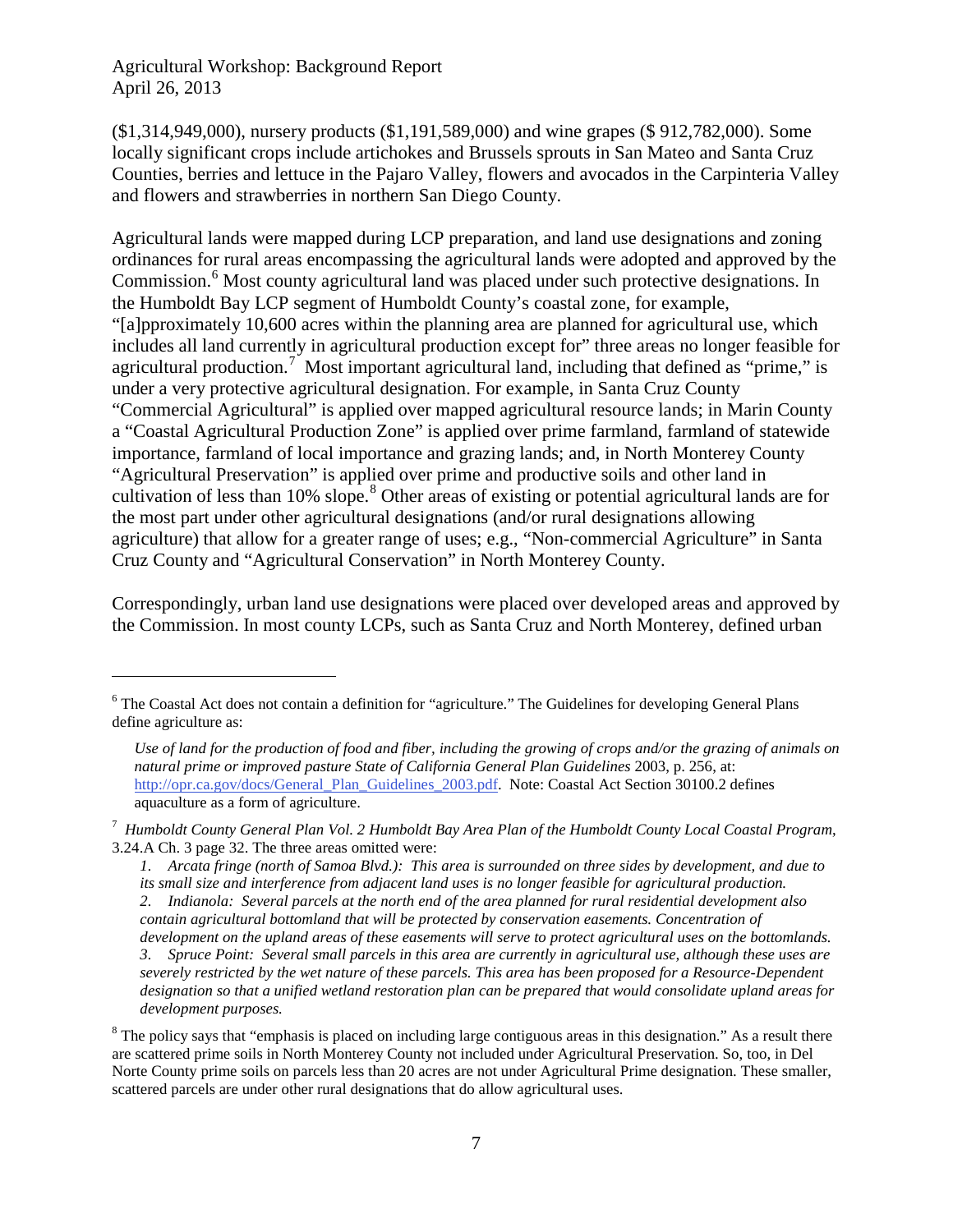limit lines were established conterminous with urban designation boundaries.<sup>[9](#page-7-1)</sup> Their purpose is to concentrate development and protect rural lands from the physical and economic impacts of adjacent urban growth by restricting expansion of urban services.

As a result of the establishment of these urban and village limit lines, urban enclaves adjacent to rural agricultural lands such as those from Jenner in Sonoma County, Olema and Point Reyes Station in Marin County, Pescadero in San Mateo County, Moss Landing, Los Lomas and Castroville in North Monterey County and San Simeon Acres in San Luis Obispo County have retained their boundaries over the last four decades.

In some limited cases the Commission has allowed land designated for urban development to convert to agriculture. In Cambria for example, 32 acres surrounding Camp Ocean Pines were converted from Residential Suburban (RS) land use category to Agriculture (AG). Also in Cambria and under the same LCP amendment action, 15.5 acres of land zoned for residential development was converted to Agriculture (AG) land use category and removed from the URL boundary.<sup>[10](#page-7-2)</sup>

The Commission has denied some LCP amendments that proposed urban expansion into county agricultural lands. For example, a proposed redesignation of 294 acres from rangeland to residential and relocation of the urban-rural boundary south of Irish Gulch in Mendocino County was denied by the Commission as being inconsistent with the Coastal Act.<sup>[11](#page-7-3)</sup> So too was a proposed redesignation of 16 acres from agricultural to residential and relocation of a rural neighborhood boundary in the Toro Canyon area of Santa Barbara County.<sup>[12](#page-7-4)</sup> Also denied was a redesignation of 177.5 acres to commercial and public facility use in San Luis Obispo County.[13](#page-7-5)

#### <span id="page-7-0"></span>**2. CONVERSIONS OF AGRICULTURAL LANDS TO NON-AGRICULTURAL USES**

There are some cases where the Commission approved LCP amendments allowing the conversion of agricultural land to a non-agricultural use because the conversions could be found consistent with the limitations on conversions contained in sections 30241-30242 of the Coastal Act. For example, approximately 60 acres of non-prime agricultural land just north of the City of Eureka was permitted to convert to a rural residential use pursuant to Coastal Act sections  $30241$  and  $30242$ .<sup>[14](#page-7-6)</sup> The Commission found the conversion consistent with the Coastal Act because development of the non-prime land would serve to establish a stable boundary between rural agriculture and low density residential uses and would complete a logical extension of rural

<span id="page-7-1"></span><sup>&</sup>lt;sup>9</sup> Santa Cruz County also has rural service lines drawn around developed rural enclaves. In Marin County they are called "village limit lines." San Luis Obispo County also has "village reserve lines" (VRL) drawn around developed rural enclaves in San Simeon Acres near Hearst Castle in north SLO County and in Callendar-Garrett in south SLO County.

<span id="page-7-2"></span><sup>&</sup>lt;sup>10</sup> San Luis Obispo County LCP Amendment SLO-MAJ-1-06.

<span id="page-7-3"></span> $11$  County of Mendocino Land Use Plan Amendment 1-87-Major.

<span id="page-7-4"></span><sup>&</sup>lt;sup>12</sup> Santa Barbara County Local Coastal Program Amendment 3-02.

<span id="page-7-5"></span><sup>&</sup>lt;sup>13</sup> San Luis Obispo County LCP Amendment 1-97.

<span id="page-7-6"></span><sup>&</sup>lt;sup>14</sup> Humboldt County LCP Amendment #1-88 (Mid-City Ranch).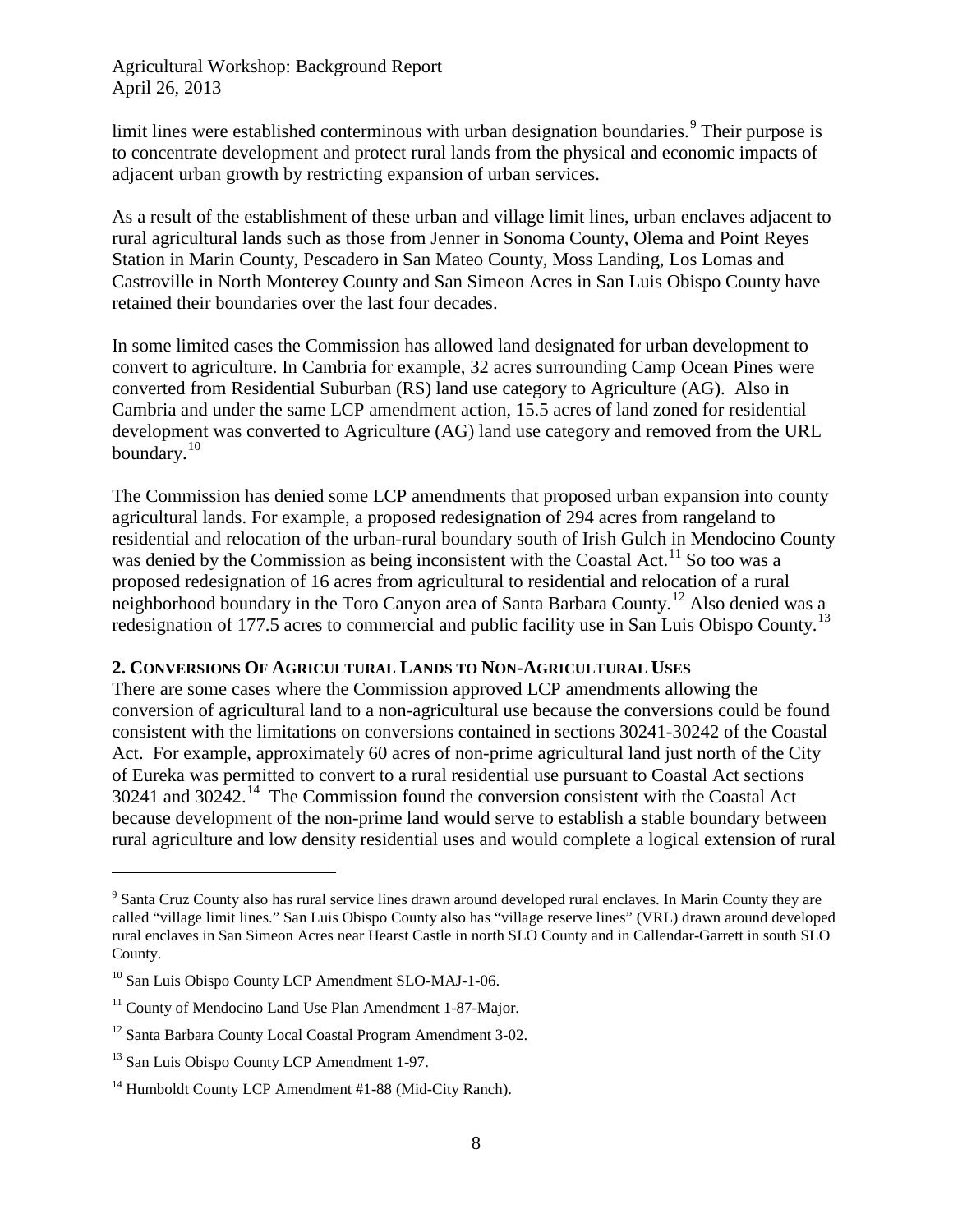residential use along Walker Point Road; other available lands had already been developed; and the site was not suitable for continued agricultural use.

However, most approved conversions of agricultural lands to non-agricultural uses have been for development within incorporated areas. For the few coastal cities that contained substantial agricultural land, such as the cities of Half Moon Bay, Oxnard, Carlsbad and Carpinteria, LCPs were approved that authorized permissible conversions of agricultural land. These LCP decisions were based on provisions of Coastal Act Sections 30241 and 30242 which allow for some conversion for areas surrounded by urban uses, or where the conversion would complete logical and viable neighborhoods, concentrate development and contribute to a stable limit to urban development. In each case, the Commission made findings of consistency with the Coastal Act based on the individual jurisdiction's circumstances. For example, in the City of Half Moon Bay, 125 acres of agricultural land was designated as urban reserve for eventual development and 295 acres of vacant prime soils were designated for urban uses based on finding their viability was compromised by conflicts with urban uses.<sup>[15](#page-8-0)</sup>

In the City of Watsonville, a 42 acre agricultural field outside of the developed portion of the city was allowed to convert to a school if it could do so consistent with conditions that, among other things, required establishing a tight urban-rural boundary around it so there would be no further intrusions into agricultural land.<sup>[16](#page-8-1)</sup>

A few conversions of agricultural land in counties have been allowed for specific public projects, each with its unique circumstances, because such conversions could be found consistent with the limitations on conversions contained in sections 30241-30242 of the Coastal Act. For example, an approximately 15 acre portion of a 532-acre site designated for agriculture on the periphery of an urbanized area near Cambria was allowed to be used for a school.<sup>[17](#page-8-2)</sup> A 53 acre non-prime agricultural parcel was allowed to be used as an expansion of the Watsonville landfill.<sup>[18](#page-8-3)</sup> And, the Commission approved a recycled water facility next to a wastewater treatment plant in Santa Cruz County in order to provide farmers with a source of water.<sup>[19](#page-8-4)</sup> In other cases involving public

<span id="page-8-0"></span><sup>&</sup>lt;sup>15</sup> Additionally, agricultural land in the cities of Arcata and Port Hueneme, bounded on all sides by urban uses and/or a highway use, were allowed to convert.

<span id="page-8-1"></span><sup>&</sup>lt;sup>16</sup> City of Watsonville LCP Amendment WAT-MAJ-1-99 (PVUSD high school).

<span id="page-8-2"></span><sup>&</sup>lt;sup>17</sup> County of San Luis Obispo LCP Amendment SLO-MAJ-2-01. In a follow-up LCP amendment, the URL/USL was redrawn tightly around the school site to prevent any further intrusions into surrounding agricultural lands (County of San Luis Obispo LCP Amendment SLO-MAJ-1-06). The Commission also allowed 10 acres near Cambria to convert for a wastewater plant; but since the plant was not built, the land reverted to its agricultural designation (County of San Luis Obispo LCP Amendment SLO-1-90).

<span id="page-8-3"></span> $18$  Santa Cruz County LCP Major Amendment #1-87. The subject site was redesignated to Agriculture. Landfills are allowed as interim uses on agricultural land with the anticipation that when filled and closed, they will revert to agricultural use. This provision was added under Santa Cruz County LCP Major Amendment #1-85 which facilitated an expansion of the County's nearby landfill.

<span id="page-8-4"></span><sup>&</sup>lt;sup>19</sup> Santa Cruz County LCP Amendment SCO-MAJ-2-05 Part A. This amendment did not actually redesignate the property, it allowed for recycled water facilities to be permitted on agricultural lands in a manner that had the effect of being a site-specific amendment for this one project.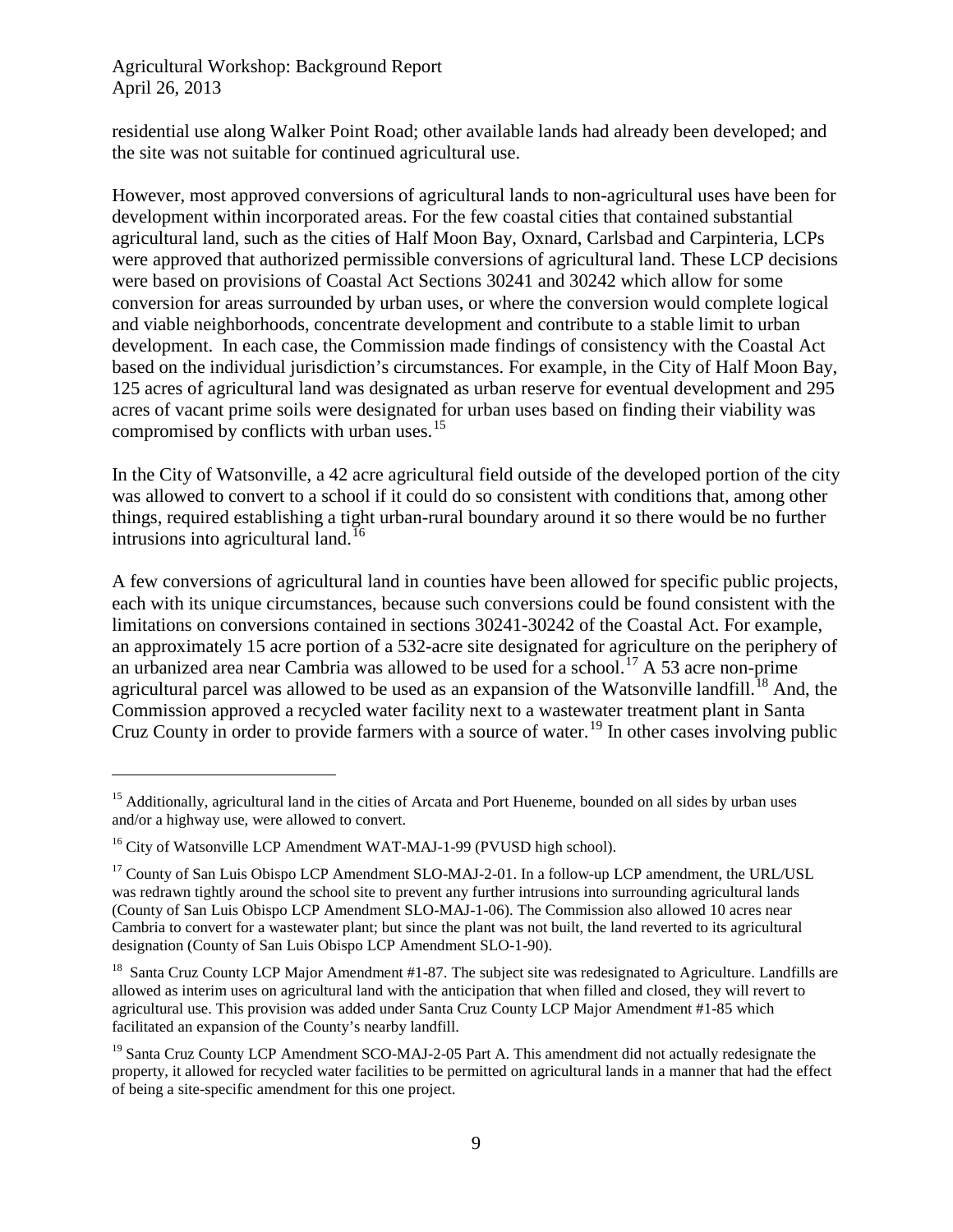projects, the Commission found the proposed conversion of agricultural land more protective of coastal resources overall. For example, in Humboldt County two related Caltrans' highway projects were allowed to convert 45 acres of agricultural land because they were essential to allow for continued public access to and along the coast.<sup>[20](#page-9-4)</sup>

### <span id="page-9-0"></span>**C. FUTURE IMPLEMENTATION**

The general urban/rural land use pattern of the coastal zone appears fairly well-established and accepted after four decades. Some local citizen initiatives, LAFCO decisions and public and nonprofit organization land and easement acquisitions have reinforced maintaining stable-urban rural boundaries. However, given development pressures, the Commission may be faced with an occasional proposal in the future for urban expansion onto agricultural land.<sup>21</sup> On the other hand given the movements toward locally sourced food, sustainable development and small-scale family farms, there may also be proposals to allow agricultural use of some land previously designated for only urban uses.<sup>2</sup>

Given that LCPs have been the primary method under the Coastal Act to stabilize urban boundaries and protect outlying agricultural land any change would have to occur through an LCP amendment. As discussed below, LCPs also include development standards that can help strengthen the stability of the urban limit lines discussed above.

## <span id="page-9-1"></span>**II. USES OF AGRICULTURAL LAND**

## <span id="page-9-2"></span>**A. COASTAL ACT REQUIREMENTS**

Coastal Act Sections 30241 and 30242 direct when it is and is not permissible to convert agricultural lands to non-agricultural uses. Agricultural production is to occur on prime agricultural land. Urban type uses are not to occur on agricultural lands. Uses on prime land shall assure the protection of the area's agricultural economy. Public service facilities and nonagricultural development must not impair agricultural viability. Land divisions of prime agricultural land shall not diminish the productivity of prime agricultural lands.

## <span id="page-9-3"></span>**B. COASTAL COMMISSION ACTIONS**

 $\overline{a}$ 

Coastal Commission actions have generally sought to limit non-agricultural intrusion onto prime and other productive agricultural land, minimize conflicts with on and off-site agricultural operations and otherwise ensure that agricultural land stays in agricultural use pursuant to the Coastal Act. These objectives have been accomplished through actions on LCPs, coastal permits

<span id="page-9-4"></span><sup>&</sup>lt;sup>20</sup> Related Coastal Development Permits 1-07-038 and 1-07-013. A \$2 million dollar in lieu fee was required for agricultural purposes as an endowment for the benefit of the Shively Education Center (Shively Farm) and to fund a full-time teaching position for the purpose of agricultural education at the College of the Redwoods.

<span id="page-9-5"></span> $^{21}$  For example, facing a staff recommendation of denial, Monterey County withdrew a proposed LCP amendment to expand the urban community of Castroville into 289 acres of agricultural land, but could resubmit it in the future. (MCO-MAJ-2-07 Part 1).

<span id="page-9-6"></span> $^{22}$  For example, agricultural uses continue on some parcels in the City of Half Moon Bay that are designated for urban uses in the LCP. And, pending is a proposed City of San Diego LCP Amendment to allow for urban farms.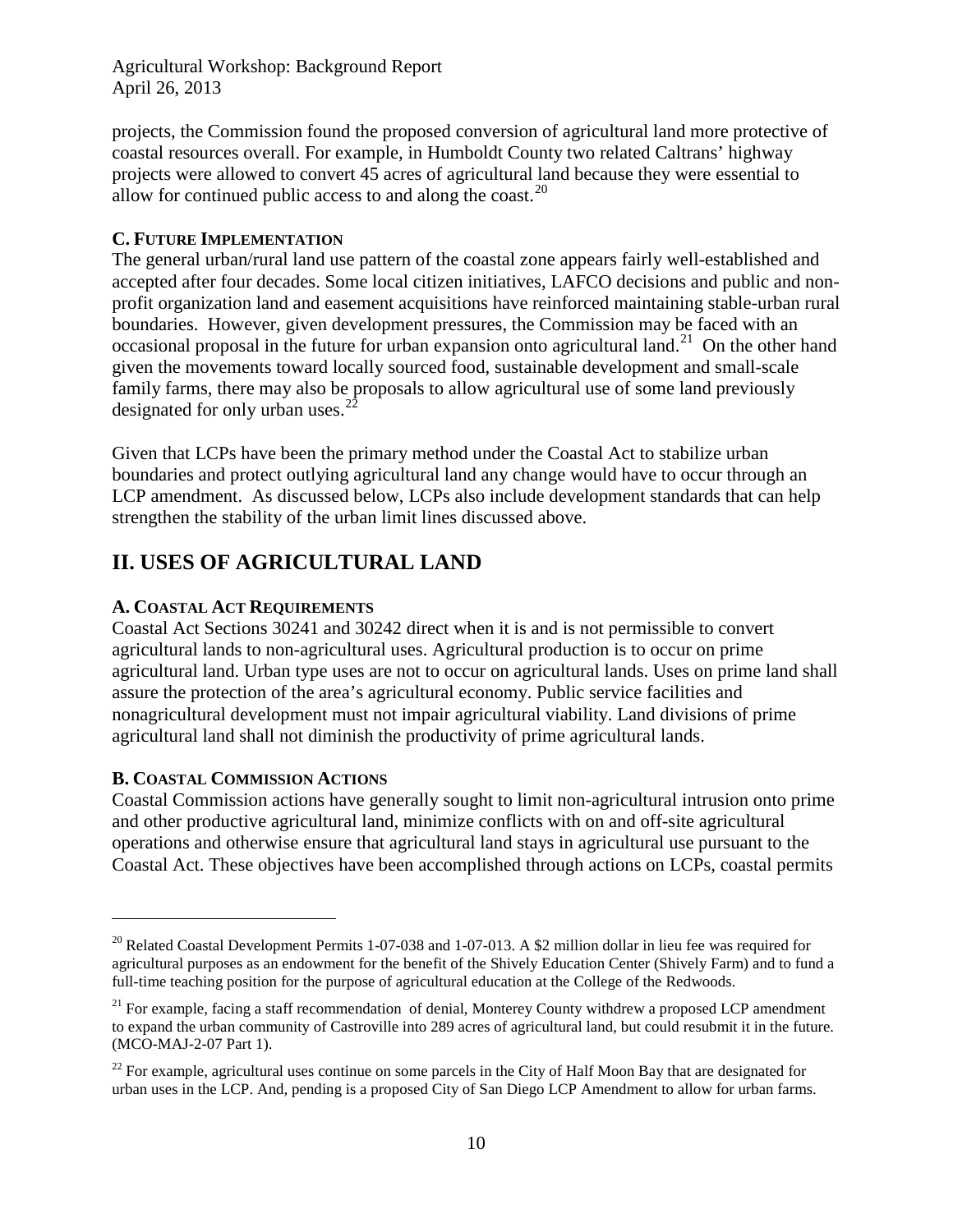and appeals that address allowed uses on agriculturally designated land, development standards protective of agricultural land and limitations on divisions of agricultural land.

#### <span id="page-10-0"></span>**1. ALLOWABLE USES**

The Commission has certified county LCPs that each contain lists of allowable uses in agricultural zoning districts (please see Section III.B.3 for a discussion of principal permitted and conditional uses). Although there are differences among the counties, all such districts in general allow: a range of uses that are agricultural in nature; at least some farmer-occupied residential use that is essential to, or supportive of, continued agricultural use of the property; and various other uses that have been deemed appropriate or compatible with agricultural uses.

The Commission has approved some LCP provisions that are tests to determine if the listed use can actually be allowed on a certain parcel. For example to allow any of the uses in the Commercial Agricultural district that require a coastal permit in Santa Cruz County, findings must be made:

- That the establishment or maintenance of this use will enhance or support the continued operation of commercial agriculture on the parcel and will not reduce, restrict or adversely affect agricultural resources, or the economic viability of commercial agricultural operations, of the area.
- (a) That the use or structure is ancillary, incidental or accessory to the principal agricultural use of the parcel, or (b) that no other agricultural use is feasible for the parcel, or (c) that the use consists of an interim public use which does not impair longterm agricultural viability or consists of a permanent public use that will result in the production of recycled wastewater solely for agricultural irrigation and that limits and mitigates the impacts of facility construction on agriculture..; or
- That single-family residential uses will be sited to minimize conflicts, and that all other uses will not conflict with commercial agricultural activities on-site, where applicable, or in the area.
- That the use will be sited to remove no land from production (or potential production) if any nonfarmable potential building site is available, or if this is not possible, to remove as little land as possible from production. $^{23}$  $^{23}$  $^{23}$

In Marin County, some specified uses are defined in a manner that requires they be essential to, or supportive of, the continued agricultural use of the land – if the proposed use does not meet that specific definition it is not allowed. $24$  As an example, mobile homes are allowed as conditional uses in Agricultural Production Zones only "so long as they are used exclusively for employees of the owner who are actively and directly engaged in the agricultural use of the land."<sup>[25](#page-10-3)</sup> In the San Luis Obispo County LCP, supplemental non-agricultural uses can only be permitted on designated Agricultural lands where it can be demonstrated that no alternative building site exists, that the least amount of prime soil possible is converted and that the use will

<span id="page-10-1"></span><sup>23</sup> *Santa Cruz County Code*, Section 13.10.314

<span id="page-10-2"></span><sup>24</sup> *Marin County Local Coastal Program Unit 2 Land Use Plan*, Agriculture Policy 4.

<span id="page-10-3"></span><sup>25</sup> *Marin County Local Coastal Program Unit 2 Land Use Plan*, Agriculture Policy 6.c.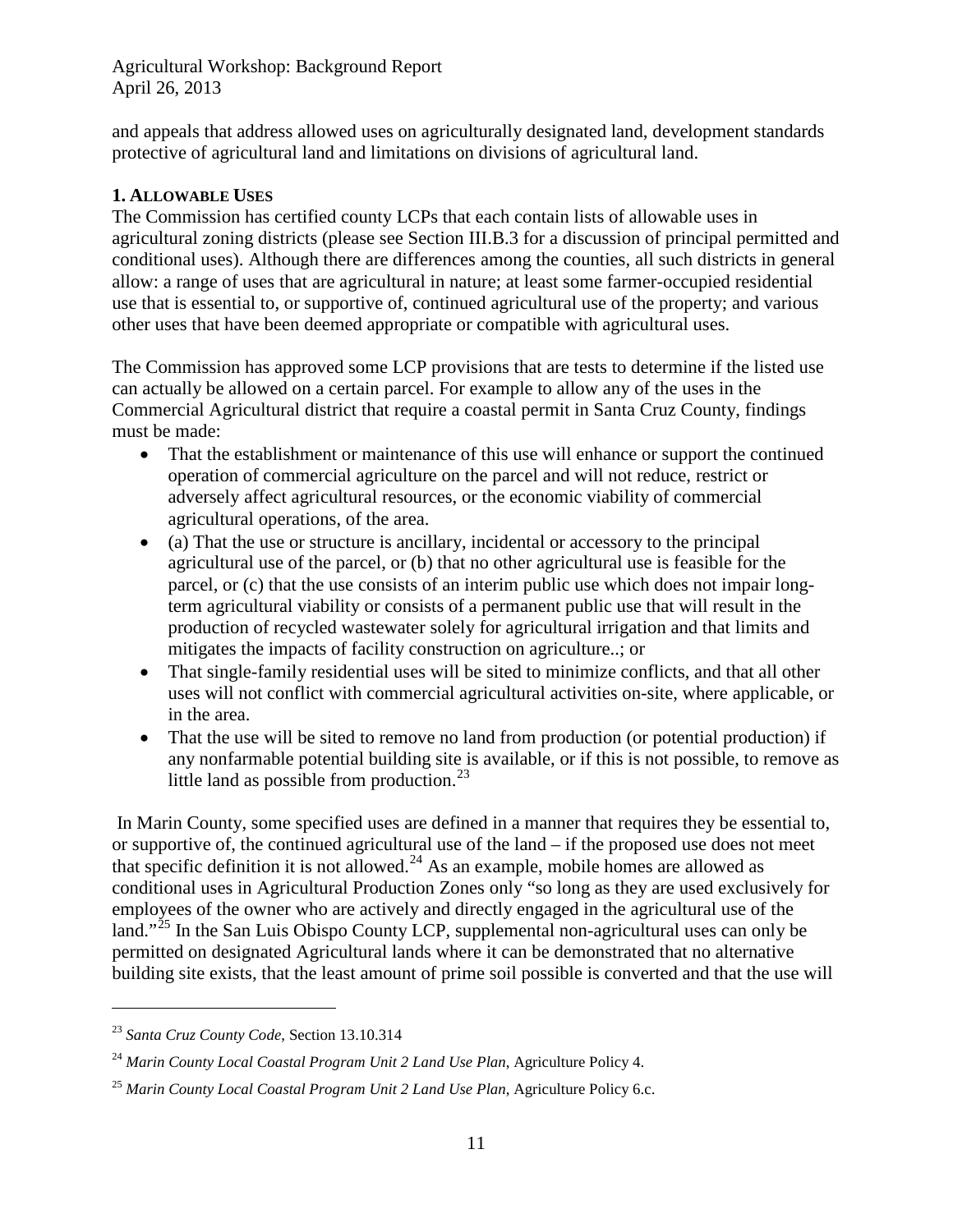not conflict with surrounding agricultural lands and uses.<sup>[26](#page-11-0)</sup> Additional development standards also are required to be followed in conjunction with the approval of the supplemental nonagricultural uses including a limitation on: (1) further land division; (2) the total area of the site allocated to supplemental non-agricultural uses (no more than two percent of the gross site area); and (3) uses which interfere with the productive agricultural use of the site.<sup>[27](#page-11-1)</sup>

The Commission has approved LCPs that allow, if consistent with the limitations of Coastal Act sections 30241-30242, uses of agriculturally designated land that effectively result in a conversion to non-agricultural use. This means that the land in question retains its agricultural designation as opposed to being rezoned through a corresponding LCP amendment. For example, in the San Mateo County LCP, conditional uses that would convert prime agricultural land can only be approved if, in addition to their compliance with other applicable agricultural policies, no alternative site exists for the use, the productivity of any adjacent agricultural land will not be diminished, and public service and facility expansions and permitted uses will not impair agricultural viability.<sup>[28](#page-11-2)</sup> Clearly defined buffer areas must be established between agricultural and non-agricultural uses.

The Commission has expressed concern about non-agricultural uses on agricultural lands. In reviewing an LCP amendment to update the Del Norte County Land Use Plan, the Commission suggested modifications to the LCP that would ensure conversion occurred consistent with Sections 30241-30242 of the Coastal Act.<sup>[29](#page-11-3)</sup> Non-agricultural uses proposed on lands on or near the urban periphery could only be approved if conflicts between agricultural and urban land uses would be minimized by specified development limitations, including establishing stable urbanrural boundaries. If such uses were proposed elsewhere on agricultural land or land suitable for agriculture, then they could only be approved if continued or renewed agricultural use were not feasible, if prime agricultural land would be preserved or development would be concentrated in areas with adequate services and if the new use would be compatible with continued agricultural use on surrounding lands. $30$ 

In a periodic review of the implementation of the San Luis Obispo County LCP, the Coastal Commission expressed concern over the amount of non-agricultural uses approved on agricultural lands, citing findings made in an earlier LCP amendment: "the introduction of nonagricultural uses in an agricultural zone … initiates… new conflicts between incompatible uses that often set in motion a domino effect of conversion of surrounding agricultural lands."<sup>31</sup>

<span id="page-11-0"></span><sup>26</sup> *San Luis Obispo County Code* Section 23.040.050.b(4).

<span id="page-11-1"></span><sup>27</sup> *San Luis Obispo County Code* Section 23.040.050.b(6).

<span id="page-11-2"></span><sup>28</sup> San Mateo County. *Local Coastal Program Policies*.

<span id="page-11-3"></span><sup>29</sup> [County Of Del Norte LCP Amendment No. DNC-MAJ-2-03](http://documents.coastal.ca.gov/reports/2009/10/W17b-10-2009.pdf).

<span id="page-11-4"></span><sup>&</sup>lt;sup>30</sup> Additionally, proposed non-agricultural development would all be considered conditional uses subject to a use permit and appealable to the Coastal Commission.

<span id="page-11-5"></span><sup>&</sup>lt;sup>31</sup> The Coastal Commission conducted a periodic review of the implementation of the San Luis Obispo County LCP's agricultural provisions. Issues covered included **"**Incremental Impacts to Agricultural Lands through Land Divisions, Lot-line Adjustments, and Development on Nonconforming Parcels" and "Effect of Non-Agricultural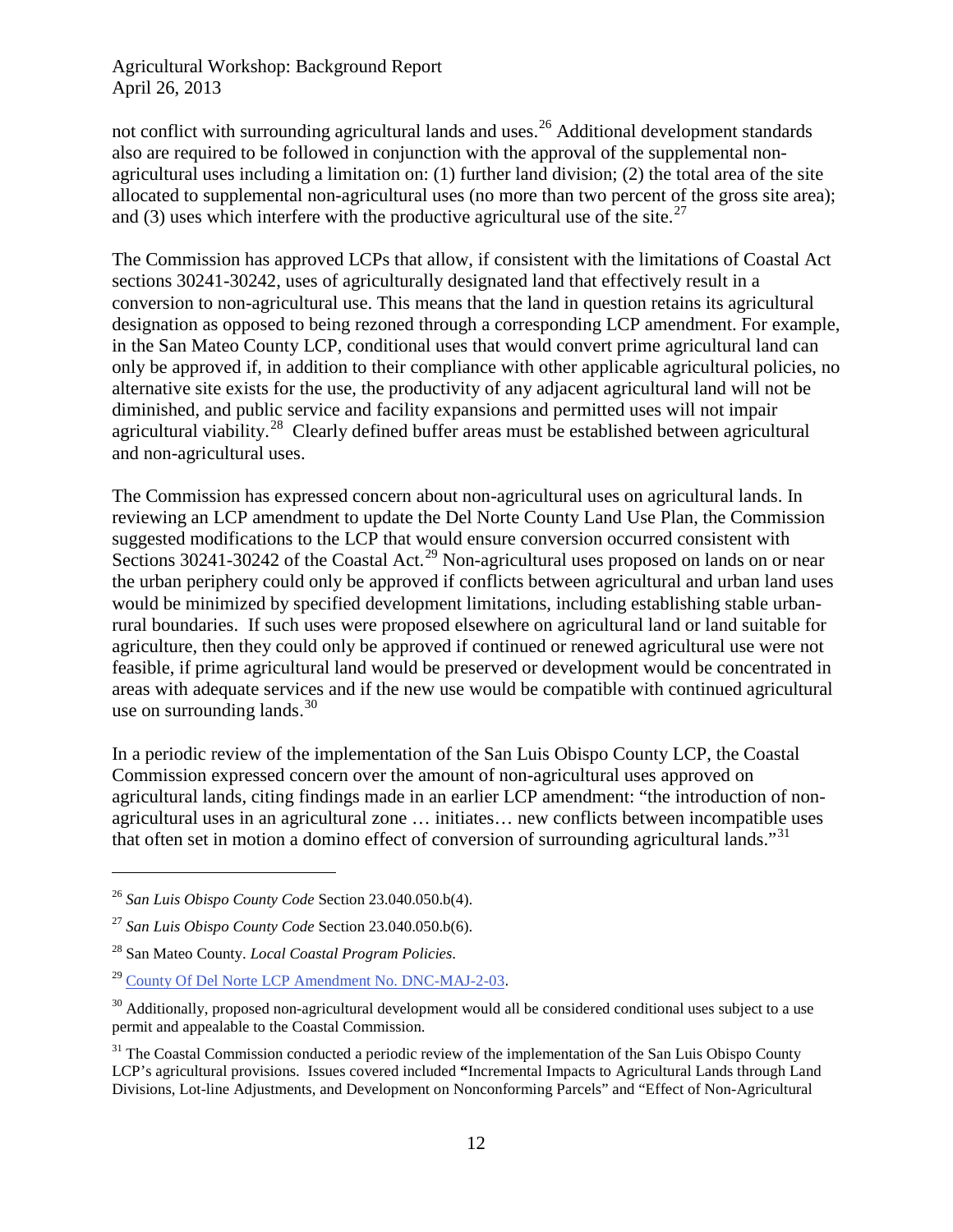The Commission has approved a number of appeals of locally approved coastal permits for new development on agricultural land.<sup>32</sup> The majority of appeals appear to involve homes and land divisions (discussed below); agricultural, visitor-serving and public works uses are among the subjects of the other appeals. The Commission did deny on appeal at least two permits for uses on agricultural land not deemed as consistent with the LCP in question: one was for wedding facilities and one was for a golf course.<sup>[33](#page-12-1)</sup> In another appeal, the Commission approved a winery with public tasting and retail sales in Cambria but prohibited tours and special events.<sup>[34](#page-12-2)</sup> The site in question was a 53.3-acre parcel consisting mostly of prime soils used for pasture and some crop growing and designated for agricultural use in the San Luis Obispo County LCP. Consistent with Coastal Act policy 30241, the LCP does allow for wineries under certain conditions. The Commission found that this winery, which would process grapes grown on-site, would facilitate agricultural viability overall. Also, as designed and conditioned, it would avoid adverse agricultural impacts. On the other hand, the Commission also found that staging tours and special events would bring significant amounts of traffic to the area, more akin to urban type uses, and inconsistent with LCP criteria requiring location of such uses within one mile of an arterial or collector road. Therefore, these uses in the rural agricultural area were denied.

For coastal development permit proposals where the result could be a conversion of the agricultural land to non-agricultural uses, the Commission reviews whether all tests for conversion are fully met, including whether continued or renewed agricultural use of the land is infeasible. Sometimes this has required a report of the parcel's economic viability for agriculture. For example, there were two recent appeals of Mendocino County coastal permits where proposed residences were of concern. In one case, the Commission approved a home and guest cottage on a 58 acre parcel conditioned to remain in agricultural use. The agricultural analysis concluded that the property was not economically viable as an independent grazing operation but would be viable for producing crops.<sup>[35](#page-12-3)</sup> In the other case, the Commission approved a home and guest cottage on a 4.17 parcel zoned for Range Lands as a permissible conversion of agricultural

 Uses on Agricultural Lands." The preliminary evaluation, which contains background data, is at: [http://www.coastal.ca.gov/recap/slo/slo-ch5.pdf.](http://www.coastal.ca.gov/recap/slo/slo-ch5.pdf) The final report is at[: http://www.coastal.ca.gov/recap/slo/slo](http://www.coastal.ca.gov/recap/slo/slo-ag.pdf)[ag.pdf.](http://www.coastal.ca.gov/recap/slo/slo-ag.pdf) Recommendations are at: [http://www.coastal.ca.gov/recap/slo/slo-intro.pdf,](http://www.coastal.ca.gov/recap/slo/slo-intro.pdf) beginning on page 33. This quotation is from San Luis Obispo County LCP Periodic Review. Preliminary Report, February 2001. Chapter 5: Agriculture page 233.

<span id="page-12-0"></span> $32$  Due to lack of access to specific post-certification data, this report did not quantify the extent to which agricultural lands have been developed and the corresponding extent that the parcel in question went out of agricultural use. This would require identification and review of mostly county coastal permits for agriculturally designated lands over the last three decades and a comparison of current parcel use. This type of information is not comprehensively captured in any data base. .

<span id="page-12-1"></span> $33$  Wedding facility denials were  $A-3-98-25$  (Scoggins) and A-3-SLO-98-025. In another wedding facility on agricultural land case the Commission found no substantial issue (hence allowing it): Appeal No. A-1-HUM-03-37 (Penrod, Humboldt Co.).

<span id="page-12-2"></span><sup>34</sup> Coastal Development Permit #A-3-SLO-07-35 (Stolo).

<span id="page-12-3"></span><sup>35</sup> Coastal Development Permit Appeal No. A-1-MEN-09-52 (Blue Port, L.L.C., Mendocino Co.), at: [http://documents.coastal.ca.gov/reports/2011/10/W10a-10-2011.pdf.](http://documents.coastal.ca.gov/reports/2011/10/W10a-10-2011.pdf) The applicant intended to use the site as an organic farm.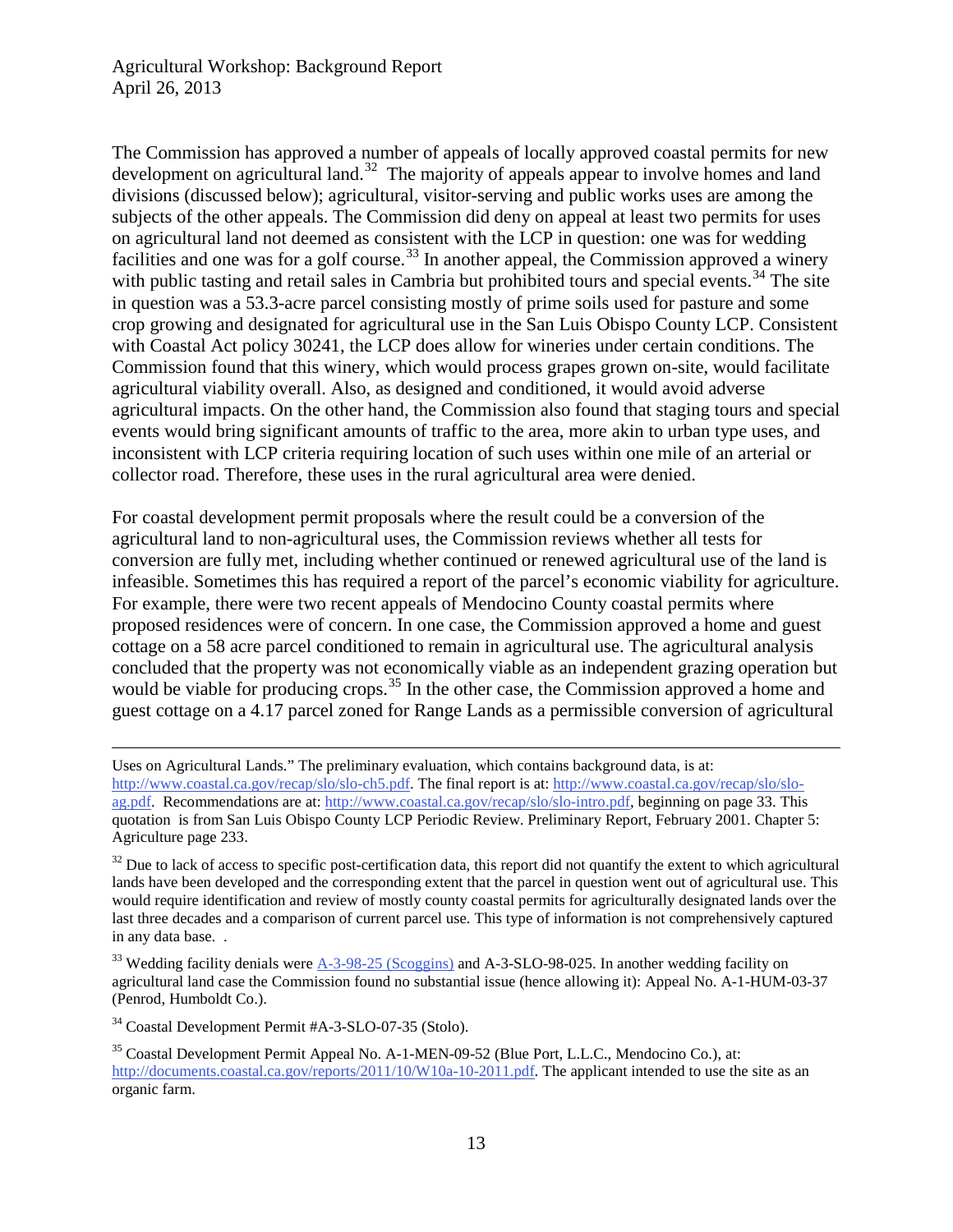land based on a feasibility study concluding that the property was not considered economically viable for agricultural use. $36$ 

#### <span id="page-13-0"></span>**2. DEVELOPMENT STANDARDS PROTECTIVE OF AGRICULTURAL LAND**

The Commission has certified county LCPs that each contain standards to apply to development allowed on agricultural lands – some standards apply to all development; others apply to conditional uses, others apply to just individual types of development. As discussed, some uses are allowed only if they meet certain standards. Thus, if such standards are not part of a project design, they must be required through permit conditions in order for the proposal to be approved.

In reviewing appeals of local approvals, the Commission analyzes whether all applicable LCP standards have been followed. The Commission generally looks to ensure that any development envelope is located off of agricultural land (as much as possible) and that the land (outside of any immediate development envelope) will stay in agricultural production. Typical factors that are analyzed include:

- will the structure, driveway, landscaping, etc., cover productive agricultural land;
- will the siting interfere with or reduce agricultural use over the remaining land on site;
- will the use of the site for a farmer-occupied residence be essential to, or in support of, continued use of the site for agricultural purposes;
- will cumulative homebuilding in an area adversely impact continued agricultural uses due to loss of agricultural support businesses, increased complaints about farm noise/dust/vehicles or other changes?

The Commission often imposes revised or additional conditions on those permits approved on appeal. Most protective measures employed in LCPs and in Commission permit and appeal actions fit into one of three categories: requirements on the developments permitted on agricultural lands; measures to reduce or eliminate conflicts and measures to keep the land in agricultural use.

Requirements placed on permitted development can encompass size, location, design and/or use in order to eliminate or minimize any conflicts with, or reductions in, existing or potential agricultural use. One example that the Commission approved on appeal with additional conditions was for a new house on a 60-acre Planned Agricultural District zoned property in San Mateo County.<sup>[37](#page-13-2)</sup> The planned house site was moved from a portion of the site being farmed to a non-farmed already disturbed location. The maximum building envelope was reduced to 10,000 square feet. An existing road would be used to access the house instead of a new planned driveway. The Commission found that an affirmative easement (proposed by the applicant) was

<span id="page-13-1"></span><sup>&</sup>lt;sup>36</sup> Coastal Development Permit Appeal No. A-1-MEN-09-034 (Michael Marr and Judith Malin), at: <http://documents.coastal.ca.gov/reports/2012/12/F10a-12-2012.pdf>

<span id="page-13-2"></span><sup>37</sup> Appeal No. A-2-SMC-06-021 (Chan), at: http://documents.coastal.ca.gov/reports/2007/10/F5a-10-2007.pdf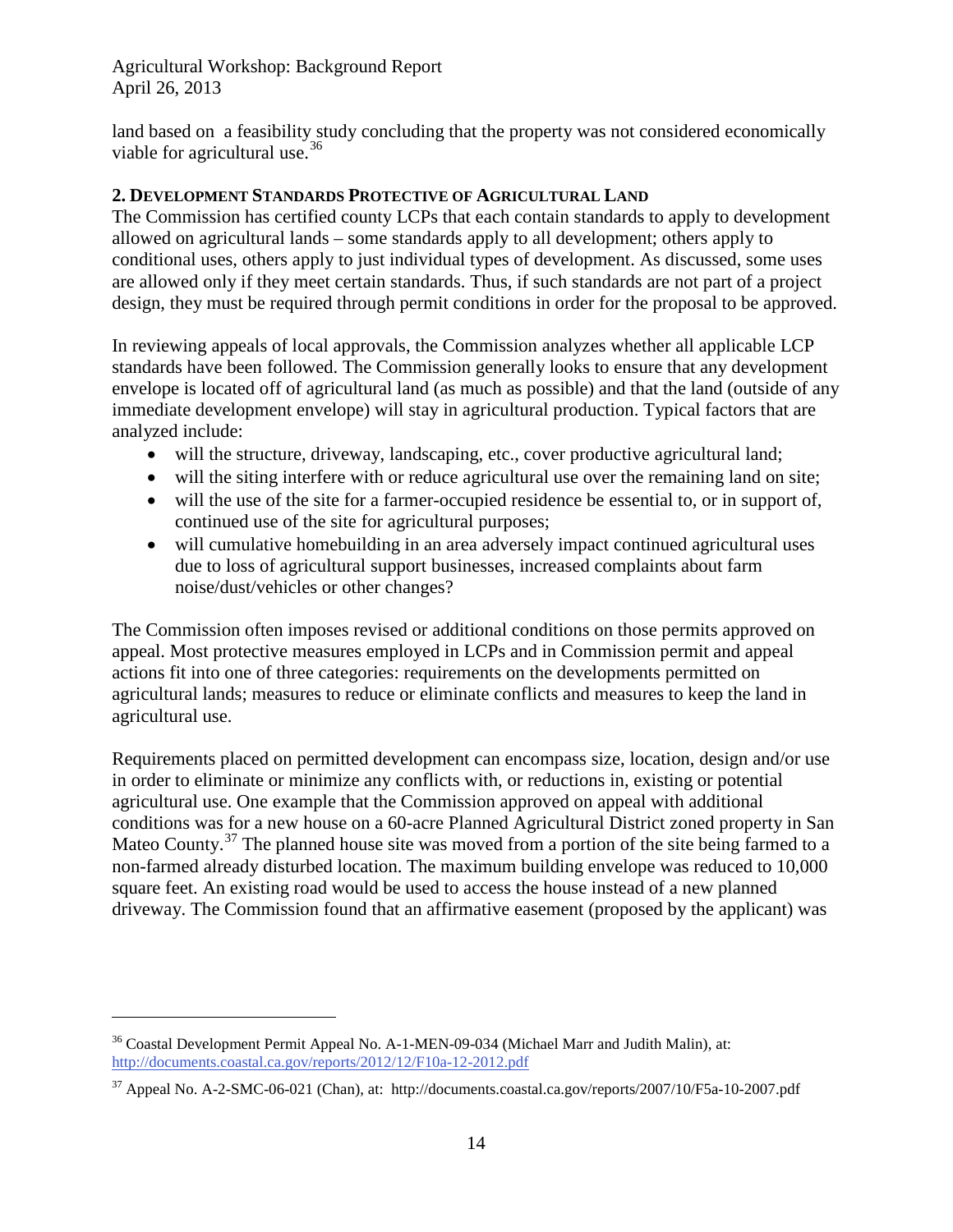consistent with LCP requirements to maintain the maximum amount of agricultural land in production and to minimize conflicts with other land uses as required by the LCP.<sup>[38](#page-14-0)</sup>

Measures to address potential adverse impacts on remaining agricultural uses emanating from the permitted development can encompass, for example: runoff controls, recontouring and landscaping, setbacks and buffers, and right to farm agreements.<sup>[39](#page-14-1)</sup> As noted above, one example of an approval was for a necessary public project (a school) on agricultural land within the City limits, where the Commission was able to make findings that the criteria for conversion under the Coastal Act could be met.<sup>[40](#page-14-2)</sup> These findings could only be made, however, if the result was a stable urban-rural boundary (Coastal Act Section  $30241(a) \& (b)$ ) where there were defined buffer areas (Section 30241(a)) and with the assurance that public service and facility expansions and non-agricultural development would not impair agricultural viability (Section 30241(e)). Therefore, the Commission imposed a range of measures to accomplish these objectives, including future annexation prohibitions, agricultural buffer requirements, and limitations on future utility extensions beyond the school site. Since then, non-profit organizations and the Coastal Conservancy have worked to actually acquire the surrounding agricultural land or easements over it.

Measures to retain the subject site (or, the balance of the site or, if not possible, other land) in agriculture include deed restrictions or easements. For example, in the Marin County LCP, land divisions and non-agricultural development require permanent affirmative agricultural easements over the portion of property not used for physical development or services.<sup>[41](#page-14-3)</sup> In the Santa Cruz County LCP, division of agricultural land requires an enforceable covenant that prohibits non-agricultural uses of the subject parcel.<sup>[42](#page-14-4)</sup> And in the Estero Area Plan of the San Luis Obispo

<span id="page-14-0"></span><sup>&</sup>lt;sup>38</sup> Appeal No. A-2-SMC-06-021 (Chan), at: <http://documents.coastal.ca.gov/reports/2007/10/F5a-10-2007.pdf>. Affirmative agricultural easements include provisions that require the restricted land to be actively farmed. See also, Appeal No. A-2-SMC-04-002 (Polacek) and Appeal No. A-2-SMC-04-009 (Waddell).

<span id="page-14-1"></span> $39$  The following is an example of a right to farm condition used in Chan, cited above:

*By acceptance of this permit, the Permittees acknowledge and agree: (a) that the permitted residential development is located on and adjacent to land used for agricultural purposes; (b) users of the property may be subject to inconvenience, discomfort or adverse effects arising from adjacent agricultural operations including, but not limited to, dust, smoke, noise, odors, fumes, grazing, insects, application of chemical herbicides, insecticides, and fertilizers, and operation of machinery; (c) users of the property accept such inconveniences and/or discomforts from normal, necessary farm operations as an integral part of occupying property adjacent to agricultural uses; (d) to assume the risks to the Permittees and the property that is the subject of this permit of inconveniences and/or discomforts from such agricultural use in connection with this permitted development; and (e) to indemnify and hold harmless the owners, lessees, and agricultural operators of adjacent agricultural lands against any and all liability, claims, demands, damages, costs (including costs and fees incurred in defense of such claims), expenses, and amounts paid in settlement arising from any issues that are or in any way related to the property that is the subject of this permit*.

<span id="page-14-2"></span><sup>&</sup>lt;sup>40</sup> City of Watsonville LCP Amendment WAT-MAJ-1-99 (PVUSD high school).

<span id="page-14-3"></span><sup>41</sup> *Marin County Local Coastal Program Unit 2 Land Use Plan*, Agriculture Policy 5b.

<span id="page-14-4"></span><sup>42</sup> *Santa Cruz County Code* Section 13.10.315.D.2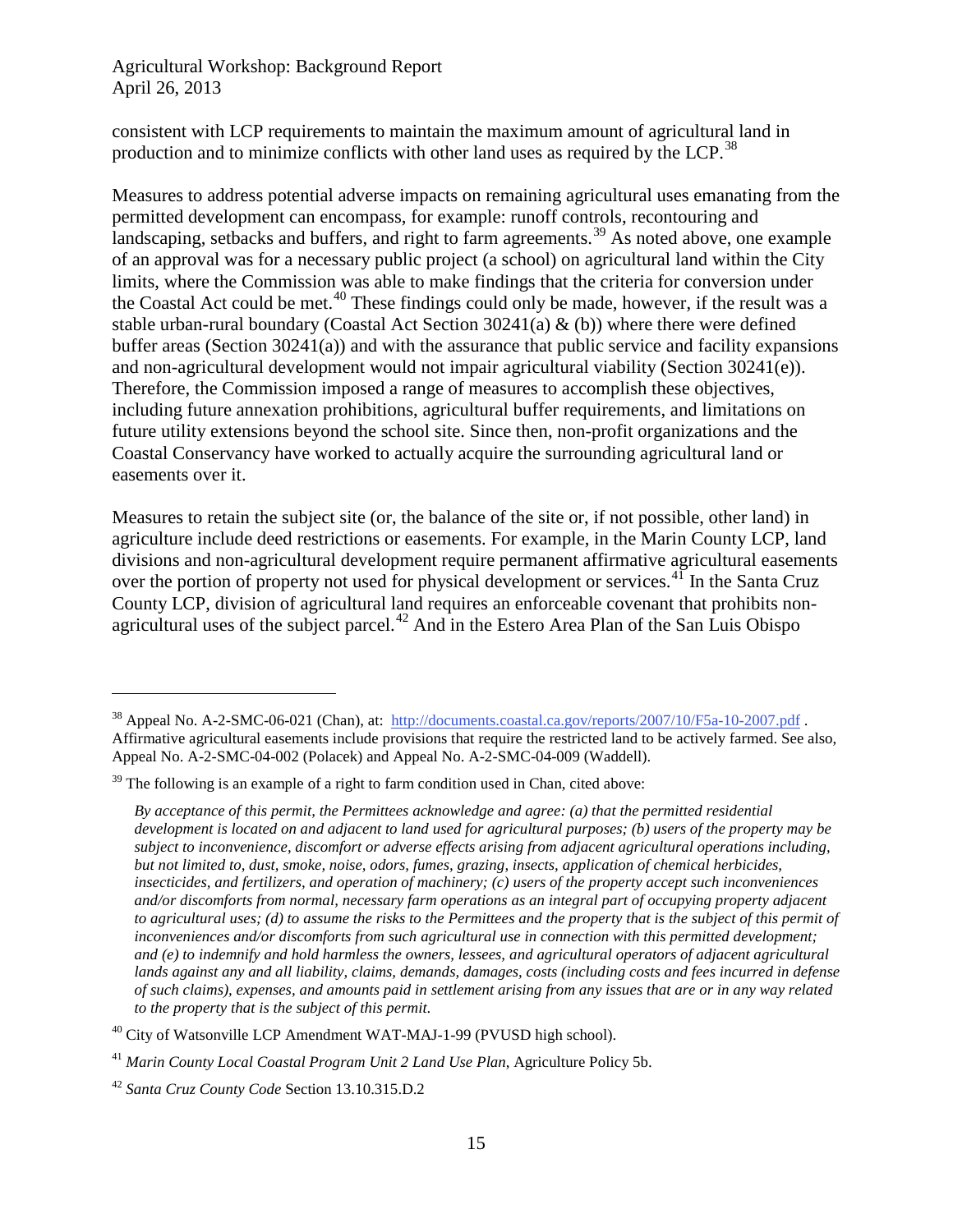County LCP, affirmative agricultural easements are required, where appropriate.<sup>[43](#page-15-1)</sup> While traditional agricultural easements assure that land is available to continue to be farmed, affirmative agricultural easements require land to be kept in active agricultural production. San Mateo County LUP Policy 5.16, which also requires agricultural easements for specified land divisions, allows for such agricultural easements to be converted to open space easement: (a) where evidence establishes that changed circumstances beyond the control of the owner or operator have rendered the land unusable for agriculture; and (b) upon approval by the Commission of an LCPA changing the land use designation to Open Space.

The Commission has to date protected approximately 1,048 acres of agricultural lands through 12 Offers to Dedicate open space and conservation easements for agricultural purposes.<sup>[44](#page-15-2)</sup> These easements range in size from 1.5 acres to 343 acres in size, and the accepting entities include: the Ag Land Trust (formerly, the Monterey County Agricultural and Historical Land Conservancy), Humboldt County, San Mateo County, Santa Cruz County, Monterey County, and the State Coastal Conservancy.[45](#page-15-3) These recorded conditions ensure that the land is permanently protected for agriculture even after the property is sold to a subsequent purchaser.

#### <span id="page-15-0"></span>**3. LAND DIVISIONS**

 $\overline{a}$ 

The Commission has certified county LCPs that each allow for some divisions of land in agricultural zoning districts. Maximum residential densities generally are low. Minimum parcel sizes are correspondingly large – e.g., 20 or 40 acres ranging up to 320 acres for non-prime lands in Santa Barbara County and 640 acres for grazing lands in Sonoma County. Additional tests are sometimes required to be met in order for proposed land divisions to be approved on agricultural lands. In cases where a proposed land division would result in residential building envelopes, LCP standards may require that development be clustered, such as in Marin and Santa Barbara Counties.

In 2009, the Commission reviewed a proposed amendment to update the Del Norte County LCP. It found the County's land division criteria inconsistent with the Coastal Act and suggested adding an agricultural viability analysis and a management plan requirement.<sup>[46](#page-15-4)</sup> The San Luis Obispo periodic review noted that "the potential for additional subdivisions and associated residential development throughout the County's coastal zone may be significant."<sup>[47](#page-15-5)</sup> It also recommended a more thorough viability analysis. The periodic review also noted a discrepancy between the County's 320 acre minimum parcel size for grazing and economic analysis suggesting minimum sizes of 700 to 1,800 acres. The County has proposed revised parcel sizes

<span id="page-15-4"></span><sup>46</sup> [County Of Del Norte LCP Amendment No. DNC-MAJ-2-03,](http://documents.coastal.ca.gov/reports/2009/10/W17b-10-2009.pdf) at: http://documents.coastal.ca.gov/reports/2009/10/W17b-10-2009.pdf

<span id="page-15-1"></span><sup>43</sup> San Luis Obispo County LCP Amendment SLO-MAJ-2-04 (Part 2) (Estero Area Update).

<span id="page-15-2"></span><sup>&</sup>lt;sup>44</sup> There are likely a number of Deed Restrictions recorded to protect agricultural resources but those figures are not currently available.

<span id="page-15-3"></span><sup>&</sup>lt;sup>45</sup> Information from Coastal Commission Open Space and Conservation Easement Program, March 20, 2013.

<span id="page-15-5"></span><sup>&</sup>lt;sup>47</sup> San Luis Obispo County LCP Periodic Review. Preliminary Report, February 2001. Chapter 5: Agriculture page 209.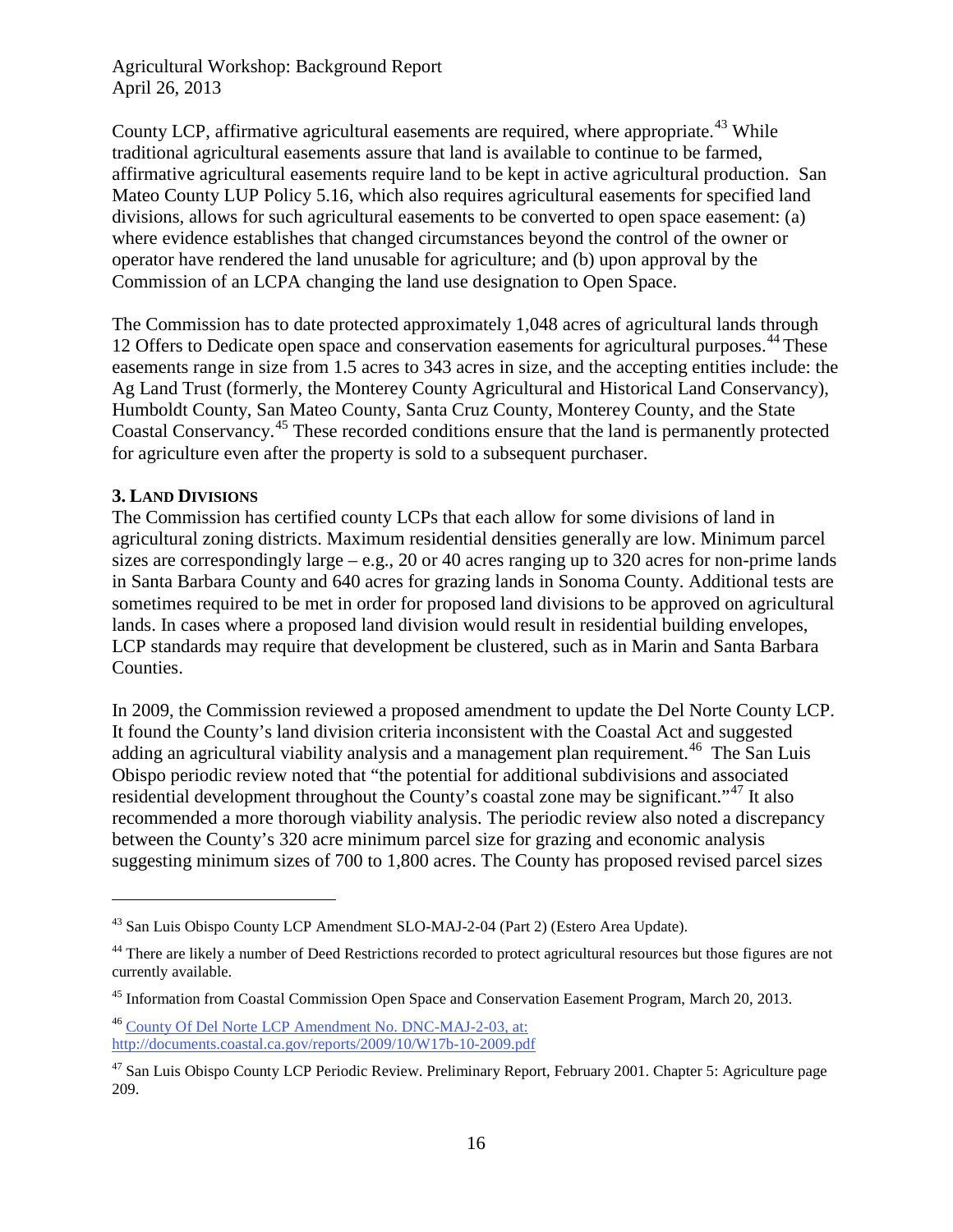based on crop type and clustering of residential development to retain large open space areas that could continue being farmed. But this response has still raised concerns under the Coastal Act policies regarding whether; (a) prime land would be built on; (b) conflicts between residential and agricultural uses would occur; and (c) some resultant parcel sizes would be too low to be in keeping with the character of the area and for retaining economic viability.<sup>[48](#page-16-1)</sup>

Also of concern to the Commission is whether standards that apply to lot line adjustments are adequate to ensure that reconfigured parcels will not threaten agricultural viability, will not contribute to conversion of agricultural land nor result in development otherwise inconsistent with other resource protection policies. As the Commission found in the San Luis Obispo County periodic LCP review, the resultant new parcel sizes from proposed lot line adjustment standards could compromise agricultural viability. LCPs may lack standards to determine whether the resultant parcel sizes proposed by a lot line adjustment compromises the long-term viability of agricultural lands.<sup>[49](#page-16-2)</sup> One example was a proposed lot line adjustment between two parcels going from 318 and 1.1 acres to 316.5 and 2.6 acres respectively in an area designated for agricultural use in the San Luis Obispo County LCP.<sup>[50](#page-16-3)</sup> The larger parcel contained equestrian facilities, agricultural accessory structures and other development. The smaller parcel had a house with a designated buffer to the adjacent agricultural land. The Commission denied expanding that smaller parcel because it facilitated conversion of suitable agricultural land to non-agricultural residential use that adversely would impact agriculture both individually (loss of 1.5 acres) and cumulatively (potentially lead to further residential development in the area). The result was found to be inconsistent with LCP policies that follow Coastal Act section 30241 and 30242's prohibitions on conversions except under defined circumstances.

#### <span id="page-16-0"></span>**C. FUTURE IMPLEMENTATION**

 $\overline{a}$ 

The Commission and local governments will continue to confront topics related to appropriate land uses and development criteria on agricultural land because of the following major pressures: demand for alternative renewable energy and major public works, affordable housing requirements, demand for residential development and farm economics.

It is a state and national priority to develop alternative renewable energy sources, and agricultural lands can be used as potential sites for new alternative energy facilities such as wind turbines.

Also, population growth may result in future proposed expansions of highways and other infrastructure that abut or traverse agricultural land. For example, a proposed expansion of Highway 156 currently being considered in North Monterey County would result in converting

<span id="page-16-1"></span><sup>48</sup> San Luis Obispo County LCP Major Amendment No 1-08 (Agricultural Property Subdivision/Cluster Ordinance) subsequently withdrawn.

<span id="page-16-2"></span><sup>&</sup>lt;sup>49</sup> San Luis Obispo County LCP Periodic Review. Preliminary Report, February 2001. Chapter 5: Agriculture. The County actually has a standard that says this, but the periodic review found it had not always been used. The Periodic Review cites appeal cases the Commission acted on to support its conclusions.

<span id="page-16-3"></span><sup>50</sup> Coastal development permit A-3-SLO-10-028 (Warren LLA), at: <http://documents.coastal.ca.gov/reports/2010/11/Th14a-11-2010.pdf>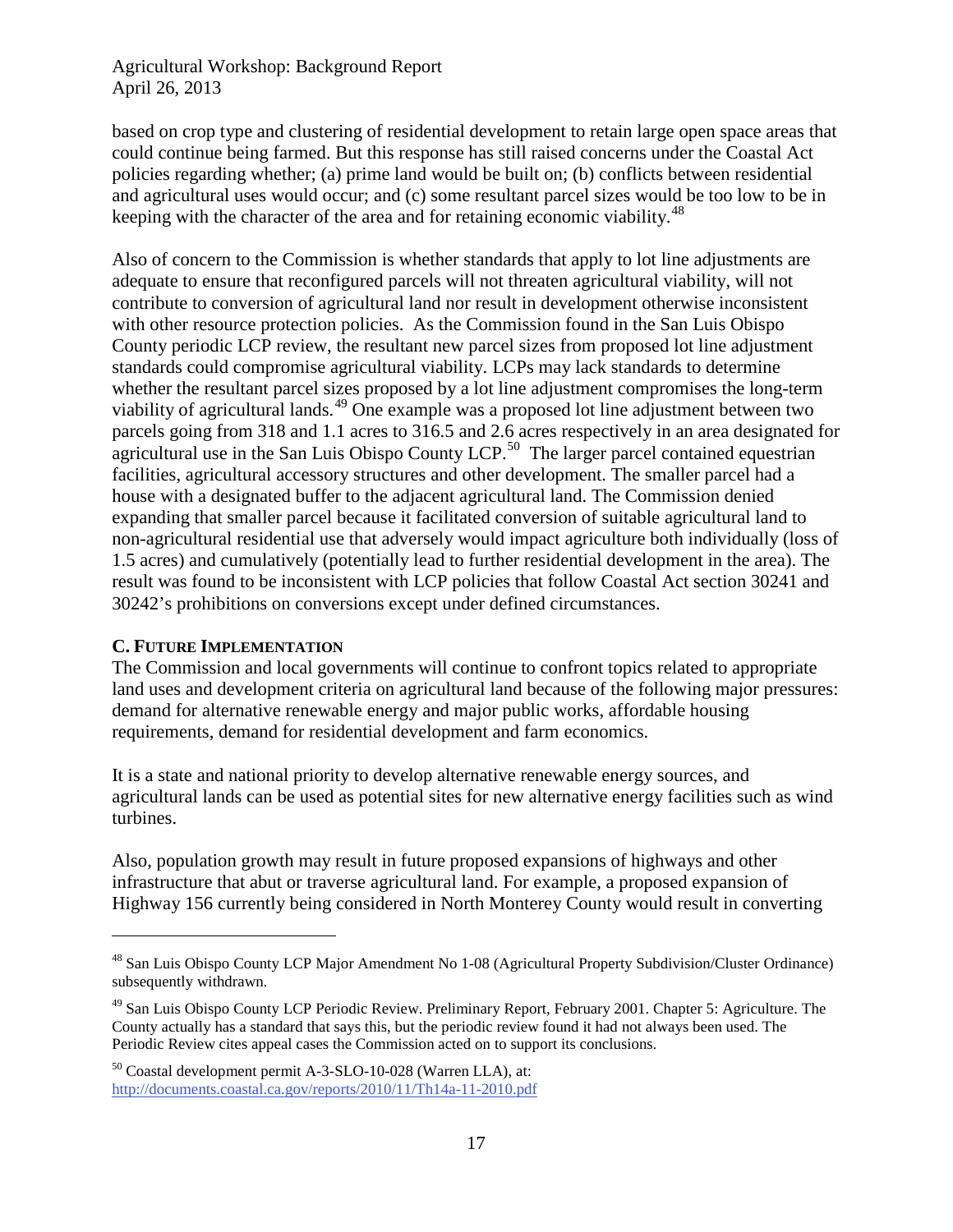85 acres of agricultural land.<sup>[51](#page-17-0)</sup> And a proposed expansion of Interstate 5 would convert 10.9 acres of agricultural land in Encinitas and Carlsbad.<sup>[52](#page-17-1)</sup> Proposals for flood control might necessitate using agricultural land for protective structures or as overflow (which could wipe out crop production in rainy years). Flooding associated with climate change may similarly affect farmland in the future. $53$ 

Goals for furthering affordable housing and residential support facilities may create development pressures. Several recent state laws have directed local governments to address affordable housing needs in part through such measures as incentives for second units,<sup>[54](#page-17-3)</sup> encouraging higher density housing,  $55$  and through related uses such as family day care homes,  $56$  homeless shelters  $57$ and the like. None of these laws mandate that more development must occur on agricultural lands and most such proposals to date have generally been located within urban areas.<sup>[58](#page-17-7)</sup>

And a variety of factors, including demand for "estate" homes in rural areas and growth pressures from adjacent urban areas, may continue to give rise to more proposals to expand urban and other non-agricultural uses on agricultural land. In addition to the immediate loss of land for new housing, the concern is that high value estate development can drive up land costs "beyond agriculture's ability to pay, thus discouraging maintaining agricultural use."<sup>[59](#page-17-8)</sup>

Finally and most significantly, agricultural economics and other needs are likely to result in continuing proposals for new development on agricultural lands. Agricultural land owners are likely to continue to propose supplemental uses in order to generate income if needed to keep the remainder of their land in agricultural use.<sup>60</sup> For example, an article in the New York Times

<span id="page-17-0"></span> $<sup>51</sup>$  This matter is anticipated to come before the Commission as a proposed LCP amendment.</sup>

<span id="page-17-1"></span><sup>52</sup> Caltrans. Draft *Interstate 5 North Coast Corridor Project*, Section 5.9 – Agriculture. This matter is anticipated to come before the Commission as a proposed public works plan.

<span id="page-17-2"></span><sup>53</sup> *California's Flood Future Recommendations for Managing the State's Flood Risk*, Public Review Draft April 2013, at[: http://www.water.ca.gov/sfmp/resources/PRD\\_FFR\\_4-3-13MainRPT.pdf](http://www.water.ca.gov/sfmp/resources/PRD_FFR_4-3-13MainRPT.pdf)

<span id="page-17-3"></span><sup>54</sup> Government Code§ 65852.2.

<span id="page-17-4"></span><sup>55</sup> Government Code § 65915.

<span id="page-17-5"></span><sup>56</sup> Health and Safety Code §§ 1597.30-1597.621.

<span id="page-17-6"></span> $57$  SB2 2007 codified in Government Code §§ 65582, 65583 and 65589.5.

<span id="page-17-7"></span><sup>58</sup> Health and Safety Code §§ 17021.5-6 requires that agricultural employee housing be an agricultural use. However, it may be subject to the requirements placed on other agricultural uses. Thus, for example, if an LCP requires agricultural structures, such as barns or processing facilities, to be located off of prime land or land in production, if at all possible, such requirements could apply to employee housing as well.

<span id="page-17-8"></span><sup>59</sup> Strong Associates. *Marin County Agricultural Economic Analysis*, November 2003, at: http://www.co.marin.ca.us/depts/cd/main/pdf/planning/Ag\_Report\_with\_appendix.pdf

<span id="page-17-9"></span> $60$  San Mateo County Agricultural Workshop of November 29, 2012.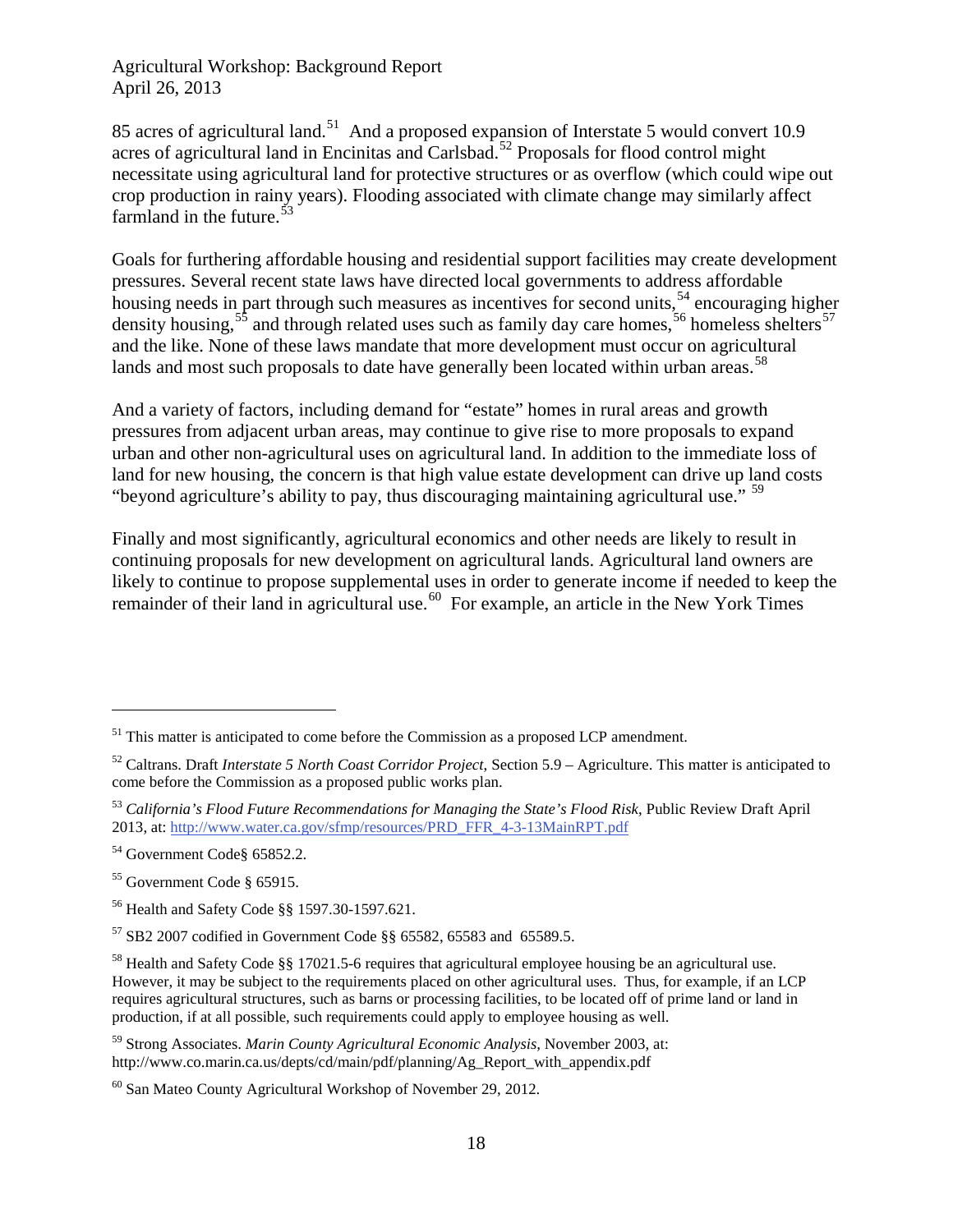entitled, "Small U.S. Farms Find Profit in Tourism," noted the trend toward promoting agrotourism.<sup>[61](#page-18-0)</sup> Supplemental uses can vary widely and include such activities as:

- uses proposed to enhance agricultural income by making use of the harvest  $-e.g.,$ processing facilities, retail sales, tastings, farm dinners;
- uses proposed to make production more efficient, such as onsite windmills and methane generators to fuel the farm, housing and support facilities for farm owners and workers and their families;
- uses proposed mainly to generate additional income by using the farmland setting-- e.g., farmstays, corn mazes and similar agriculturally-related recreational and educational attractions.

Agricultural economics and related factors also dictate decisions on which crops to plant. Changes in cropping patterns occur often, as emphasized at a recent agricultural forum in San Mateo County.<sup>[62](#page-18-1)</sup> For example, a farmer for 25 years observed for the Springfield Terrace area of north Monterey County's coastal zone, "When I was a kid this was all 100 percent artichokes and sprouts," .... "Now it's all going to lettuce and strawberries. Lotta strawberries."<sup>[63](#page-18-2)</sup> Such crop changes are not defined as new development requiring coastal permits, but it is possible that, associated with such a change, a farmer either may need some new structure or wish to expand into previously unfarmed areas, development activities that would require a permit.

The forum in San Mateo County and local public hearings on the Marin County LCP Update reveal that some agricultural interests are concerned about the restrictions and conditions placed on approved projects, in particular those requiring easements.<sup>[64](#page-18-3)</sup> Because some non-profit organizations, like Marin Agricultural Land Trust, currently purchase easements from farmers, farmers are concerned that the requirement to grant an easement as a permit condition will deprive them of compensation. Also expressed were concerns about unintended future effects of easement provisions or other restrictions (e.g., dwellings have to be occupied by agricultural operators or workers) that could interfere with the ability of the parties to carry out agricultural operations. [65](#page-18-4)

<span id="page-18-0"></span><sup>61</sup> Neuman, William, "Small U.S. Farms Find Profit in Tourism," *New York Times*, June 9, 2011, at: http://www.nytimes.com/2011/06/10/business/10tourism.html?pagewanted=all& r=0. See also, Hixson, Kate, "Growing Tourists–A New "Crop" for the New Farm," *Green Living Journal*, Summer 2011, p. 27.

<span id="page-18-1"></span> $62$  San Mateo County Agricultural Workshop of November 29, 2012.

<span id="page-18-2"></span> $63$  Spicuzza, Mary, "With talk of a Pajaro Valley water emergency, the water management agency is beefing up conservation programs," *Metro Santa Cruz*. September 15, 1999, at: <http://www.metroactive.com/papers/cruz/09.15.99/water-9937.html>

<span id="page-18-3"></span><sup>&</sup>lt;sup>64</sup> "San Mateo County Agricultural Workshop Keeping Land in Agriculture, Most important potential outcomes." (Summary of public comments made at November 29, 2012 workshop sponsored by San Mateo County; distributed under cover of January 18, 2013 by Don Horsley, President of the Board of Supervisors); Marin County Local Coastal Program: Public Workshops, Meetings, And Hearings, at: <http://www.co.marin.ca.us/depts/CD/main/lcp/meetings.html>

<span id="page-18-4"></span><sup>&</sup>lt;sup>65</sup> However, see San Mateo County LUP Policy 5.16, which allows for agricultural easements to be converted to open space easements: (a) where evidence establishes that changed circumstances beyond the control of the owner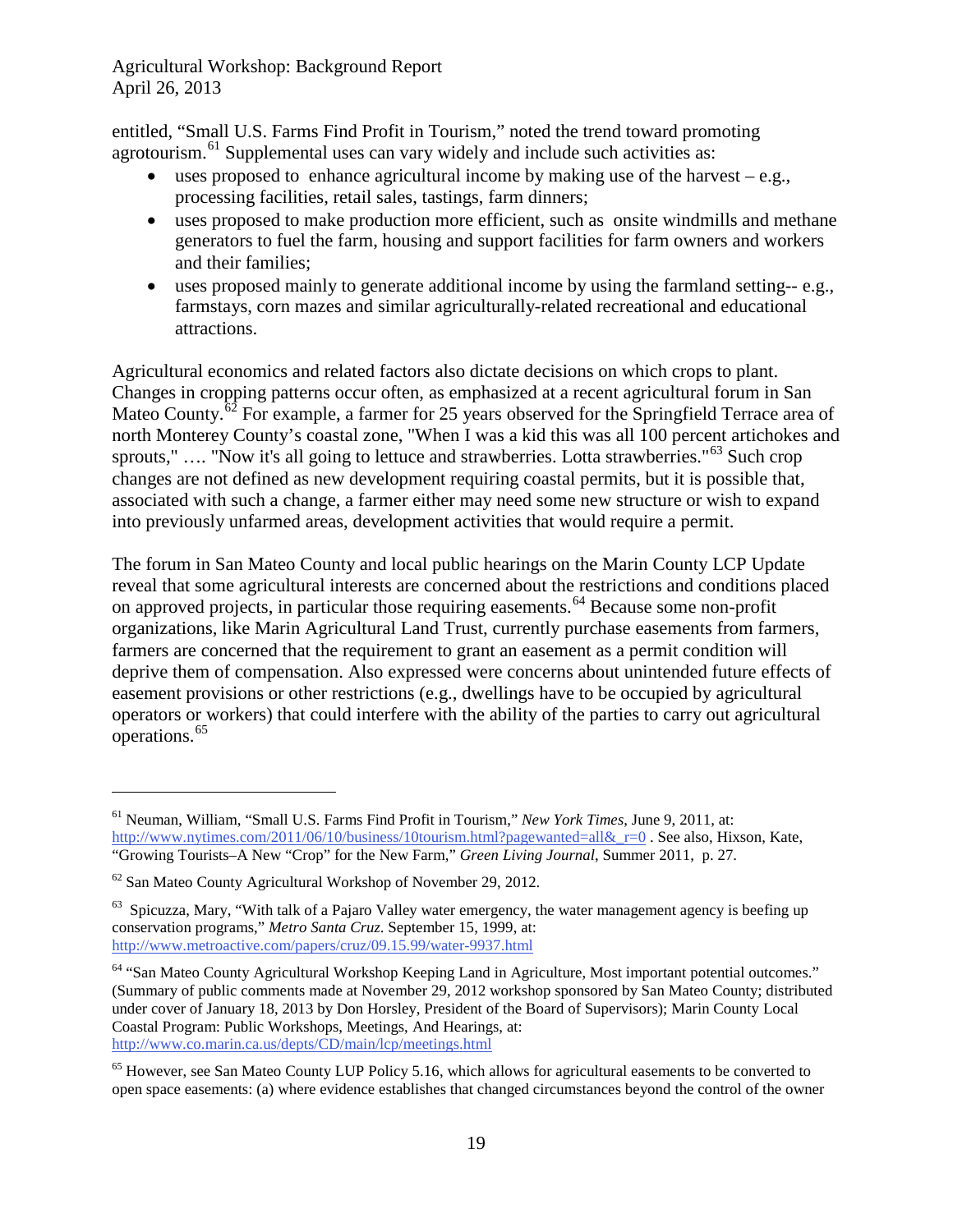Since LCPs dictate what can occur under what circumstances on agricultural land, any changes in allowed uses or standards applied to those uses would have to occur through an LCP amendment.<sup>66</sup> This workshop is an opportunity to exchange ideas on these topics and how best to prepare for the future. For example:

- what are appropriate uses on agricultural lands in light of economic conditions and farm practices;
- how can allowable uses be defined in a way to ensure that they are either agricultural uses or supportive of continued agricultural uses and will not result in conversion of agricultural land;
- what alternative mechanisms are available to protect and promote agricultural viability?

## <span id="page-19-0"></span>**III. REGULATION OF AGRICULTURAL ACTIVITIES**

#### <span id="page-19-1"></span>**A. COASTAL ACT REQUIREMENTS**

In addition to the certification of LCPs, Coastal Act policies are carried out through the regulation of development. Development, as defined in the Coastal Act, requires a coastal permit issued either by the California Coastal Commission or by a local government that has a certified Local Coastal Program.

The definition of development is:

#### **Section 30106 Development**

*"Development" means, on land, in or under water, the placement or erection of any solid material or structure; discharge or disposal of any dredged material or of any gaseous, liquid, solid, or thermal waste; grading, removing, dredging, mining, or extraction of any materials; change in the density or intensity of use of land, including, but not limited to, subdivision pursuant to the Subdivision Map Act (commencing with Section 66410 of the Government Code), and any other division of land, including lot splits, except where the land division is brought about in connection with the purchase of such land by a public agency for public recreational use; change in the intensity of use of water, or of access thereto; construction, reconstruction, demolition, or alteration of the size of any structure, including any facility of any private, public, or municipal utility; and the removal or harvesting of major vegetation other than for agricultural purposes, kelp harvesting, and timber operations which are in accordance with a timber harvesting plan submitted pursuant to the provisions of the Z'berg-Nejedly Forest Practice Act of 1973 (commencing with Section 4511).* 

or operator have rendered the land unusable for agriculture; and (b) upon approval by the Commission of an LCPA changing the land use designation to Open Space.

<span id="page-19-2"></span><sup>&</sup>lt;sup>66</sup> Pending state legislation would require mitigation for conversions of agricultural land under the California Environmental Quality Act. AB823 at:

[http://leginfo.legislature.ca.gov/faces/billNavClient.xhtml?bill\\_id=201320140AB823&search\\_keywords](http://leginfo.legislature.ca.gov/faces/billNavClient.xhtml?bill_id=201320140AB823&search_keywords)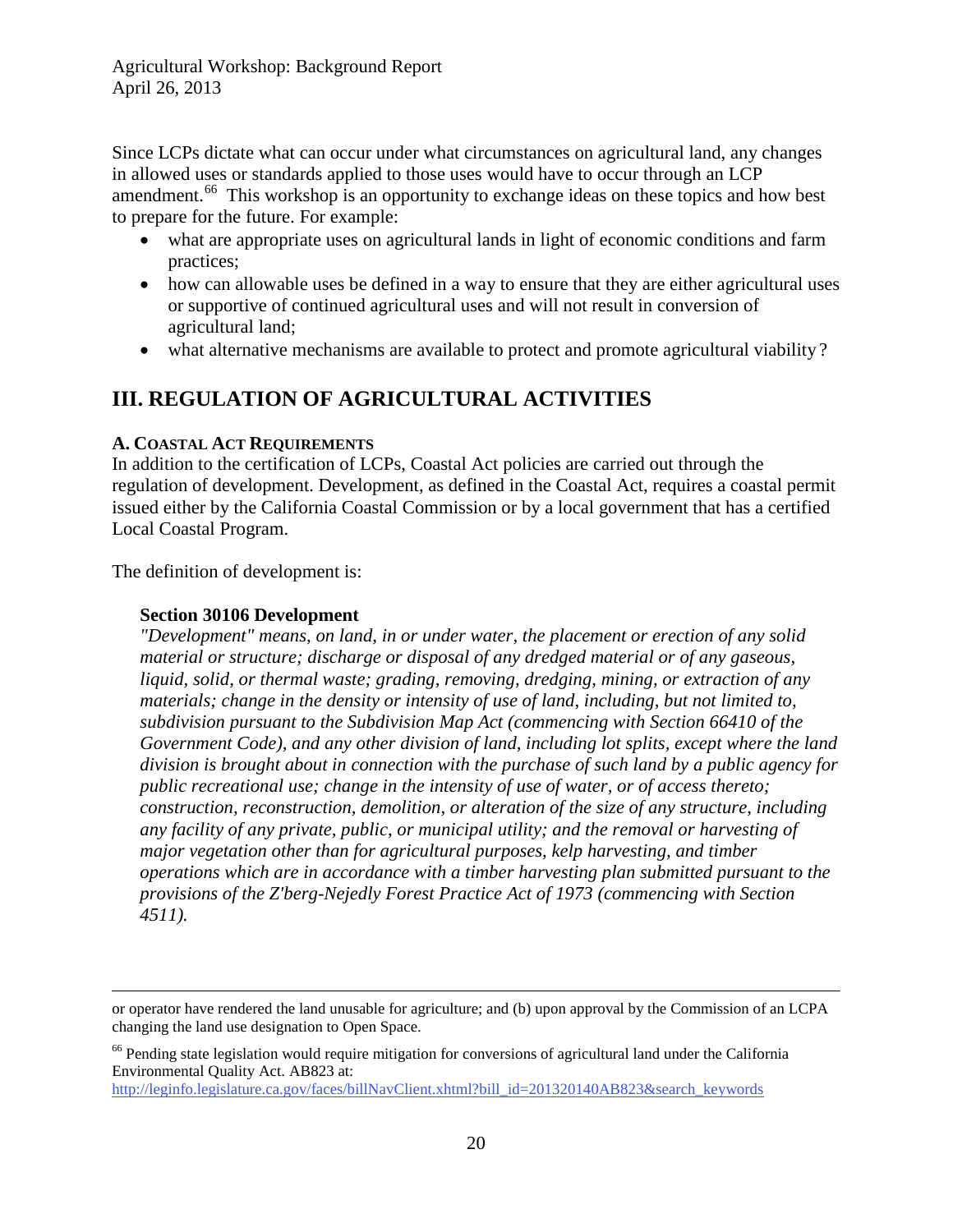*As used in this section, "structure" includes, but is not limited to, any building, road, pipe, flume, conduit, siphon, aqueduct, telephone line, and electrical power transmission and distribution line.*

In order to undertake development, a coastal development permit is required, unless it is exempt. Under the definition, the removal of major vegetation for agricultural purposes is not considered development. Beyond this, there are several categories of exemptions and regulations on when exemptions do and do not apply. Exemptions that would be most applicable to agriculture include:

- Improvements to most structures;  $67$
- Most repair and maintenance activities. $68$

Another type of statutory exemption is the categorical exclusion. A categorical exclusion can exempt from coastal development permit requirements development otherwise requiring a coastal permit. These can be granted for specific categories of development in specific geographic areas that have "no potential for any significant adverse effect, either individually or cumulatively, on coastal resources or on public access to, or along, the coast."[69](#page-20-2) The Coastal Act and California Code of Regulations establish a process for the Commission to grant these exclusions in certain geographic areas.<sup>[70](#page-20-3)</sup>

Certified local coastal programs must contain a definition of development and exemptions consistent with the Coastal Act and California Code of Regulations. Questions of whether certain agricultural activities fall under the definition of development or within an exemption category would be initially directed to and answered by local planning staff. Disputes about a determination may be resolved by the Commission pursuant to procedures in its regulations.<sup>[71](#page-20-4)</sup>

Local governments issue coastal permits pursuant to certified LCPs. LCPs must contain certain procedures for processing the permits, including noticing and holding public hearings on projects appealable to the Coastal Commission. Beyond these minimum standards, local governments have discretion in procedural matters, such as, application forms to use, any fees to charge, processing times, hearing bodies and the like. Even if a coastal development permit is required, LCP procedures can allow for development to be authorized without a project specific public hearing by waiver, administrative permit, or by approval as minor development.<sup>[72](#page-20-5)</sup>

<span id="page-20-0"></span> $67$  California Code of Regulations Title 14, Division 5.5 Section 13253.

<span id="page-20-1"></span><sup>68</sup> California Code of Regulations Title 14, Division 5.5 Section 13252

<span id="page-20-2"></span> $69$  California Public Resources Code Section 30610(e).

<span id="page-20-3"></span> $70$  California Code of Regulations Title 14, Division 5.5 Sections 13240-49.

<span id="page-20-4"></span> $71$  California Code of Regulations Title 14, Division 5.5 Section 13569.

<span id="page-20-5"></span> $72$  California Public Resources Code sections 30624, 30624.7 and 30624.9.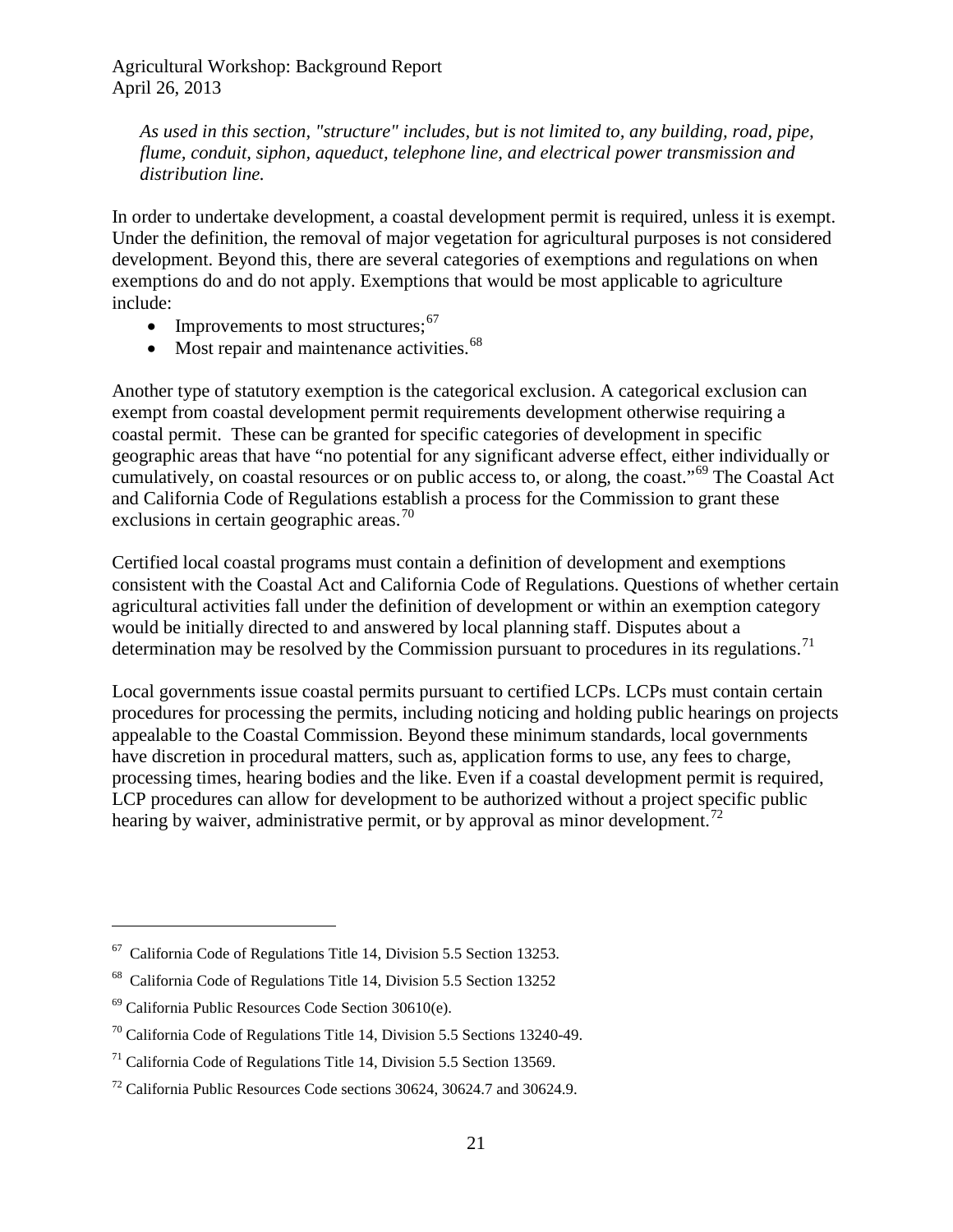## <span id="page-21-0"></span>**B. COASTAL COMMISSION ACTIONS**

## <span id="page-21-1"></span>**1. COASTAL DEVELOPMENT PERMIT REQUIREMENTS**

The Commission and local governments with certified LCPs have a long history of acting on coastal permits for new agricultural structures. The definition of development unambiguously applies to the construction or erection of agricultural structures, such as barns. However, from time to time questions have been raised about how the definition of development applies to certain agricultural operations on the land, i.e., whether that particular operation would require a coastal permit. These operational aspects include:

- vegetation removal;
- change in intensity of use of land;
- change in intensity of use of water;
- grading.

 $\overline{a}$ 

Early in the implementation of the Coastal Act, the Commission raised these questions because of reported instances of agricultural operations comprising riparian and wetland vegetation removal. In 1981 the Commission issued a statement in support of requiring coastal permits for grading or removal of major vegetation, such as riparian or wetland habitats, for the purpose of expanding agricultural uses, while harvesting or removing such vegetation for ongoing operations did not. [73](#page-21-2) The Commission adopted this statement because the Commission found that Section 30106 also provides that development includes a "change in the density or intensity of use of land" and the strong resources protection policies contained in Section 30233 and 30240 would be thwarted if wetlands and other sensitive habitats could be destroyed for expanding agricultural land uses. The Commission believed the language of 30106 intended to relieve only ongoing agricultural operations from coastal permit requirements, rather than creating a loophole for expanding or initiating such operations into sensitive habitats. Since then, in accordance with the Commission's direction, staff has proceeded judiciously and has asserted jurisdiction where it is clear that significant coastal resources are threatened and where expansion or intensification of agricultural operations are involved.

Since most agricultural land fell under the jurisdiction of certified county LCPs soon after the statement was adopted, Commission agricultural permit determinations were mostly limited to areas remaining under its original permit jurisdiction, federal consistency cases and enforcement activities.<sup>[74](#page-21-3)</sup> For example, the Commission has investigated reports of riparian vegetation removal for expanded or intensified agricultural pursuits as alleged violations.

<span id="page-21-2"></span><sup>&</sup>lt;sup>73</sup> Commission Statement On Jurisdiction of Expansion of Agricultural Activities into Previously Non-Farmed Areas Containing Major Vegetation, March 19, 1981.

<span id="page-21-3"></span> $74$  Therefore, most questions of what activities need coastal permits would have been directed to local government staffs. Negative responses might not be in writing and even if written, they would not be readily retrievable. Affirmative answers that a permit was required would result in the county issuing one, but these are not archived nor coded in any way to easily discern if an agricultural operation were covered. Until more recently the Commission did not enter permit determinations into a data base. Accordingly, responses to questions to staff regarding whether certain agricultural operations required coastal permits may not be in writing; and even if written, they are not readily retrievable.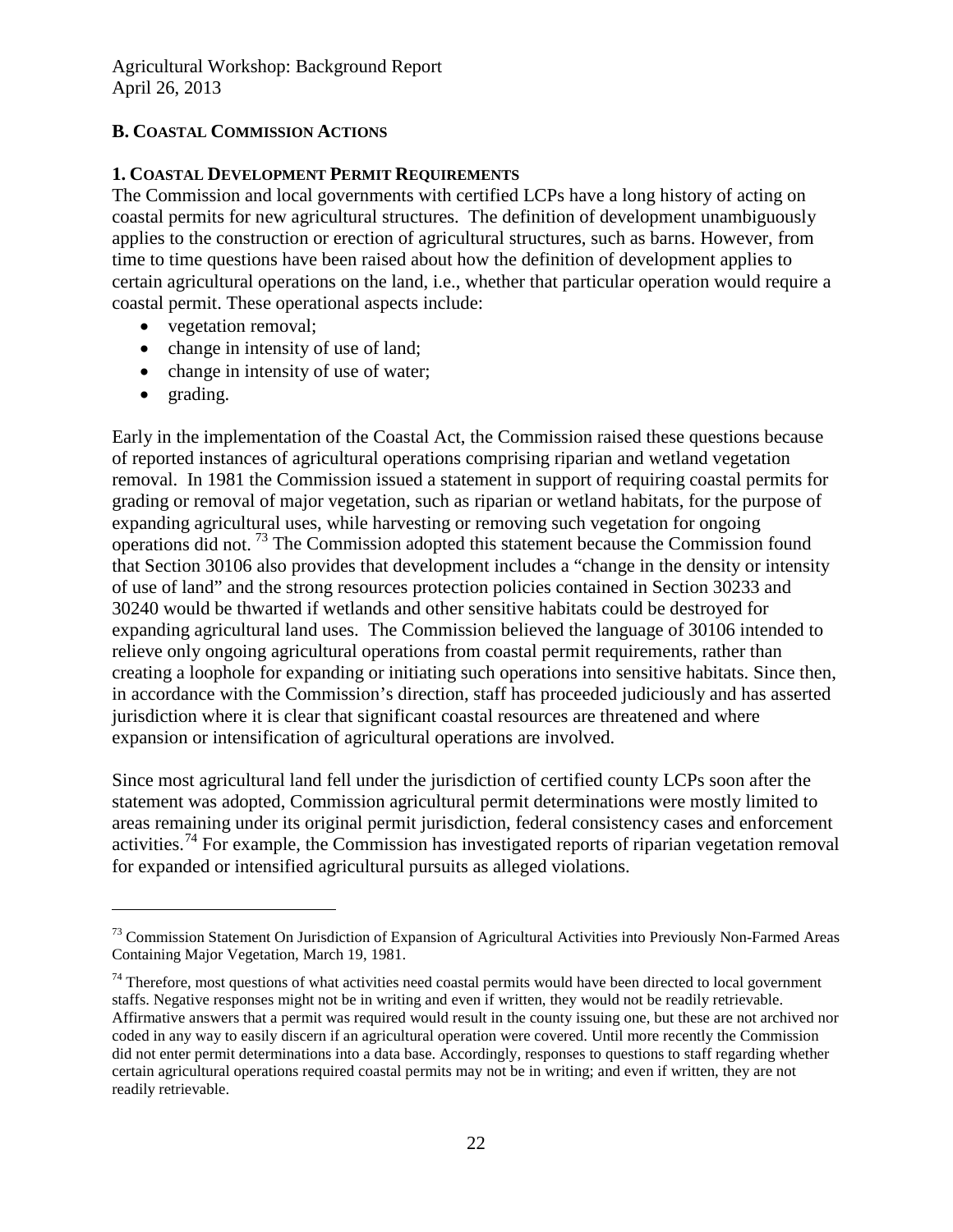Although Commission enforcement actions involving the failure to obtain a permit for agricultural activities are rare, two of these cases were litigated and the resulting court opinions provide useful analysis and discussion of the Commission's permit jurisdiction. One series of cease and desist and restoration orders issued by the Commission involved removal of major vegetation in an environmentally sensitive habitat area for the creation and expansion of commercial vineyards; grading, including cut and fill, disking, terracing and road making; and placement of debris piles without a coastal development permit. A trial court reaffirmed the Commission's determination that this work constituted development, finding that grading for the vineyard represented a change in intensity of use. It also affirmed that the removal of major vegetation for agricultural purposes is a limited exception to the general rule that removal or harvesting of major vegetation constitutes development and stated that this limited exception is confined to situations where the removed vegetation is either the agricultural product itself or is removed as part of the operation of existing agriculture.<sup>[75](#page-22-1)</sup>

A second court case involved a challenge to a prohibition on grading in environmental sensitive habitat area. The violator alleged that the Commission had no authority if the grading was for agricultural purposes. Again, the Commission successfully defended its position that activities such as grading or changing the intensity of use are not exempt just because those activities may be related to agriculture.<sup>[76](#page-22-2)</sup>

Most recently, the Commission required a coastal development permit for grading resulting in wetland fill that was purportedly related to farming activities.<sup>[77](#page-22-3)</sup> The Commission determined that the unpermitted fill of wetlands was development requiring a coastal permit because the "agricultural purposes" exception in Section 30106 of the Coastal Act only applies to removal of major vegetation, not to grading or other types of development. During the certification process for the applicable local government's LUP, the Commission also rejected the notion that grading that results in wetland fill could be considered a "normal farming activity." <sup>[78](#page-22-4)</sup>

#### <span id="page-22-0"></span>**2. EXEMPTIONS FROM COASTAL PERMIT REQUIREMENTS**

As noted above, certain categories of development defined in Sections 30610(b) and (d) and sections 13250-13253 of the Commission's regulations are exempt from coastal development permit requirements. If a proposed agricultural project falls within one of these statutorily

<span id="page-22-1"></span><sup>&</sup>lt;sup>75</sup> Cease and Desist Order To Stefan & Kathryn Hagopian: CCC-10-CD-07; Restoration Order To Stefan & Kathryn Hagopian: CCC-10-RO-06; Cease and Desist Order To Stefan & Kathryn Hagopian and Rahel Hagopian:CCC-10- CD-08; Restoration Order To Stefan & Kathryn Hagopian and Rahel Hagopian: CCC-10-RO-07. The Hagopian trial court decision is pending on appeal.

<span id="page-22-2"></span><sup>&</sup>lt;sup>76</sup> Tuna Ridge, LLC et al. v. CCC (City of Malibu, RPI); Tuna Ridge LLC. et. al. v. Superior Court of the State of California for the County of Los Angeles. There is not a published appellate court decision.

<span id="page-22-3"></span><sup>77</sup> Consent Cease and Desist Order to Shea Homes: CCC-12-CD-10; Consent Restoration Order to Shea Homes: CCC-12-RO-10.

<span id="page-22-4"></span><sup>78</sup> Huntington Beach LCPA HNB-MAJ-1-06.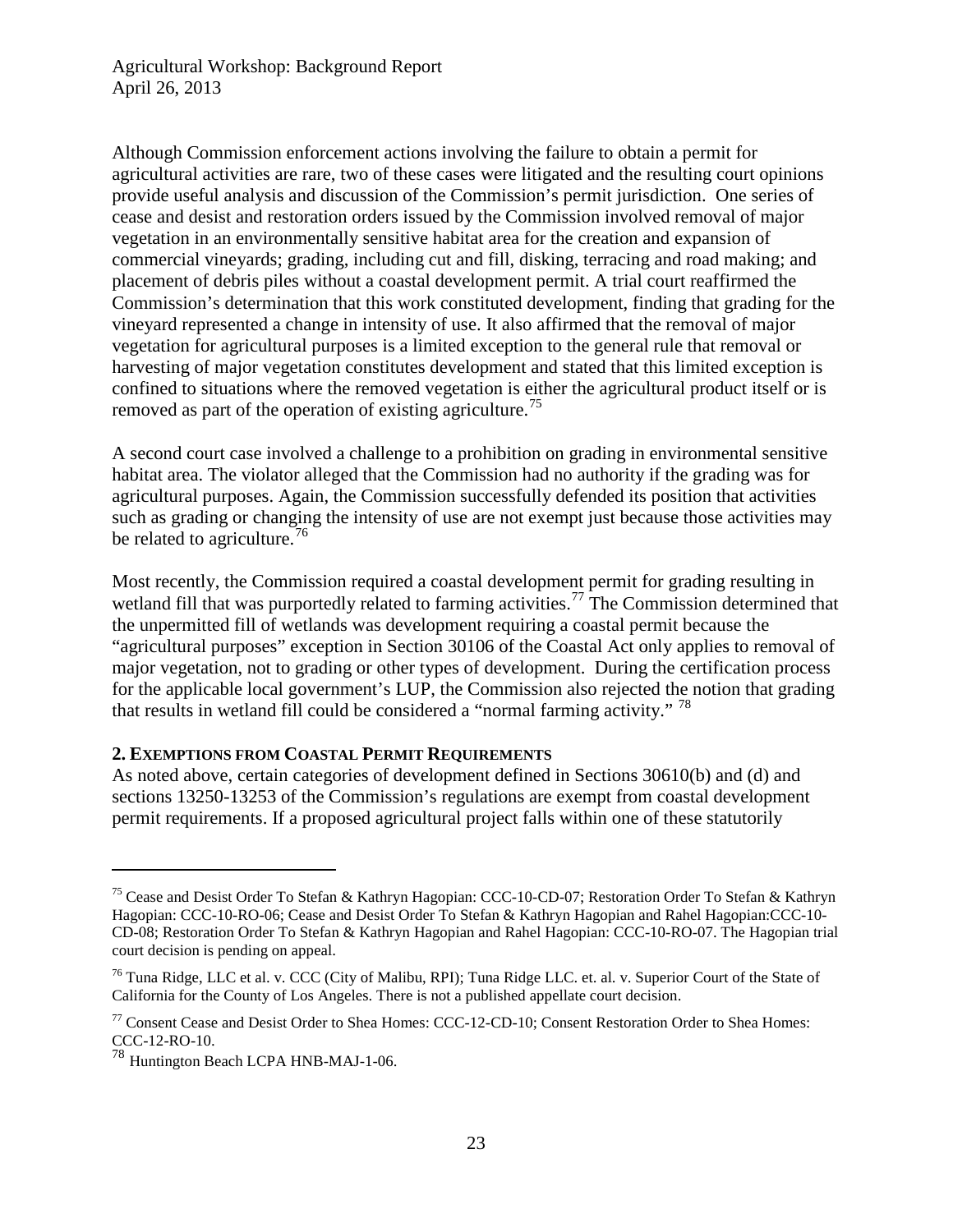defined exemption categories, no coastal development permit is required from either the Commission or the certified local government.

#### <span id="page-23-0"></span>**3. CATEGORICAL EXCLUSIONS**

Even though an activity may come within the definition of development, a coastal permit is not always required. For some new agricultural developments that would require coastal permits (i.e., they are defined as development and are not exempt), the Commission has streamlined review by determining that a specific activity in a specific geographic area will not result in individual or cumulative impacts and can be excluded from permit requirements. The following counties requested and subsequently obtained Commission certification of categorical exclusions after certification of their LCPs: the Counties of Del Norte, Humboldt, Sonoma, Marin, San Mateo, Santa Cruz, San Luis Obispo and Ventura.<sup>[79](#page-23-2)</sup> Santa Cruz County amended their exclusion to cover soil-dependent greenhouses in  $1996$ .<sup>[80](#page-23-3)</sup> In general these exclusions cover basic structures and utilities used for agricultural purposes, including fences, barns, other agricultural buildings, wells, storage tanks, water distribution lines, electric utility lines and water pollution control facilities in defined areas of most coastal counties (such as, outside of environmentally sensitive habitat areas and within prescribed agricultural zones; but there are some variations as well. For example, Central Coast categorical exclusions exclude agriculturally-related development if within a certain size or clustered location and confined within agricultural zones. Categorical exclusions vary between local governments because an activity in one geographic location may not adversely impact coastal resources at all and be excludable. The identical activity, however, may not be excludable from coastal development permit requirements in another geographic location. For example, agricultural wells may not be affected by a water shortage in a Northern California location with significant amounts of annual rainfall. A severe water shortage in a southern California location could make an exclusion for agricultural wells inapplicable.

#### <span id="page-23-1"></span>**4. MINOR DEVELOPMENT PROCESSING**

In 1995 the Coastal Act was amended by adding Section 30624.9 to allow for some minor developments to be processed without a public hearing.<sup>[81](#page-23-4)</sup> The Commission has since approved

<span id="page-23-2"></span><sup>&</sup>lt;sup>79</sup> Categorical Exclusions E-86-5, E-86-4, E-81-5, E-81-2 and E-81-6, E-81-1, E-82-4, E-89-1 and E-83-1 respectively.

<span id="page-23-3"></span><sup>80</sup> Categorical Exclusions E-82-4A5 and related Santa Cruz County LCP Amendment SCO Major No. 3-96 Part B.

<span id="page-23-4"></span><sup>&</sup>lt;sup>81</sup> Coastal Act Section 30624.9 provides:

*<sup>(</sup>a) For purposes of this section, "minor development" means a development which a local government determines satisfies all of the following requirements:*

*<sup>(1)</sup> Is consistent with the certified local coastal program, as defined in Section 30108.6.* 

*<sup>(2)</sup> Requires no discretionary approvals other than a coastal development permit.* 

*<sup>(3)</sup> Has no adverse effect either individually or cumulatively on coastal resources or public access to the shoreline or along the coast.*

*<sup>(</sup>b) After certification of its local coastal program, a local government may waive the requirement for a public hearing on a coastal development permit application for a minor development only if both of the following occur:*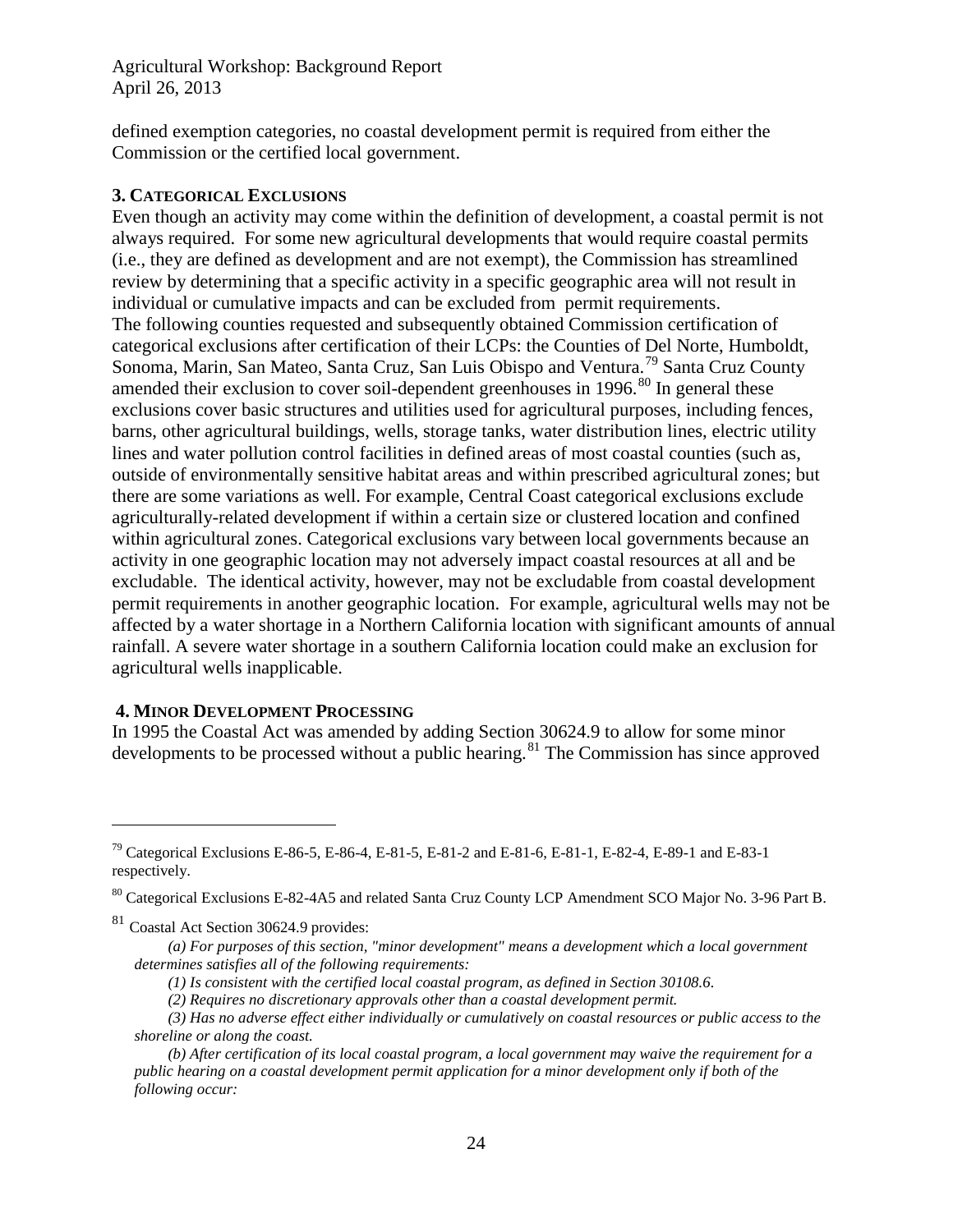some minor or de minimis LCP amendments incorporating these expedited procedures. While this procedure does not reduce public notification requirements, it does offer local government a vehicle to streamline the hearing process.

#### <span id="page-24-0"></span>**5. OTHER STREAMLINED PERMIT PROCESSING**

For those situations where coastal permits are required for agricultural developments, the Commission has approved LCPs that each establish local coastal permit processing procedures. These procedures can vary depending on the type, magnitude and location of development; i.e., procedures can be streamlined for certain categories of development. For those matters that remain under Coastal Commission jurisdiction, similar streamlined procedures are sometimes available and used.

Once an LCP is certified, a local government issues coastal development permits for most proposed projects in its jurisdiction. Only certain locally issued permits are appealable; when they are not appealable, the permit process ends with the final local decision. Permits issued for developments in defined areas, such as near or in wetlands and riparian corridors, are appealable. $82$  Also, in counties, permits issued for other than the principal permitted use in each zoning district are appealable. If a locally issued coastal permit is appealed to the Coastal Commission, the Commission must first determine whether a substantial issue is raised as to conformity with the LCP and the Coastal Act's public access policies. If the Commission determines that no substantial issue exists, then, again, the permit process is over and the local decision is final.

The Commission has approved different coastal permit processing levels for different uses or magnitudes of those uses to reflect that smaller-scale projects can be processed more simply. Many counties divide allowable uses in each agricultural zoning district into principal and conditional uses. Processing principal permitted uses involves a more streamlined process than processing conditional uses, which require action on use or similar permits. Although for purposes of appeal to the Coastal Commission there can be only one principal permitted use, for purposes of determining whether or not a conditional use permit is required, there can be many other permitted (non-conditional) uses.<sup>[83](#page-24-2)</sup>

*(1) Notice that a public hearing shall be held upon request by any person is provided to all persons who would otherwise be required to be notified of a public hearing as well as any other persons known to be interested in receiving notice.*

*(2) No request for public hearing is received by the local government within 15 working days from the date of sending the notice pursuant to paragraph (1).*

*(c) The notice provided pursuant to subdivision (b) shall include a statement that failure by a person to request a public hearing may result in the loss of that person's ability to appeal to the commission any action taken by a local government on a coastal development permit application.*

<span id="page-24-1"></span><sup>82</sup> Coastal Act Section 30603.

 $\overline{a}$ 

<span id="page-24-2"></span> $83$  The Commission suggested the following text to distinguish these use categories in County Of Del Norte LCP [Amendment No. DNC-MAJ-2-03:](http://documents.coastal.ca.gov/reports/2009/10/W17b-10-2009.pdf)

*For the purposes of … Public Resources Code 30603(a)(4), the agriculture exclusive district uses listed under the principal permitted use section herein shall be considered as the principal permitted use in the California Coastal Zone.*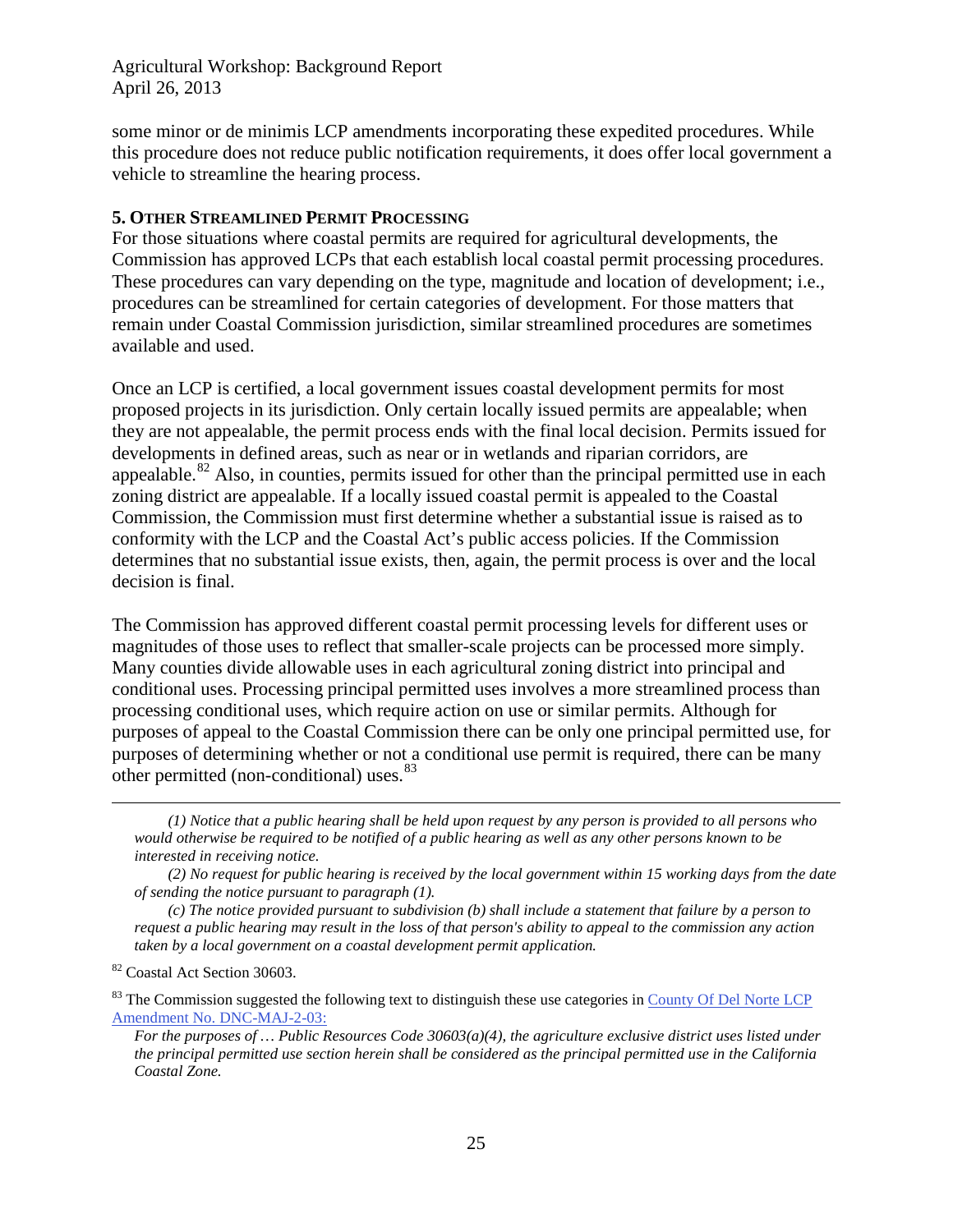Counties can combine their local permits with coastal development permits as long as certain procedures are followed. For example, stand-alone grading in San Luis Obispo County is authorized through a Grading Permit that serves as the coastal permit as well.<sup>[84](#page-25-0)</sup> San Luis Obispo County also has a Plot Plan approval (a ministerial permit approved by the Planning Director that again serves as the coastal permit as well) process for some smaller-scale developments, such as agricultural structures if they are less than 2,500 square feet in size and are not appealable to the Coastal Commission.<sup>[85](#page-25-1)</sup> Pursuant to Coastal Act Sections 30624, coastal permits (or their equivalents) processed by local governments need not be subject to public hearings if specified procedures are incorporated into the certified LCP.<sup>86</sup> Similarly, for specified types of development, a coastal permit waiver process may be incorporated into the certified LCP.<sup>[87](#page-25-3)</sup>

The Commission has also streamlined review through use of its consistency certification authority.[88](#page-25-4) The Natural Resources Conservation Service submitted a general consistency determination for a program to simplify the permit process for landowners as they participated in projects to reduce sedimentation of impaired waterways and enhance habitat in Humboldt County. The Commission reviewed general types of activities rather than a specific project pursuant to the federal regulations implementing the Coastal Zone Management Act (CZMA), 15 CFR  $§930.36(c)$ .  $89$ 

*Other principally permitted uses.*

 $\overline{a}$ 

*Other principally permitted uses not requiring securement of a conditional use permit but which are appealable to the California Coastal Commission pursuant to Section 21.52.020(A) (3) and Public Resources Code (PRC) Section 30603(a)(4) entail:*

*Uses permitted with a use permit.*

*Uses permitted with a use permit and appealable to the California Coastal Commission pursuant to Section 21.52.020(A) (3) and Public Resources Code (PRC) Section 30603(a)(4) shall be as follows*:

<span id="page-25-0"></span><sup>84</sup> *San Luis Obispo County Code* Section 23.05.025.

<span id="page-25-1"></span><sup>85</sup> *San Luis Obispo County Code* Section 23.02.030.

<span id="page-25-2"></span><sup>86</sup> Under Section 30624 the following categories of development can be processed administratively: improvements to any existing structure; any single-family dwelling; any development of four dwelling units or less within any incorporated area that does not require demolition and any other developments not in excess of one hundred thousand dollars (\$100,000) other than any division of land, and any development specifically authorized as a principal permitted use and proposed in an area for which the land use portion of the applicable local coastal program has been certified.

<span id="page-25-3"></span><sup>87</sup> Under Coastal Act section 30624.7, a proposed development is de minimis if it involves no potential for any adverse effect, either individually or cumulatively, on coastal resources and will be consistent with the policies of Chapter 3.

<span id="page-25-4"></span><sup>88</sup> For example, Consistency Determination No. CD-085-06 (NRCS) for Humboldt County. Similar approvals covered the Elkhorn Slough, Salinas River and Morro Bay watersheds.

<span id="page-25-5"></span><sup>89</sup> These regulations provide that: In cases where Federal agencies will be performing repeated activity other than a development project (e.g., ongoing maintenance, waste disposal) which cumulatively has an effect upon any coastal use or resource, the Federal agency may develop a general consistency determination, thereby avoiding the necessity of issuing separate consistency determinations for each incremental action controlled by the major activity. A Federal agency may provide a State agency with a general consistency determination only in situations where the incremental actions are repetitive and do not affect any coastal use or resource when performed separately. A Federal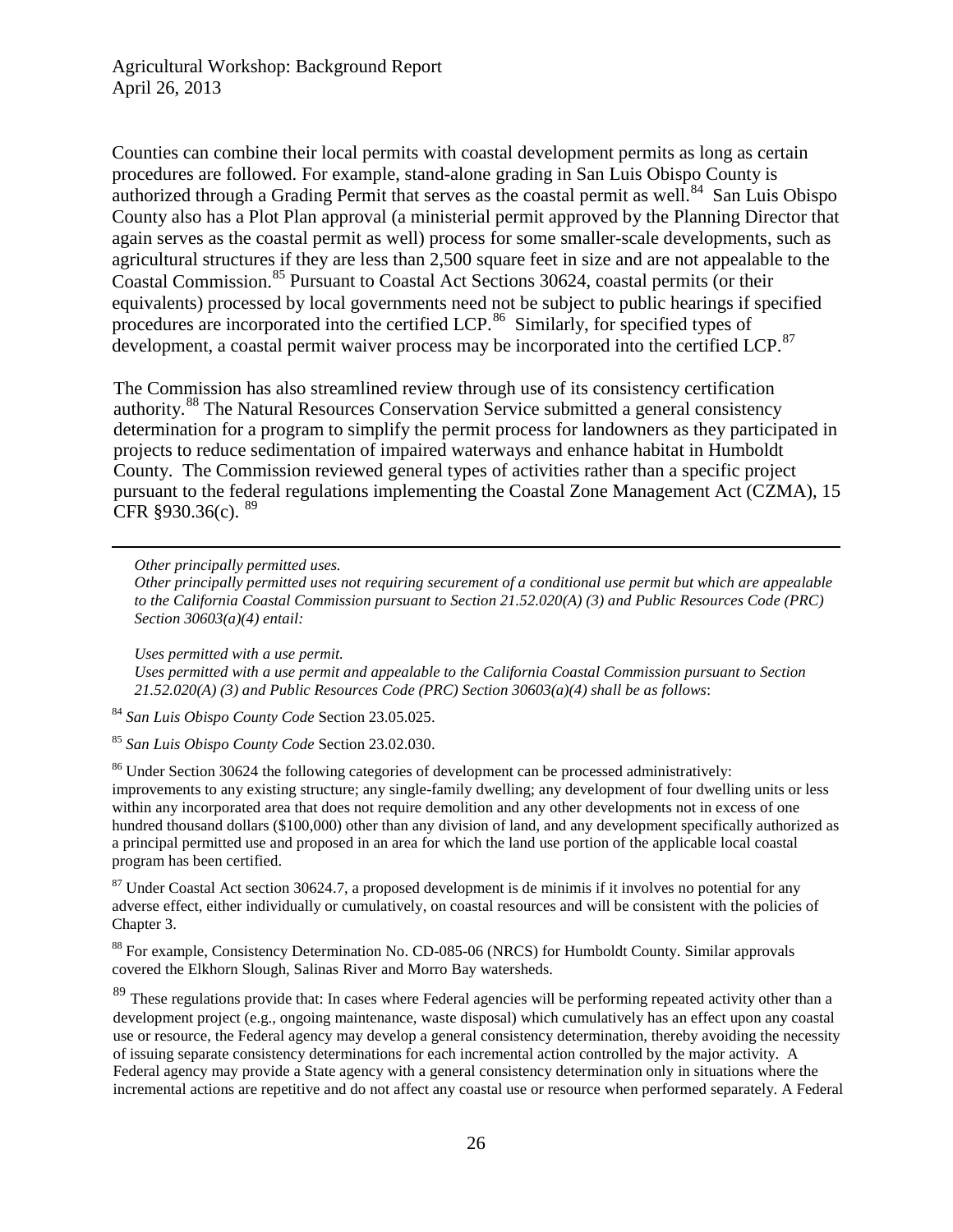### <span id="page-26-0"></span>**C. FUTURE IMPLEMENTATION**

Agricultural regulation under the Coastal Act arises as a topic of discussion in various contexts. Concerns about the regulation of agricultural activities can vary widely and include concerns about time, costs, application requirements and processing difficulties. The desire to streamline coastal development permitting was a frequent comment at a recent agricultural forum in San Mateo County and local public hearings on the Marin County LCP Update.<sup>[90](#page-26-3)</sup>

The Commission reviews LCP update amendments to ensure that they conform to Coastal Act requirements. This review can encompass ensuring that the definition of development (e.g., grading) is consistent with the Coastal Act and is consistently defined within the various sections of the LCP (e.g., the coastal permit ordinance or the grading ordinance). Similarly, this review can assure that the various regulatory procedures in the LCP are internally consistent (e.g., that coastal development permit and grading permit procedures don't conflict) – and conform to the Coastal Act and Code of Regulations. Since this review can uncover problems, the earlier it can occur in the LCP Amendment process, the more time will be available for public and local government response and collaborative remedies. For example, some submittals can be structured for processing as a minor or de minimis LCPA. As discussed in the Local Government Workshop, the Commission staff is supportive of early coordination to the extent resources allow.<sup>[91](#page-26-4)</sup>

Beyond ensuring that LCP definitions of development and corresponding coastal permit requirements follow the Coastal Act, approaches to streamline the regulatory process can be adopted or further refined by local governments in their certified LCP. This workshop is an opportunity to exchange information and ideas about streamlining, and how to anticipate future agricultural needs.

## <span id="page-26-1"></span>**IV. PROTECTION OF COASTAL RESOURCES**

## <span id="page-26-2"></span>**A. COASTAL ACT REQUIREMENTS**

Coastal Act policies call for protection of other resources in addition to agricultural land, notably public access, environmentally sensitive habitats and scenic resources. For example, existing public access is to be protected. Similarly, new non-resource dependent development is not to intrude on and should be buffered from wetlands and other sensitive habitats. There is also an affirmative requirement for some new development to provide for new public access (unless it will adversely affect agriculture).

 agency and State agency may mutually agree on a general consistency determination for de minimis activities (see §930.33(a)(3)) or any other repetitive activity or category of activity(ies). If a Federal agency issues a general consistency determination, it shall thereafter periodically consult with the State agency to discuss the manner in which the incremental actions are being undertaken.

<span id="page-26-3"></span><sup>90</sup> "San Mateo County Agricultural Workshop Keeping Land in Agriculture, Most important potential outcomes." (Summary of comments of November 29, 2012 workshop); Marin County Local Coastal Program: Public Workshops, Meetings, And Hearings, at: http://www.co.marin.ca.us/depts/CD/main/lcp/meetings.html

<span id="page-26-4"></span> $91$  "Report On The Local Government – Coastal Commission Workshop of December 12, 2012 – Improving the Local Coastal Planning Process," at:<http://documents.coastal.ca.gov/reports/2013/4/F9b-4-2013.pdf>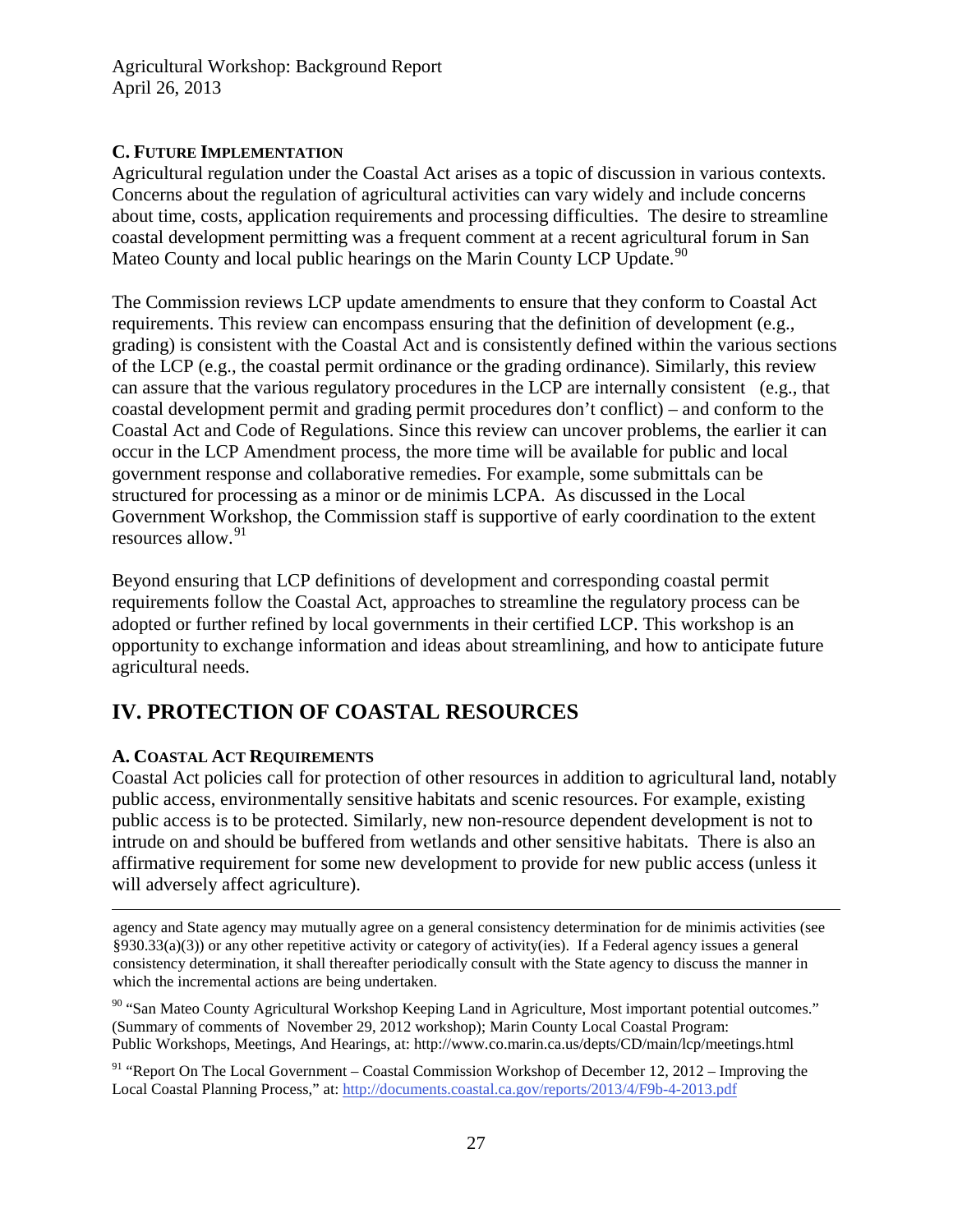#### <span id="page-27-0"></span>**B. COASTAL COMMISSION ACTIONS**

#### <span id="page-27-1"></span>**1. RESOURCE PROTECTION**

The Commission has approved LCP provisions that carry out the Coastal Act resource protection policies. Such measures include, for example, locating new development out of resource areas, buffering new development from resource areas, and preventing runoff, traffic and other impacts from adversely affecting the resource areas. Generally, such measures apply to any type of new development, including agricultural uses.

Some LCPs contain policies to specifically address how agriculture interfaces with other coastal resource protection. For example, the City of Malibu LCP explicitly prohibits the conversion of vacant environmentally sensitive habitat land to new crop, orchard, vineyard or other agricultural uses.<sup>[92](#page-27-2)</sup> The Mendocino County LCP provides an example regarding an ESHA (seasonal wetlands) that has traditionally been farmed:

*3.2-7 Current agricultural use of seasonal wetlands shall be recognized and allowed to continue. In instances where existing agricultural practices have a detrimental effect upon wetland areas, every attempt shall be made by the concerned property owner and responsible public agencies to mitigate the impact. Expansions of existing agricultural operations involving cultivation or construction of drainage systems into wetlands shall not be permitted.[93](#page-27-3)*

<span id="page-27-6"></span>The Commission has similarly addressed these topics in their actions on coastal development permits and appeals. Each action was specific to the case in question, but in general the Commission has required that wetlands and ESHA be buffered from the development envelope containing new agricultural development.<sup>[94](#page-27-4)</sup> In certain cases, the Commission has allowed agricultural land to be restored as wetlands, finding after examination of the site specific constraints that continued agricultural use was infeasible due to the scope and intensity of management actions that would be required to maintain the agricultural lands as a functioning operation<sup>[95](#page-27-5)</sup> or that it was more protective of coastal resources.<sup>[96](#page-27-6)</sup> The Commission has also

<span id="page-27-2"></span><sup>92</sup> *Malibu Local Coastal Program Land Use Plan*, Policy 3.67.

<span id="page-27-3"></span><sup>93</sup> *Mendocino County Coastal Element*. Policy 3.2-7. Humboldt County has a similar policy for what is defined as Transitional Agricultural Land. *Humboldt County General Plan Vol. 2 Humboldt Bay Area Plan of the Humboldt County Local Coastal Program*, Policy 3.3.0.B.2, p. 43.

<span id="page-27-4"></span><sup>&</sup>lt;sup>94</sup> See for example. Coastal Development Permit A-2-MAR-10-022 (Magee and Brader), at:

[http://documents.coastal.ca.gov/reports/2013/3/W9a-3-2013.pdf.](http://documents.coastal.ca.gov/reports/2013/3/W9a-3-2013.pdf) The Commission approved agricultural operations on 150-acre parcel consisting of sheep grazing, vegetable and fruit production, and a vineyard to supply on-site brandy distillery; construction of a brandy barn and equipment barn with attached shed, an open-sided hopyard shelter, two open-sided sheep shelters, and a greenhouse; a 3,165 sq. ft. farmhouse with attached 648 sq. ft. garage; infrastructure including five water tanks, a water well, septic system and leach field, fire hydrants, propane tanks, and sewer, water, and power lines subject to the following setbacks: a 100-foot buffer from wetlands and riparian habitats, a 150-foot buffer from the blue-line stream, and a 300-foot buffer from the stock pond.

<span id="page-27-5"></span><sup>&</sup>lt;sup>95</sup> In CD-048-07, the Commission agreed with the National Park Service that conversion of the Giacomini Ranch to wetlands and open space would not adversely affect the viability of agricultural lands within Marin County.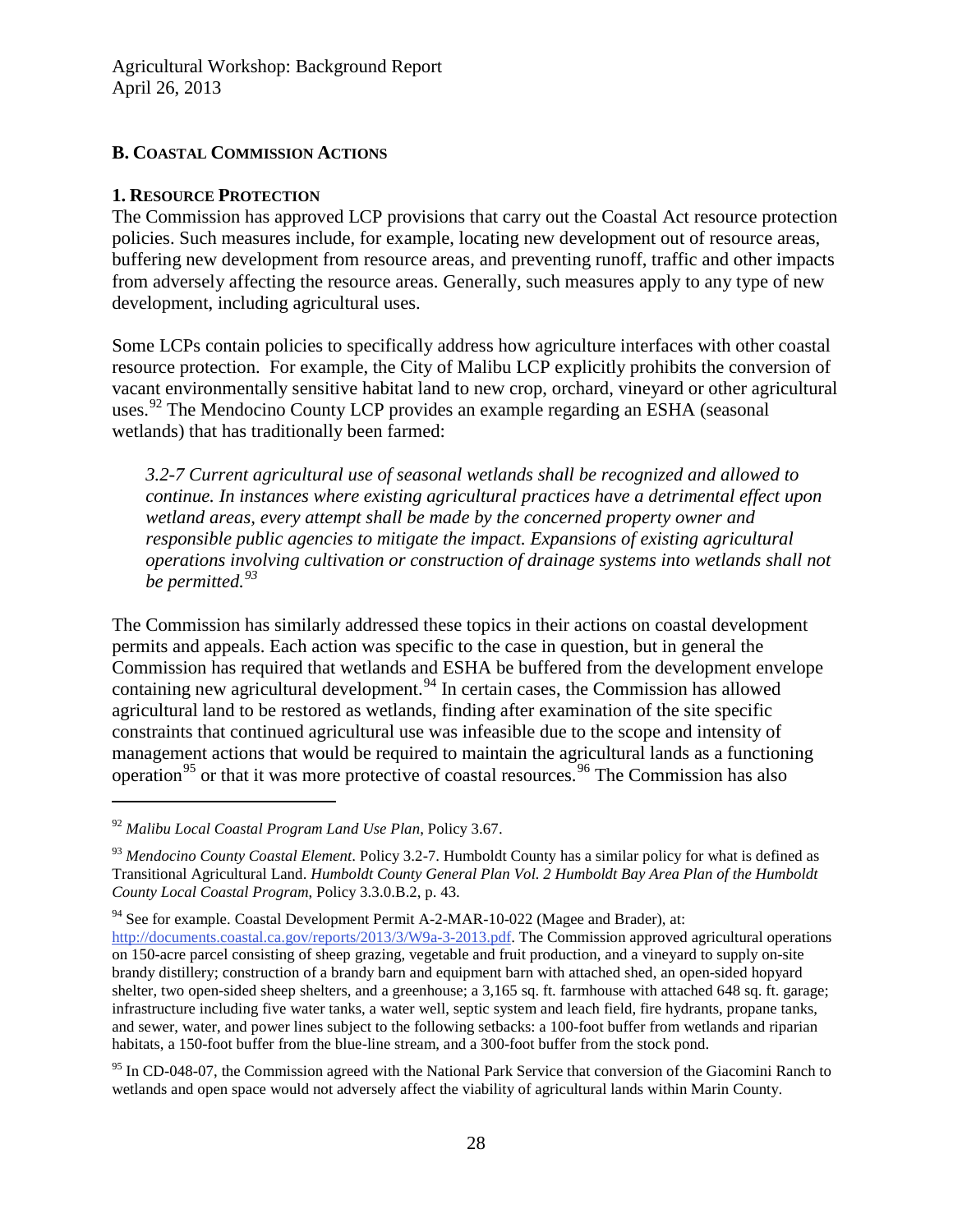required relocation and/or redesign of structures on agricultural land that is also designated for scenic protection.<sup>[97](#page-28-1)</sup>

#### <span id="page-28-0"></span>**2. PUBLIC ACCESS PROVISION**

 $\overline{a}$ 

The Commission has approved LCPs that provide for new public access, consistent with Coastal Act mandates. For example, the Monterey County LCP for the North County segment provides:

*Where public agencies develop accessways or trails through or adjacent to land in agricultural use, these uses should be fully protected from disturbance. A full range of mitigation measures as identified in a management plan should be used including buffer strips, barns, fences and periodic closures.[98](#page-28-2)*

The Commission has been supportive of trails coexisting with agriculture in its rare actions on permits or appeals for any such trails. No evidence of conflict has been found for the trails that have been built. One permit was approved on appeal that involved dedication of a 10-foot wide vertical pedestrian access from Highway 1 to the coastal bluff at the edge of grazing land in Mendocino County.<sup>[99](#page-28-3)</sup> Commission approval of the Wilder Ranch Public Works Plan resulted in a 3.3 mile bluff-top trail adjacent to agricultural fields on public land.<sup>[100](#page-28-4)</sup> As another example, the Commission required public access on PG&E property in San Luis Obispo County in conjunction with permitting power plant improvements.<sup>[101](#page-28-5)</sup> The 3.8 mile Point Buchon trail was opened on agricultural land where rotational grazing has now been established in electrically fenced paddocks.<sup>[102](#page-28-6)</sup> Five years of monitoring have shown no conflicts between the public access

<sup>&</sup>lt;sup>96</sup> For examples: Application No. 1-08-012 (Northcoast Regional Land Trust, Humboldt Co.); Application No. 1-09-20 (City of Arcata). Application No. 1-10-032 (Humboldt County Resource Conservation District).

<span id="page-28-1"></span> $97$  Coastal development permit A-2-MAR-10-022 (see above footnote), for example, was conditioned for the design and appearance of all above ground and visible development to reflect a rural agricultural theme (i.e., simple and utilitarian lines and natural materials, including use of boards and bats, corrugated metal, muted earth tone colors, Corten steel, etc.) and blend with the surrounding environment. Exterior materials had to appear natural and nonreflective, including through the use of wood, stone, brick, and earth-tone colors. All exterior lights had to be lowwattage, non-reflective, shielded, and have a directional cast downward.

As another example, the Commission, on appeal, approved residential ridgetop development on a large ranch in Mendocino County because, in part, one less visible alternative site would have compromise a valuable portion of the site used for agriculture. Similar to A-2-MAR-10-022, the house was redesigned and conditioned to minimize visual impacts, including from lighting. Coastal Development Permit A-1-MEN-08-009 (Hoechstetter-Shea), at: [http://documents.coastal.ca.gov/reports/2008/5/F16a-5-2008.pdf.](http://documents.coastal.ca.gov/reports/2008/5/F16a-5-2008.pdf)

<span id="page-28-2"></span><sup>98</sup> *North County Land Use Plan*, Policy 6.4.H.3.

<span id="page-28-3"></span><sup>99</sup> Appeal No. A-1-MEN-07-028 (Jackson-Grube Family, Inc.), at: <http://documents.coastal.ca.gov/reports/2010/7/W10a-7-2010.pdf> . This trail has not yet been constructed.

<span id="page-28-4"></span><sup>100</sup> Public Works Plan PWP-2-82 (Wilder Ranch State Park).

<span id="page-28-5"></span><sup>&</sup>lt;sup>101</sup> Coastal Development Permit A-3-SLO-04-035 (PG&E).

<span id="page-28-6"></span> $102$  Hiking is by permission only. One of the Rules to follow is: "Respect the existing agricultural operations; keep a safe distance from private residences, fences, gates, equipment, water areas, livestock and working animals. Do not feed or pet the working animals," at: [http://pge.modwest.com/pgereservations/BuchonRules.pdf.](http://pge.modwest.com/pgereservations/BuchonRules.pdf) Impacts of the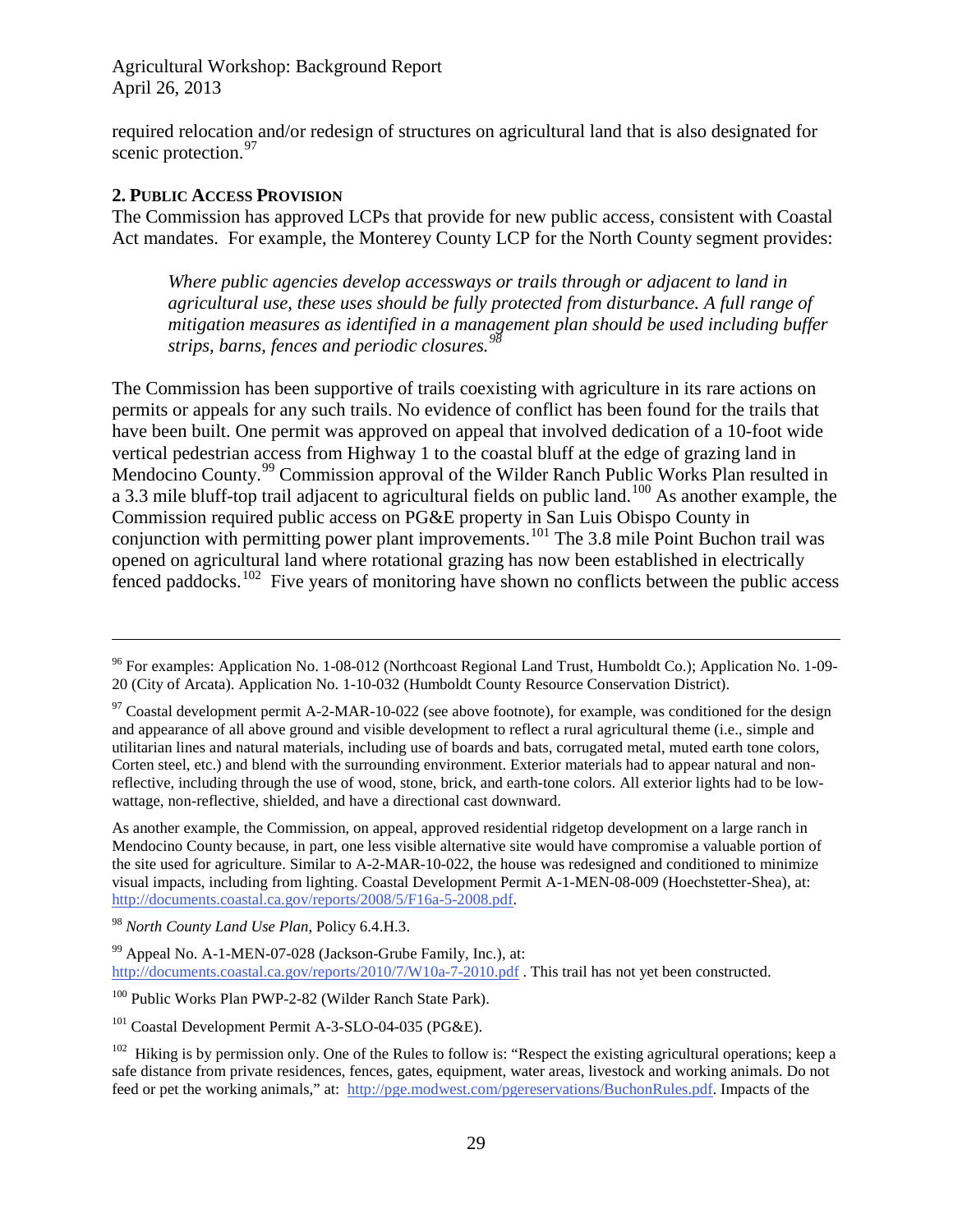use and the adjacent grazing activities. Similarly, the Commission approved a new pathway system on former grazing land in the City of Santa Cruz. Grazing will return under a required management plan in order to promote survival of the endangered tar plant. However, because the grassland is sensitive habitat it will be fenced from the trail.<sup>[103](#page-29-2)</sup>

#### <span id="page-29-0"></span>**FUTURE IMPLEMENTATION**

Episodes of E. coli contamination and the resultant heightened awareness of food safety have led to concerns about how to maintain sanitary agricultural fields; such as:

- a. How can the protection of streams and other sensitive habitats and buffer zones from runoff and activities on adjacent farmland be accomplished in a manner that does not introduce or facilitate contamination of crops;
- b. How can public access be sited, designed or managed in a manner that prevents contamination of farm fields? $104$

Public and non-profit acquisition of farmlands also raises concerns about how public access may affect compatibility with continued agricultural operations. Such concerns were raised, for example, at a recent agricultural forum in San Mateo County and in local public hearings on the Marin County LCP Update. <sup>[105](#page-29-4)</sup> Also, acquisitions may lead to wetland or other habitat restoration that may reduce acreage available for agricultural production. Changing farming practices, temporary land fallowing or updated scientific investigations may reveal or identify environmentally sensitive habitats on agricultural land that then warrant protection at the expense of agricultural production.

This workshop offers an opportunity to hear public input about these concerns and possible responses, such as:

- a. collaboration with agricultural interests in planning the location of the California Coastal Trail;
- b. locational, temporal, design and other criteria for any public access in or adjacent to agricultural lands;
- c. supportable measures to protect natural resources on working farms.

## <span id="page-29-1"></span>**V. CONCLUSION**

 $\overline{a}$ 

grazing and public access activities on each other and on biological resources are being monitored, pursuant to PGE. *North Ranch Managed Access: 2007 Access Monitoring Plan Pt. Buchon Loop Trail,* January 2008.

<span id="page-29-2"></span><sup>103</sup> Coastal Development Permit No. 3-11-074 (City of Santa Cruz Arana Gulch Master Plan), at: <http://documents.coastal.ca.gov/reports/2011/12/Th22a-12-2011.pdf>

<span id="page-29-3"></span><sup>104</sup> Although outside of the coastal zone, see, for example, "Ventura County farmers seek new protections along bike path," at: [http://www.vcstar.com/news/2013/mar/28/ventura-county-farmers-seek-new-protections](http://www.vcstar.com/news/2013/mar/28/ventura-county-farmers-seek-new-protections-bike/#ixzz2PtoeJIOf)[bike/#ixzz2PtoeJIOf](http://www.vcstar.com/news/2013/mar/28/ventura-county-farmers-seek-new-protections-bike/#ixzz2PtoeJIOf) . Also see, University of California Agriculture and Natural Resources Cooperative Extension, "Balancing Food Safety and Sustainability: Opportunities for co-management," at: <http://ucfoodsafety.ucdavis.edu/files/150364.pdf> .

<span id="page-29-4"></span><sup>&</sup>lt;sup>105</sup> "San Mateo County Agricultural Workshop Keeping Land in Agriculture, Most important potential outcomes." (Summary of comments of November 29, 2012 workshop); Marin County Local Coastal Program: Public Workshops, Meetings, And Hearings, at: http://www.co.marin.ca.us/depts/CD/main/lcp/meetings.html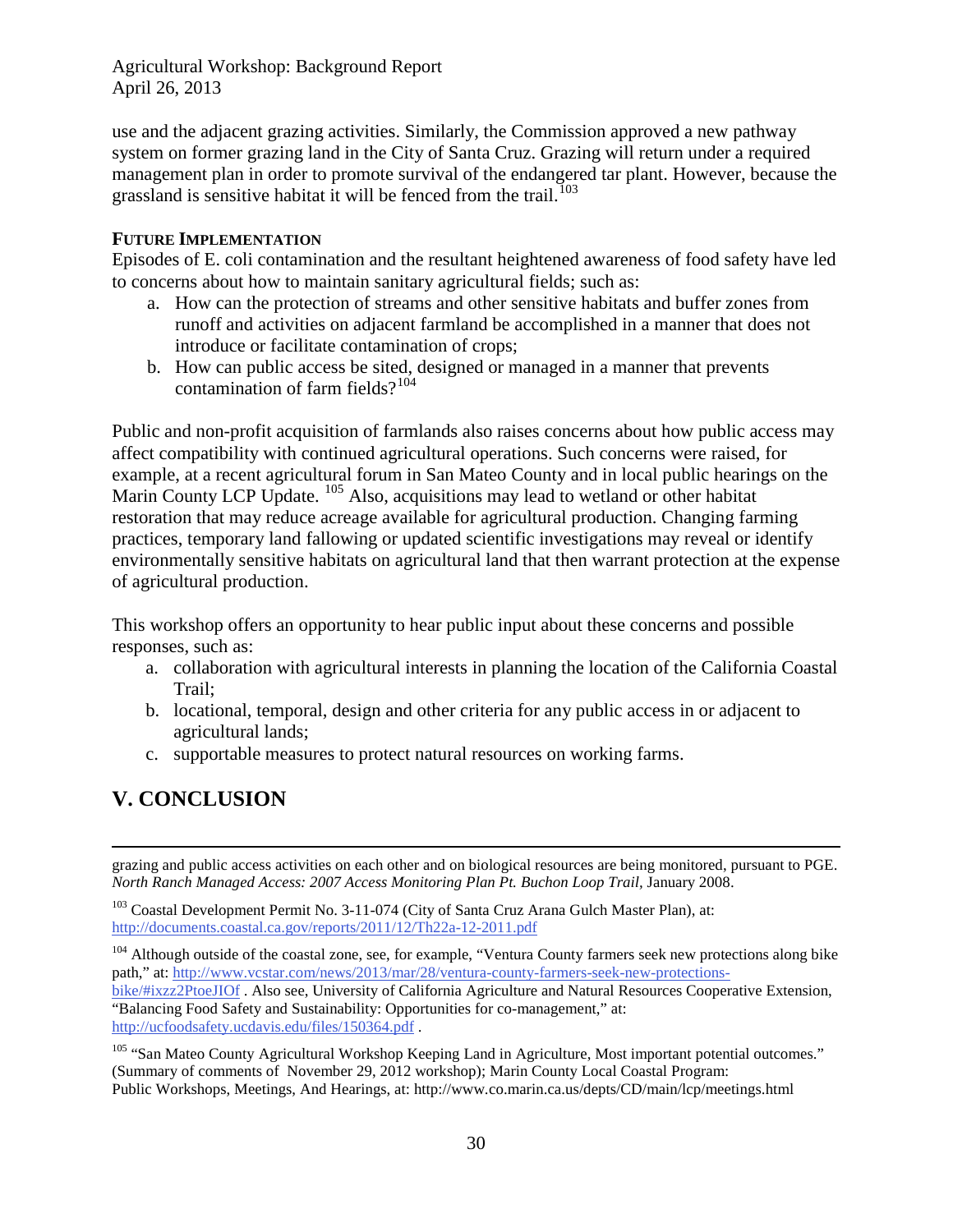The Coastal Commission has a successful history of protecting agricultural land. This report provides background on four topics – agricultural land preservation, uses of agricultural land, regulation of agricultural development and resource protection -- that the Commission has addressed in its decision-making over time, that are likely to be of interest to the agricultural community and other parties and that are anticipated to remain relevant in future Commission deliberations.

This agricultural workshop is an opportunity for invited speakers and the public to convey how agricultural and other operations, developments, needs and trends interface with these topics. This forum provides the Commission the benefit of hearing information and concerns outside of its regulatory decision-making agenda. The input will hopefully provide useful context when the Commission then acts on coastal permits, appeals of local permits, federal consistency determinations and proposed LCP amendments in the future. This input may also suggest how other tools available to the Commission and staff– such as, periodic reviews of local coastal program implementation, early participation in the local LCP amendment process, education and outreach, coordination with other entities or regulating agricultural land and review of possible exclusion requests – can be utilized to advance the Coastal Act goal of agricultural protection.

## <span id="page-30-0"></span>**VI. ATTACHMENTS**

**A. COASTAL ACT POLICIES ON AGRICULTURE AND RELATED GOVERNMENT CODE PROVISION B. WORKSHOP AGENDA AND SPEAKER BIOGRAPHIES**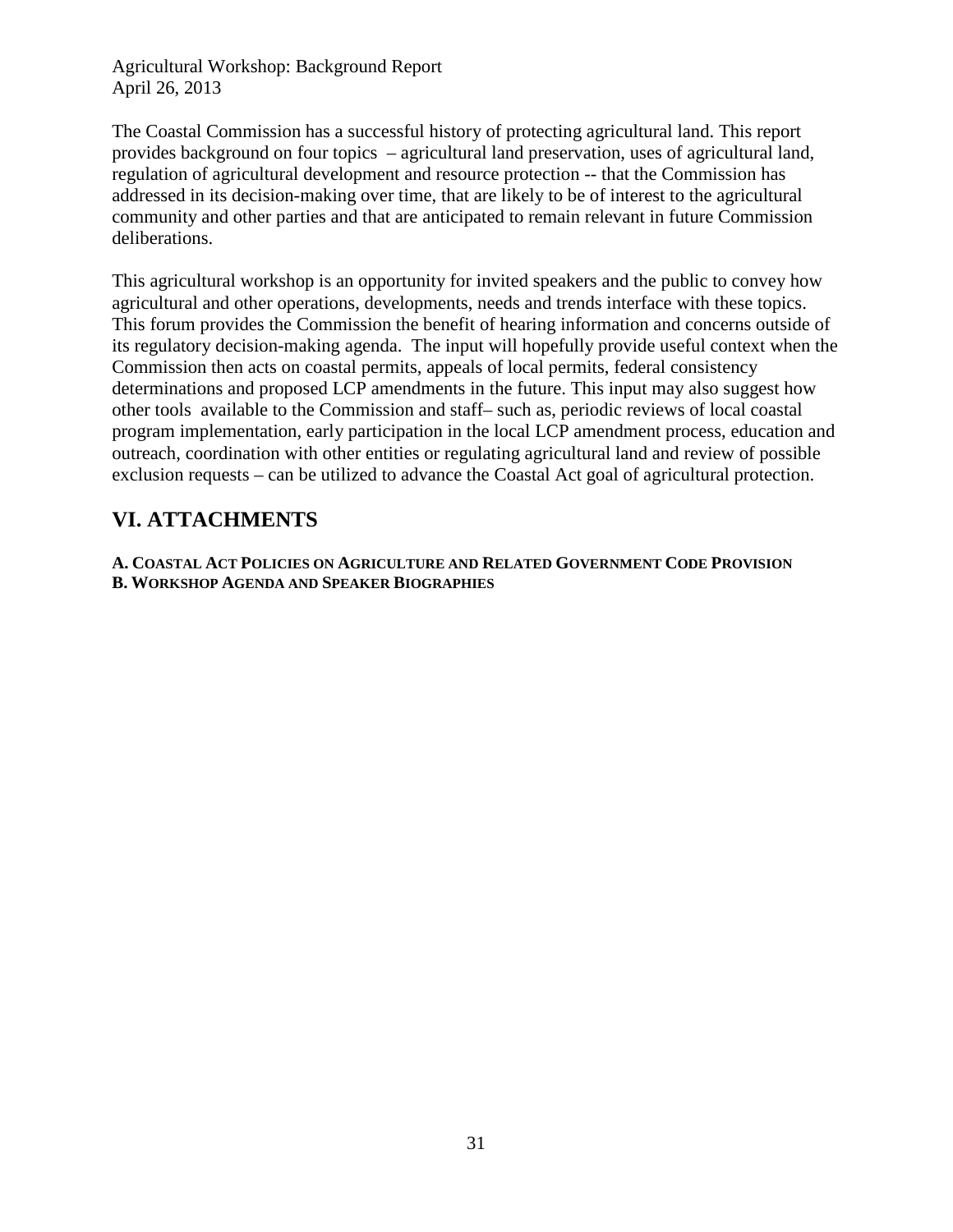### <span id="page-31-0"></span>**ATTACHMENT A: COASTAL ACT POLICIES ON AGRICULTURE AND RELATED GOVERNMENT CODE PROVISION**

### **Section 30100.2 Aquaculture; aquaculture products**

"Aquaculture" means a form of agriculture as defined in Section 17 of the Fish and Game Code. Aquaculture products are agricultural products, and aquaculture facilities and land uses shall be treated as agricultural facilities and land uses in all planning and permit-issuing decisions governed by this division.

### **Section 30106 Development**

"Development" means, on land, in or under water, the placement or erection of any solid material or structure; discharge or disposal of any dredged material or of any gaseous, liquid, solid, or thermal waste; grading, removing, dredging, mining, or extraction of any materials; change in the density or intensity of use of land, including, but not limited to, subdivision pursuant to the Subdivision Map Act (commencing with [Section 66410 of](http://www.leginfo.ca.gov/calaw.html) the Government [Code\)](http://www.leginfo.ca.gov/calaw.html), and any other division of land, including lot splits, except where the land division is brought about in connection with the purchase of such land by a public agency for public recreational use; change in the intensity of use of water, or of access thereto; construction, reconstruction, demolition, or alteration of the size of any structure, including any facility of any private, public, or municipal utility; and the removal or harvesting of major vegetation other than for agricultural purposes, kelp harvesting, and timber operations which are in accordance with a timber harvesting plan submitted pursuant to the provisions of the [Z'berg-Nejedly](http://www.leginfo.ca.gov/calaw.html) Forest [Practice Act](http://www.leginfo.ca.gov/calaw.html) of 1973 (commencing with [Section 4511\)](http://www.leginfo.ca.gov/calaw.html).

As used in this section, "structure" includes, but is not limited to, any building, road, pipe, flume, conduit, siphon, aqueduct, telephone line, and electrical power transmission and distribution line.

## **Section 30113 Prime agricultural land**

**"**Prime agricultural land" means those lands defined in paragraph (1), (2), (3), or (4) of subdivision (c) of Section 51201 of the Government Code. [please see below for text]

## **Section 30212 New development projects**

(a) Public access from the nearest public roadway to the shoreline and along the coast shall be provided in new development projects except where: (1) it is inconsistent with public safety, military security needs, or the protection of fragile coastal resources, (2) adequate access exists nearby, or, (3) agriculture would be adversely affected. Dedicated accessway shall not be required to be opened to public use until a public agency or private association agrees to accept responsibility for maintenance and liability of the accessway.

(b) For purposes of this section, "new development" does not include:

location on the affected property as the former structure.

(1) Replacement of any structure pursuant to the provisions of subdivision (g) of Section 30610. (2) The demolition and reconstruction of a single-family residence; provided, that the reconstructed residence shall not exceed either the floor area, height or bulk of the former structure by more than 10 percent, and that the reconstructed residence shall be sited in the same

32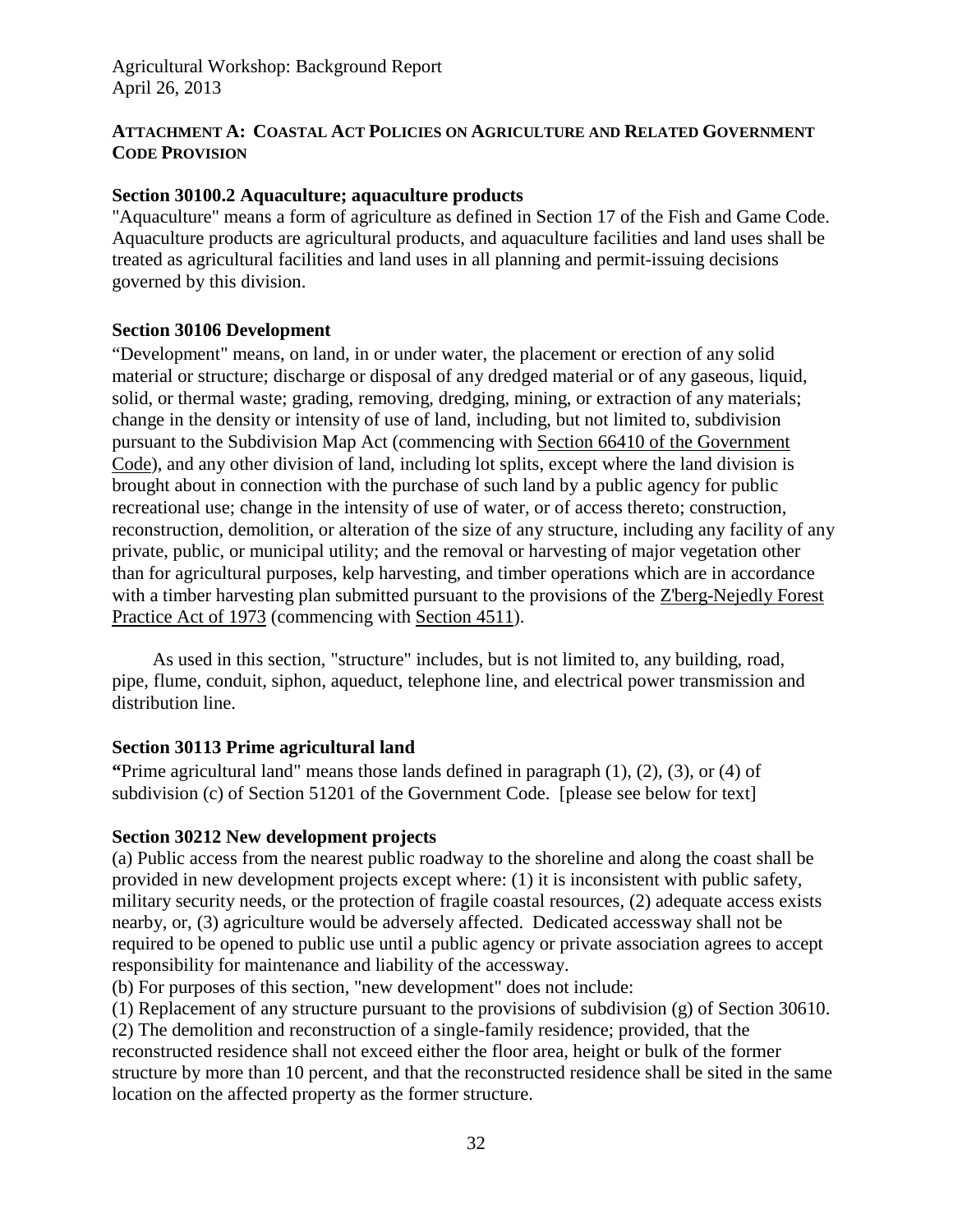(3) Improvements to any structure which do not change the intensity of its use, which do not increase either the floor area, height, or bulk of the structure by more than 10 percent, which do not block or impede public access, and which do not result in a seaward encroachment by the structure.

(4) The reconstruction or repair of any seawall; provided, however, that the reconstructed or repaired seawall is not a seaward of the location of the former structure.

(5) Any repair or maintenance activity for which the commission has determined, pursuant to Section 30610, that a coastal development permit will be required unless the commission determines that the activity will have an adverse impact on lateral public access along the beach. As used in this subdivision "bulk" means total interior cubic volume as measured from the exterior surface of the structure.

(c) Nothing in this division shall restrict public access nor shall it excuse the performance of duties and responsibilities of public agencies which are required by Sections 66478.1 to 66478.14, inclusive, of the Government Code and by Section 4 of Article X of the California Constitution.

(Amended by: Ch. 1075, Stats. 1978; Ch. 919, Stats. 1979; Ch. 744, Stats. 1983.)

## **Section 30222 Private lands; priority of development purposes**

The use of private lands suitable for visitor-serving commercial recreational facilities designed to enhance public opportunities for coastal recreation shall have priority over private residential, general industrial, or general commercial development, but not over agriculture or coastaldependent industry.

## **Section 30241 Prime agricultural land; maintenance in agricultural production**

The maximum amount of prime agricultural land shall be maintained in agricultural production to assure the protection of the areas' agricultural economy, and conflicts shall be minimized between agricultural and urban land uses through all of the following:

(a) By establishing stable boundaries separating urban and rural areas, including, where necessary, clearly defined buffer areas to minimize conflicts between agricultural and urban land uses.

(b) By limiting conversions of agricultural lands around the periphery of urban areas to the lands where the viability of existing agricultural use is already severely limited by conflicts with urban uses or where the conversion of the lands would complete a logical and viable neighborhood and contribute to the establishment of a stable limit to urban development.

(c) By permitting the conversion of agricultural land surrounded by urban uses where the conversion of the land would be consistent with Section 30250.

(d) By developing available lands not suited for agriculture prior to the conversion of agricultural lands.

(e) By assuring that public service and facility expansions and nonagricultural development do not impair agricultural viability, either through increased assessment costs or degraded air and water quality.

(f) By assuring that all divisions of prime agricultural lands, except those conversions approved pursuant to subdivision (b), and all development adjacent to prime agricultural lands shall not diminish the productivity of such prime agricultural lands.

(Amended by: Ch. 1066, Stats. 1981; Ch. 43, Stats. 1982.)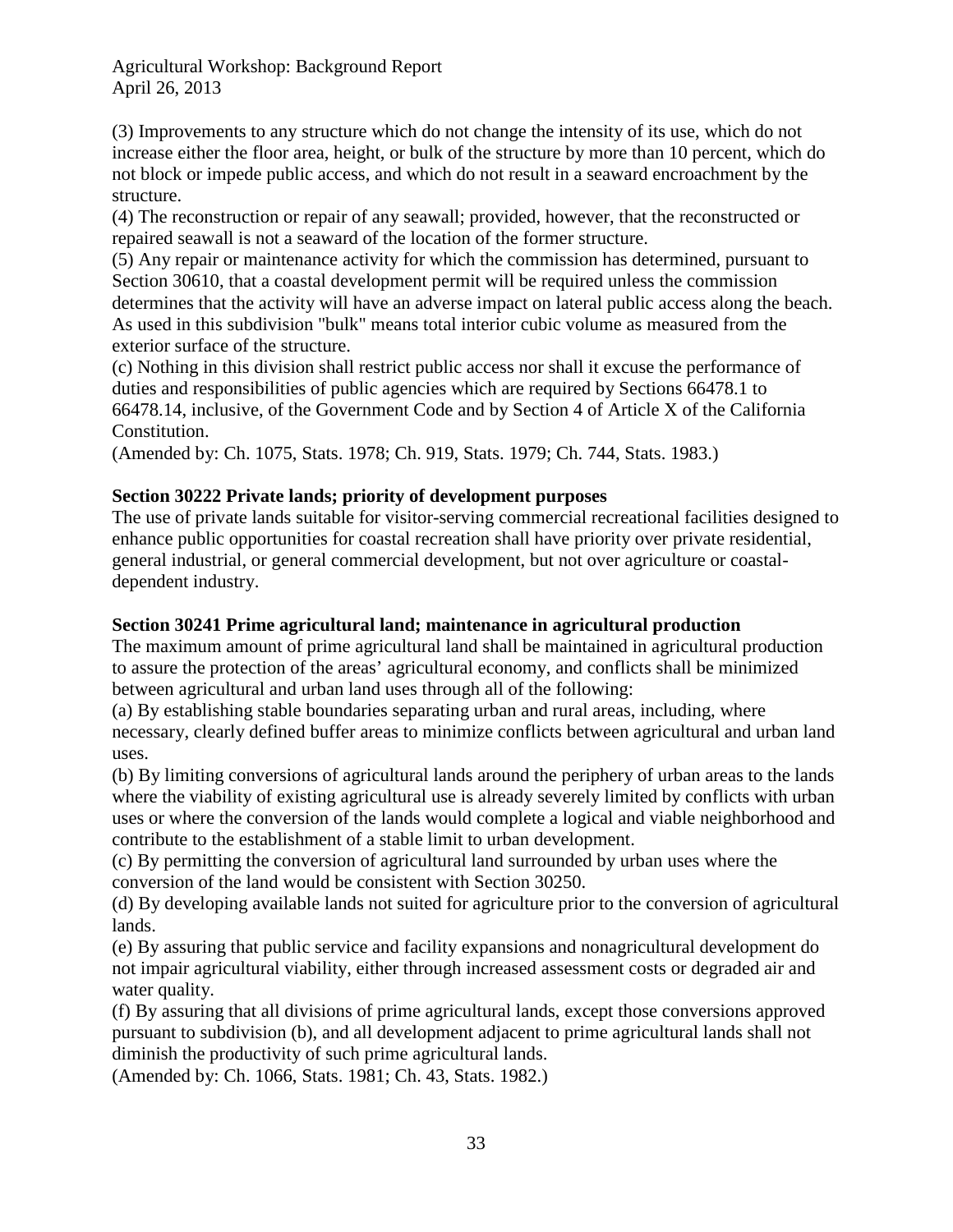## **Section 30241.5 Agricultural land; determination of viability of uses; economic feasibility evaluation**

(a) If the viability of existing agricultural uses is an issue pursuant to subdivision (b) of Section 30241 as to any local coastal program or amendment to any certified local coastal program submitted for review and approval under this division, the determination of "viability" shall include, but not be limited to, consideration of an economic feasibility evaluation containing at least both of the following elements:

(1) An analysis of the gross revenue from the agricultural products grown in the area for the five years immediately preceding the date of the filing of a proposed local coastal program or an amendment to any local coastal program.39

(2) An analysis of the operational expenses, excluding the cost of land, associated with the production of the agricultural products grown in the area for the five years immediately preceding the date of the filing of a proposed local coastal program or an amendment to any local coastal program.

For purposes of this subdivision, "area" means a geographic area of sufficient size to provide an accurate evaluation of the economic feasibility of agricultural uses for those lands included in the local coastal program or in the proposed amendment to a certified local coastal program.

(b) The economic feasibility evaluation required by subdivision (a) shall be submitted to the commission, by the local government, as part of its submittal of a local coastal program or an amendment to any local coastal program. If the local government determines that it does not have the staff with the necessary expertise to conduct the economic feasibility evaluation, the evaluation may be conducted under agreement with the local government by a consultant selected jointly by local government and the executive director of the commission. (Added by Ch. 259, Stats. 1984.)

## **Section 30242 Lands suitable for agricultural use; conversion**

All other lands suitable for agricultural use shall not be converted to nonagricultural uses unless (l) continued or renewed agricultural use is not feasible, or (2) such conversion would preserve prime agricultural land or concentrate development consistent with Section 30250. Any such permitted conversion shall be compatible with continued agricultural use on surrounding lands.

## **Section 30243 Productivity of soils and timberlands; conversions**

The long-term productivity of soils and timberlands shall be protected, and conversions of coastal commercial timberlands in units of commercial size to other uses or their division into units of noncommercial size shall be limited to providing for necessary timber processing and related facilities.

## **Section 30250 Location; existing developed area**

(a) New residential, commercial, or industrial development, except as otherwise provided in this division, shall be located within, contiguous with, or in close proximity to, existing developed areas able to accommodate it or, where such areas are not able to accommodate it, in other areas with adequate public services and where it will not have significant adverse effects, either individually or cumulatively, on coastal resources. In addition, land divisions, other than leases for agricultural uses, outside existing developed areas shall be permitted only where 50 percent of the usable parcels in the area have been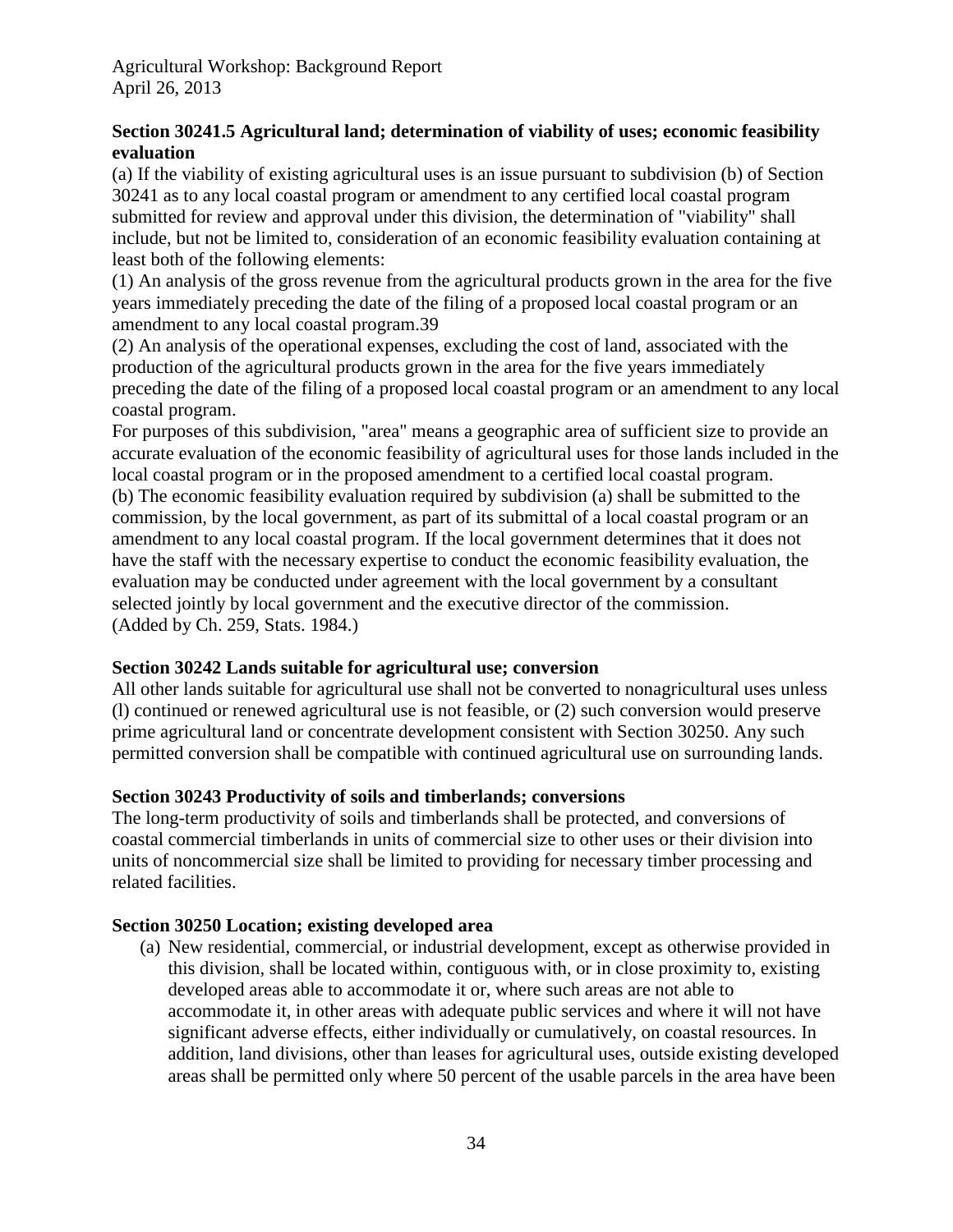> developed and the created parcels would be no smaller than the average size of surrounding parcels.

- (b) Where feasible, new hazardous industrial development shall be located away from existing developed areas.
- (c) Visitor-serving facilities that cannot feasibly be located in existing developed areas shall be located in existing isolated developments or at selected points of attraction for visitors.

### **Government Code Section 51201(c) (1-4) Prime Agricultural Land (referenced in Coastal Act Section 30113)**

(c) "Prime agricultural land" means any of the following:

(1) All land that qualifies for rating as class I or class II in the Natural Resource Conservation Service land use capability classifications.

(2) Land which qualifies for rating 80 through 100 in the Storie Index Rating.

(3) Land which supports livestock used for the production of food and fiber and which has an annual carrying capacity equivalent to at least one animal unit per acre as defined by the United States Department of Agriculture.

(4) Land planted with fruit- or nut-bearing trees, vines, bushes, or crops which have a nonbearing period of less than five years and which will normally return during the commercial bearing period on an annual basis from the production of unprocessed agricultural plant production not less than two hundred dollars (\$200) per acre.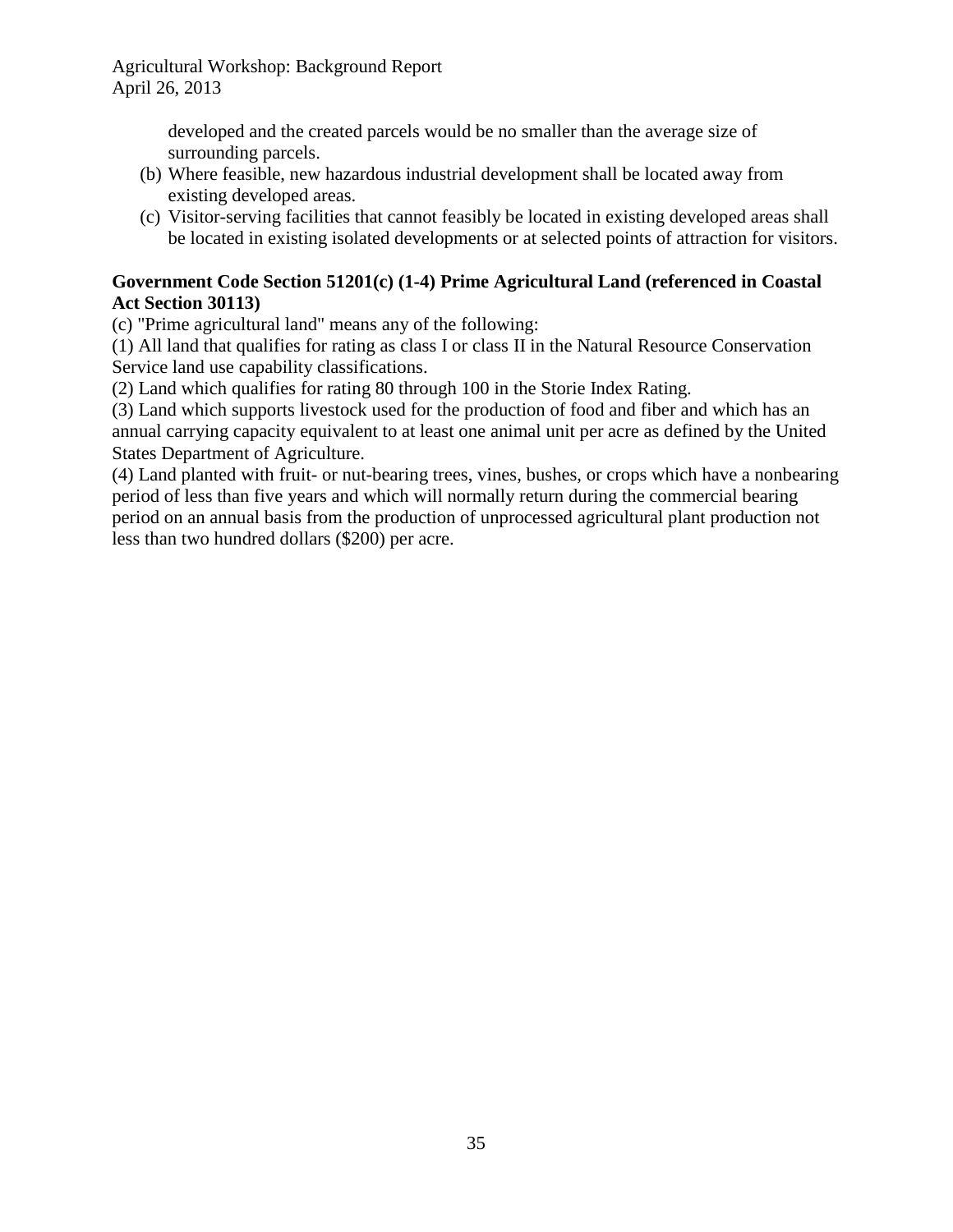<span id="page-35-0"></span>**ATTACHMENT B: WORKSHOP AGENDA: AGRICULTURE IN THE COASTAL ZONE**

**Date: May 8, 2013 Location: Board of Supervisors Chamber, Marin Civic Center, 3501 Civic Center Drive, San Rafael, CA 94903 Estimated duration: 3 1/2 hours; 8:30 a.m. – noon; times are approximate Purpose: Public education and discussion of topics related to agriculture in the coastal zone**

| $8:30-8:35$ A.M.     | I. WELCOME AND INTRODUCTION (5 MINUTES)                                                                                                                                         |
|----------------------|---------------------------------------------------------------------------------------------------------------------------------------------------------------------------------|
| $8:35 - 8:50$ A.M.   | <b>II. STAFF PRESENTATION WITH WRITTEN BACKGROUND</b><br>DOCUMENT ON COASTAL ACT IMPLEMENTATION RELATED TO<br><b>AGRICULTURE (15 MINUTES)</b>                                   |
| $8:50 - 9:05$ A.M.   | <b>III. PANEL PRESENTATIONS (15 MINUTES EACH)</b><br><b>A. Coastal Agricultural Trends</b><br>Sandra Schubert, Undersecretary, California Department of Food<br>and Agriculture |
| $9:05 - 9:20$ A.M.   | <b>B. Local Experience Addressing Coastal Agriculture</b><br>Steven Monowitz, Deputy Director, San Mateo County Planning &<br><b>Building Department</b>                        |
| $9:20 - 9:35$ A.M.   | <b>C. Farmer Perspective on Coastal Agriculture</b><br>Albert Straus, dairy farmer and President of Straus Family<br>Creamery                                                   |
| $9:35 - 9:50$ A.M.   | D. Non-Regulatory Techniques to Protect Agriculture<br>Paul Ringgold, Vice President, Land Stewardship, Peninsula Open<br><b>Space Trust</b>                                    |
| $9:50 - 10:05$ A.M.  | E. Integration of Biological Principles and Agriculture<br>Larry Ford, PhD., LF Rangeland Conservation Science                                                                  |
| $10:05 - 10:15$ A.M. | <b>IV. BREAK (10 MINUTES)</b>                                                                                                                                                   |
| $10:15 - 11:15$ A.M. | V. PUBLIC COMMENTS (60 MINUTES)<br>The Chair will determine time limits for each speaker.                                                                                       |
| $11:15 - 11:55$ A.M. | VI. COMMISSIONER QUESTIONS TO PANELISTS AND DISCUSSION<br>(40 MINUTES)                                                                                                          |
| 11:55 $A.M. - noon$  | <b>VII. WRAP UP (5 MINUTES)</b>                                                                                                                                                 |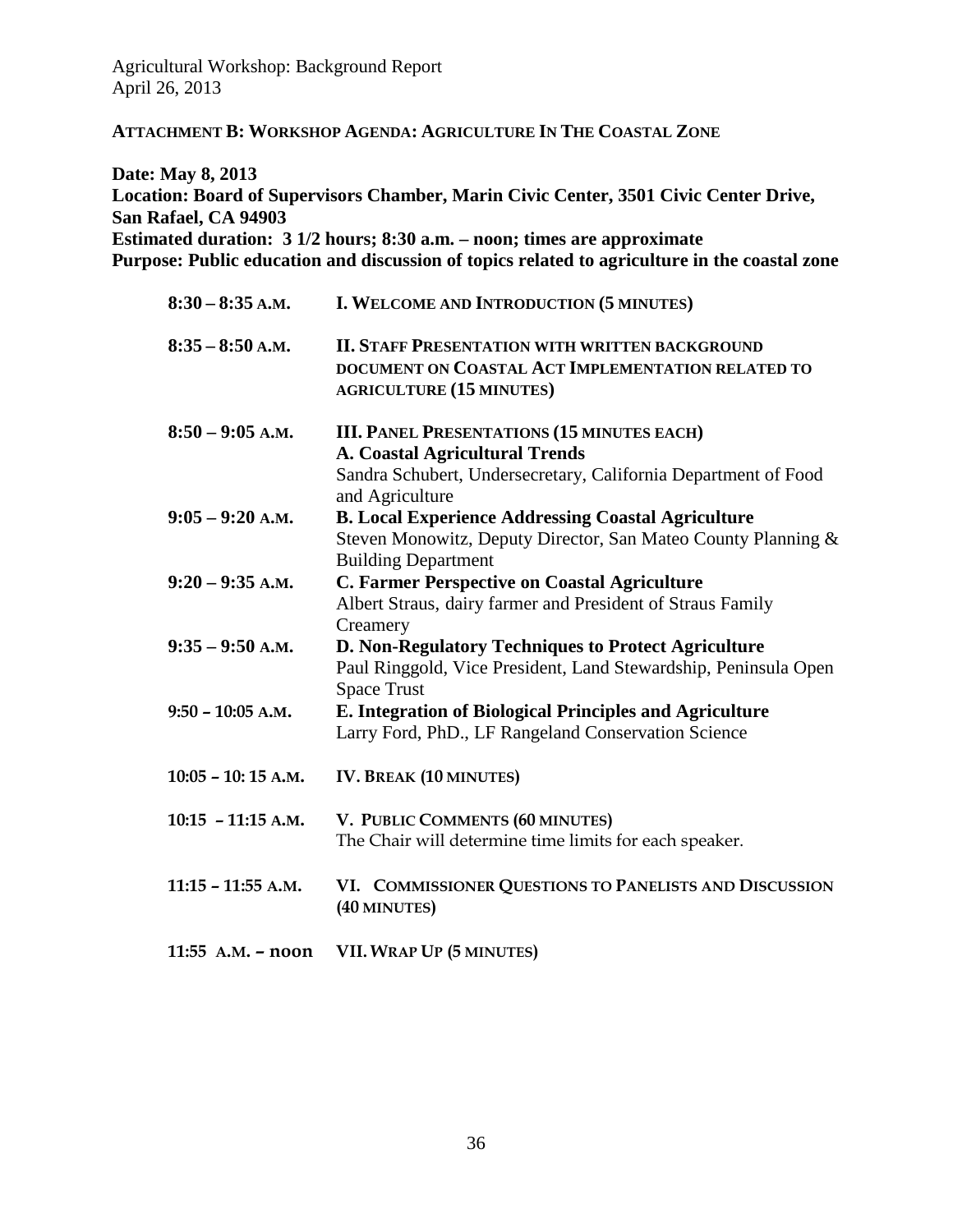#### **SPEAKER BIOGRAPHIES**

### **Sandra Schubert, Undersecretary, California Department of Food and Agriculture**

Undersecretary Sandra Schubert was appointed by Governor Jerry Brown in May of 2011. She has spent two decades as a legal and political strategist for government and non-profits on a variety of agricultural, public health, environmental and resource issues, and has nearly 15 years experience working in Washington, DC. On behalf of the Majority Leader of the U.S. Senate and a Ranking Committee member, she developed and successfully carried out campaigns on major energy, environmental quality and agricultural issues. Undersecretary Schubert has advised Presidential, Congressional and local campaigns on a range of issues. Undersecretary Schubert has lectured nationally on numerous issues and taught at the Georgetown University School of Law.

#### **Steven Monowitz, Deputy Director, San Mateo County Planning & Building Department**

As Deputy Director of the San Mateo County Planning and Building Department, Steve Monowitz manages the Department's Current Planning, Long Range Planning, Code Compliance, and Technical Services divisions. In this role, Steve oversees the review of development applications, the issuance of land use permits, the enforcement of code violations, and the processing of amendments to the County's General Plan, Local Coastal Program, and Zoning Regulations. Some of the projects Steve is currently involved in include an update to the County's Williamson Act program, and the streamlining of permit procedures for agriculturally related development.

Prior to joining San Mateo County's Planning and Building Department, Steve spent 15 years working for the Central Coastal District of the California Coastal Commission, where he collaborated with Central Coast cities and counties on the development and implementation of Local Coastal Programs. During this time, Steve developed an expertise in the field of coastal resource management, as well as an in-depth understanding of related laws, regulations, and procedures.

Steve's career has been fueled by his interest in creating healthy and sustainable communities that are in harmony with nature, and reflects his lifelong commitment to public service. In college, Steve majored in Environmental Studies at UC Santa Cruz, where he earned a Bachelor of Arts with a focus on Planning and Policy. Steve currently lives in Felton with his wife and three sons.

#### **Albert Straus, dairy farmer and President of Straus Family Creamery**

Albert Straus, Owner of Straus family dairy and President of Straus Family Creamery, is an outspoken advocate for organic, sustainable, non-GMO dairy production, farmland protection and environmental stewardship. Albert Straus' family farm on the shores of Tomales Bay had its beginnings in the 1940s and became the first certified organic dairy west of the Mississippi River in 1994.

An industry innovator and organic pioneer, Albert Straus is also an active member of Marin County's agricultural community. He has served on a multitude of boards, including the Environmental Action Committee of West Marin, the Organic Trade Association, Marin Organic and the Sonoma-Marin Fair Board.

In an effort to make his dairy farm more sustainable, Albert Straus introduced methane digestertechnology in 2004, to convert dairy waste into energy, which today not only powers the farm